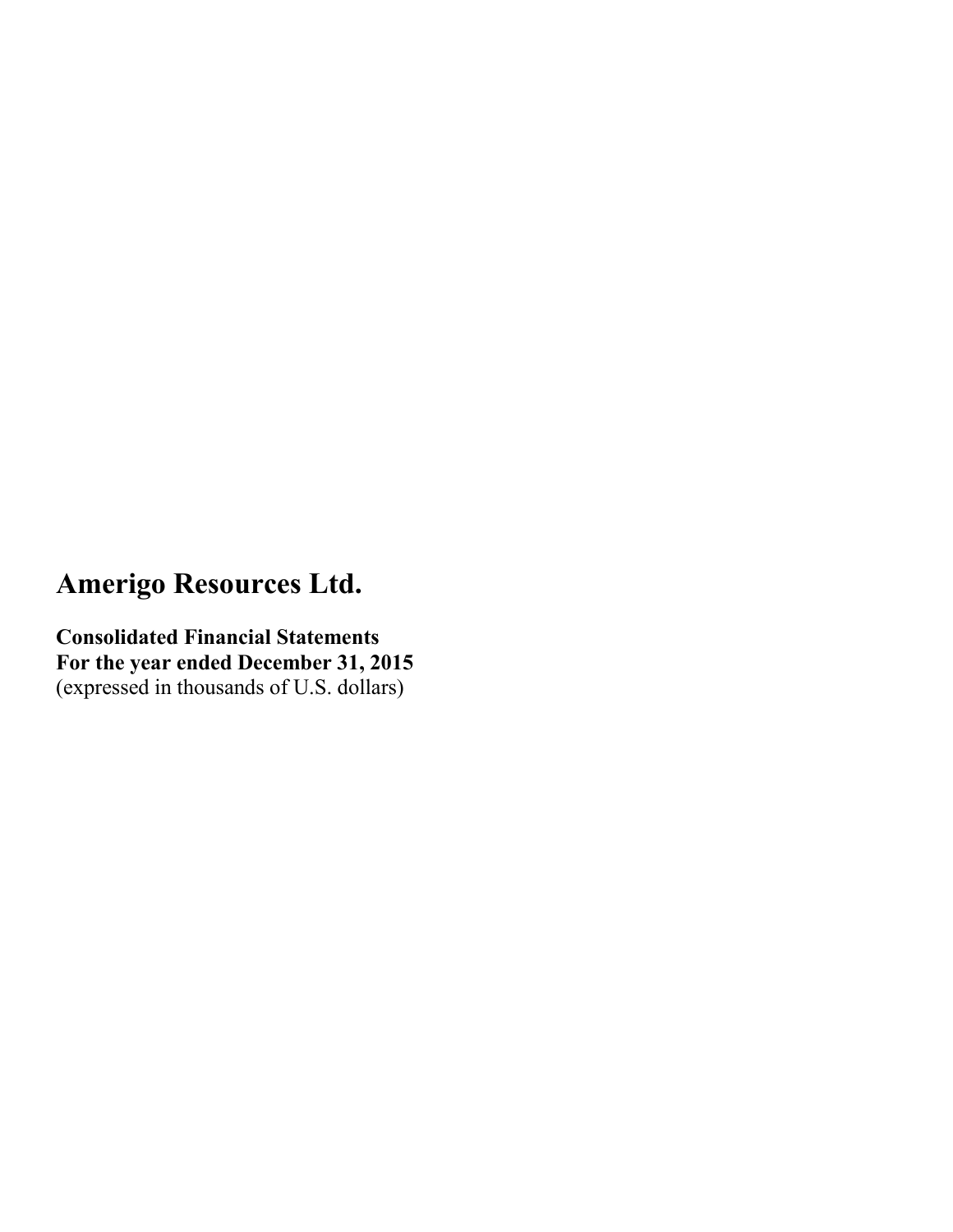

#### **MANAGEMENT'S RESPONSIBILITY FOR FINANCIAL REPORTING**

The Financial Statements, the Management's Discussion and Analysis and the information contained in the company's annual filing of financial results have been prepared by the management of the company.

The Financial Statements have been prepared in accordance with International Financial Reporting Standards and, where appropriate, reflect management's best estimates and judgments based on currently available information.

The Audit Committee of the Board of Directors, consisting of three independent members, meets periodically with management and the independent auditors to review the scope and result of the annual audit, and to review the Financial Statements and related financial reporting matters prior to submitting the financial statements to the Board for approval.

The company's independent auditors, who are appointed by the shareholders, conducted an audit in accordance with Canadian generally accepted auditing standards to allow them to express an opinion on the Financial Statements.

A system of internal control is maintained to provide reasonable assurance that financial information is accurate and reliable. Management conducts ongoing reviews and evaluation of these controls and report on their findings to management and the Audit Committee.

*"Rob Henderson" "Aurora Davidson"* Rob Henderson **Aurora Davidson** Aurora Davidson President and Chief Executive Officer Chief Financial Officer

February 23, 2016 February 23, 2016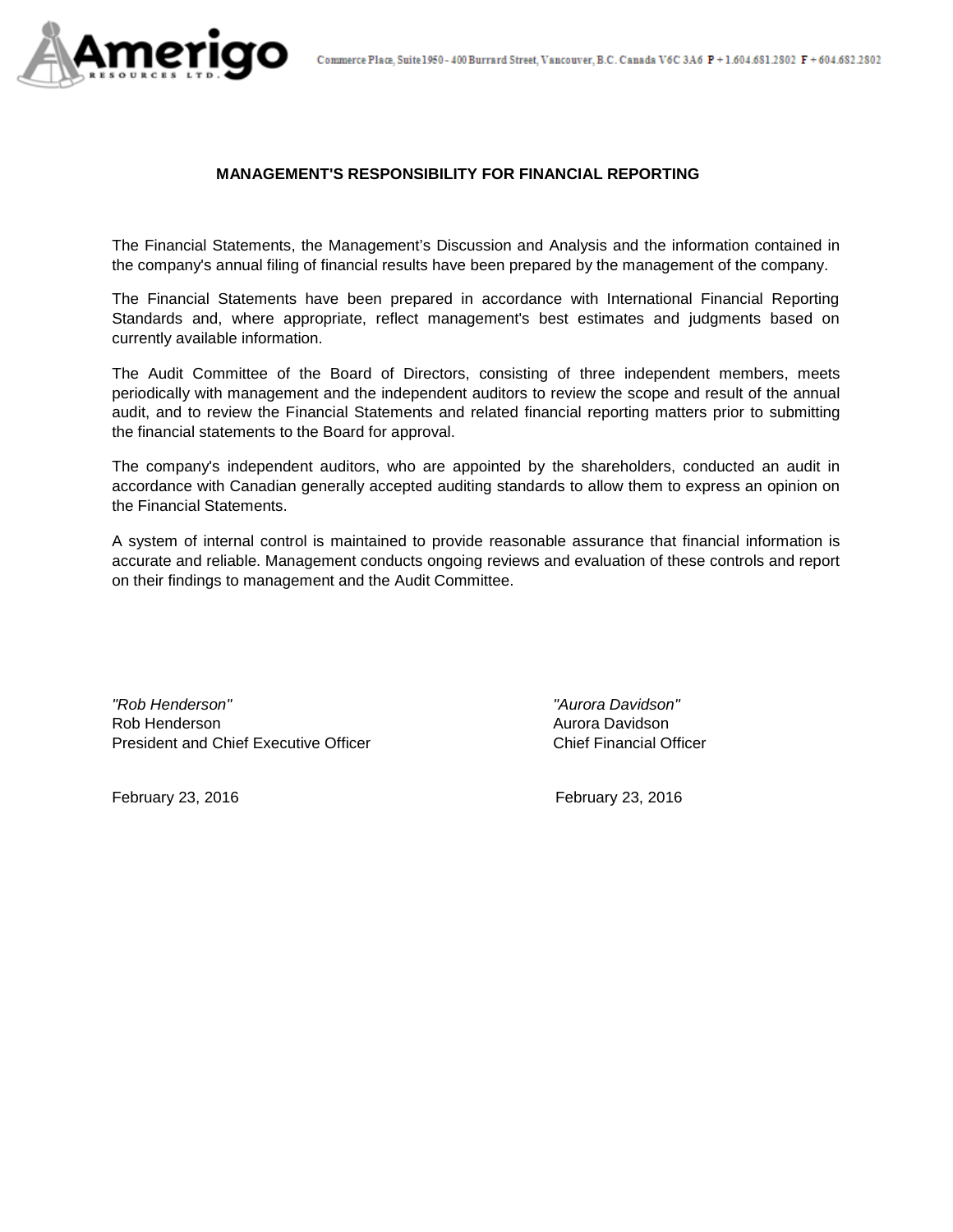

February 23, 2016

#### **Independent Auditor's Report**

#### **To the Shareholders of Amerigo Resources Ltd.**

We have audited the accompanying consolidated financial statements of Amerigo Resources Ltd., which comprise the consolidated statements of financial position as at December 31, 2015 and December 31, 2014 and the consolidated statements of comprehensive loss, cash flows and equity for the years then ended, and the related notes, which comprise a summary of significant accounting policies and other explanatory information.

#### **Management's responsibility for the consolidated financial statements**

Management is responsible for the preparation and fair presentation of these consolidated financial statements in accordance with International Financial Reporting Standards, and for such internal control as management determines is necessary to enable the preparation of consolidated financial statements that are free from material misstatement, whether due to fraud or error.

#### **Auditor's responsibility**

Our responsibility is to express an opinion on these consolidated financial statements based on our audits. We conducted our audits in accordance with Canadian generally accepted auditing standards. Those standards require that we comply with ethical requirements and plan and perform the audit to obtain reasonable assurance about whether the consolidated financial statements are free from material misstatement.

An audit involves performing procedures to obtain audit evidence about the amounts and disclosures in the consolidated financial statements. The procedures selected depend on the auditor's judgment, including the assessment of the risks of material misstatement of the consolidated financial statements, whether due to fraud or error. In making those risk assessments, the auditor considers internal control relevant to the entity's preparation and fair presentation of the consolidated financial statements in order to design audit procedures that are appropriate in the circumstances, but not for the purpose of expressing an opinion on the effectiveness of the entity's internal control. An audit also includes evaluating the appropriateness of accounting policies used and the reasonableness of accounting estimates made by management, as well as evaluating the overall presentation of the consolidated financial statements.

We believe that the audit evidence we have obtained in our audits is sufficient and appropriate to provide a basis for our audit opinion.

#### **Opinion**

In our opinion, the consolidated financial statements present fairly, in all material respects, the financial position of Amerigo Resources Ltd. as at December 31, 2015 and December 31, 2014 and its financial performance and its cash flows for the years then ended in accordance with International Financial Reporting Standards.

*signed "PricewaterhouseCoopers LLP"* **Chartered Professional Accountants**

*PricewaterhouseCoopers LLP*

*PricewaterhouseCoopers Place, 250 Howe Street, Suite 700, Vancouver, British Columbia, Canada V6C 3S7 T: +1 604 806 7000, F: +1 604 806 7806, www.pwc.com/ca*

"PwC" refers to PricewaterhouseCoopers LLP, an Ontario limited liability partnership.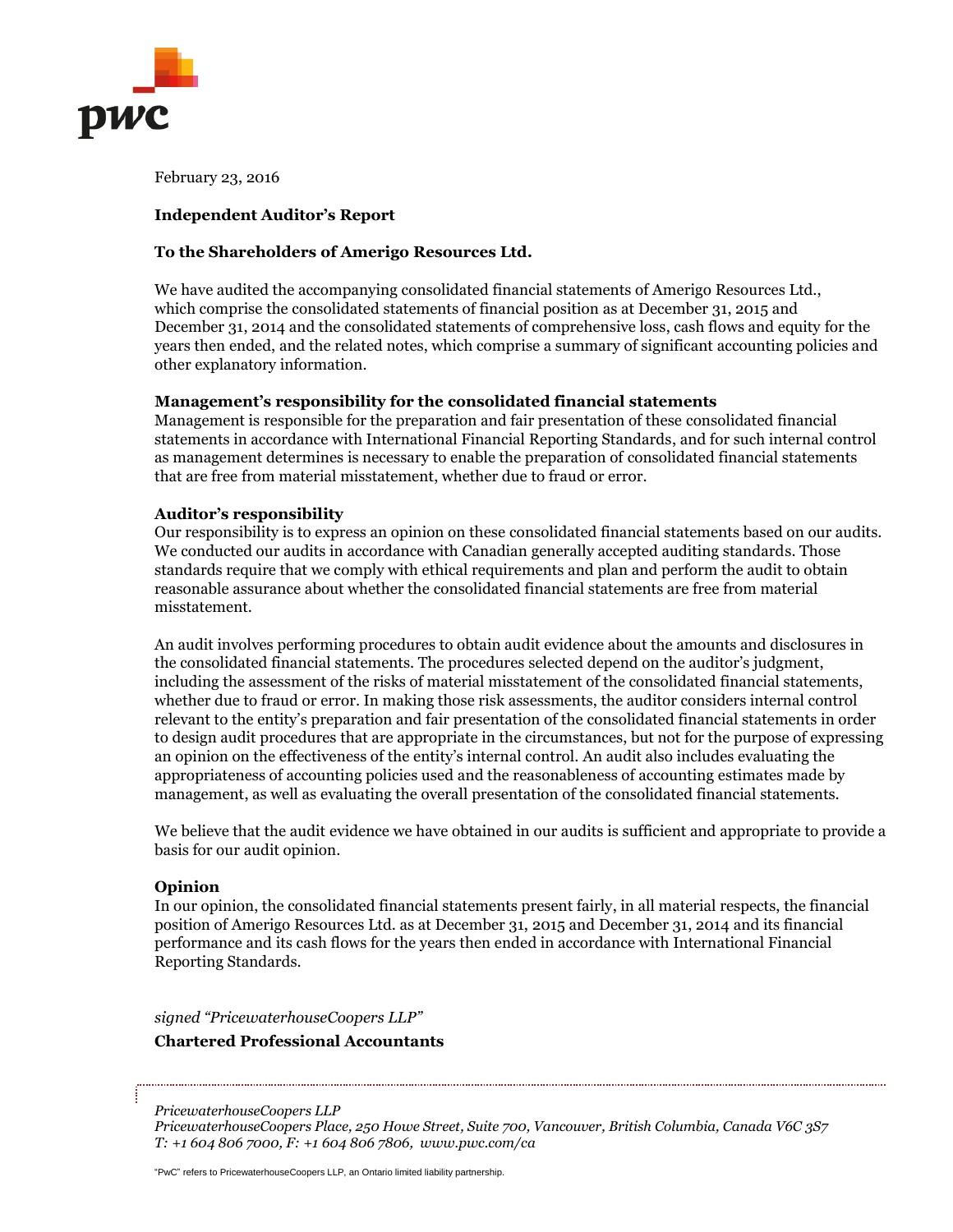Consolidated Statements of Financial Position

#### (expressed in thousands of U.S. dollars)

|                                        |              | December 31, | December 31, |
|----------------------------------------|--------------|--------------|--------------|
|                                        |              | 2015         | 2014         |
|                                        | <b>Notes</b> | \$           | \$           |
| <b>Assets</b><br><b>Current assets</b> |              |              |              |
| Cash and cash equivalents              | $\tau$       | 9,032        | 18,308       |
| Trade and other receivables            | 8            | 911          | 6,595        |
| Taxes receivable                       | 8            | 13,846       | 4,322        |
| Prepaid expenses                       |              | 464          | 614          |
| <b>Inventories</b>                     | 9            | 7,502        | 8,706        |
|                                        |              | 31,755       | 38,545       |
| <b>Non-current assets</b>              |              |              |              |
| Investments                            | 10           | 992          | 2,011        |
| Property, plant and equipment          | 12           | 181,494      | 133,359      |
| Intangible assets                      | 13           | 5,025        | 5,222        |
| Deferred income tax asset              | 19           | 49           | 37           |
| Other non-current assets               |              | 895          | 981          |
| <b>Total assets</b>                    |              | 220,210      | 180,155      |
|                                        |              |              |              |
| <b>Liabilities</b>                     |              |              |              |
| <b>Current liabilities</b>             |              |              |              |
| Trade and other payables               | 14           | 14,543       | 17,882       |
| <b>DET</b> royalties                   | 5, 14        | 4,205        | 16,920       |
| Current portion of borrowings          | 15           | 17,964       |              |
| Current portion of interest rate swap  | 16           | 76           |              |
| Current income tax liabilities         | 19           | 87           | 112          |
| Royalty derivative to related parties  | 14, 17       | 879          | 863          |
|                                        |              | 37,754       | 35,777       |
| <b>Non-current liabilities</b>         |              |              |              |
| Severance provisions                   | 14           | 662          | 1,341        |
| <b>Borrowings</b>                      | 15           | 54,681       |              |
| Interest rate swap                     | 16           | 635          |              |
| Royalty derivative to related parties  | 17           | 8,011        | 10,096       |
| Deferred income tax liability          | 19           | 23,523       | 21,391       |
| Other non-current liabilities          |              | 50           | 57           |
| <b>Total liabilities</b>               |              | 125,316      | 68,662       |
|                                        |              |              |              |
| Equity                                 | 18           |              |              |
| Share Capital                          |              | 78,057       | 78,057       |
| Other reserves                         |              | 7,289        | 7,088        |
| Retained earnings                      |              | 11,840       | 28,773       |
| Accumulated other comprehensive loss   |              | (2,292)      | (2, 425)     |
| Total equity                           |              | 94,894       | 111,493      |
| <b>Total equity and liabilities</b>    |              | 220,210      | 180,155      |
| <b>Commitments</b>                     | 27           |              |              |
| <b>Subsequent events</b>               | 28           |              |              |

The accompanying notes are an integral part of these consolidated financial statements.

**Approved by the Board of Directors** "Robert Gayton" "George Ireland"

Director Director **Director**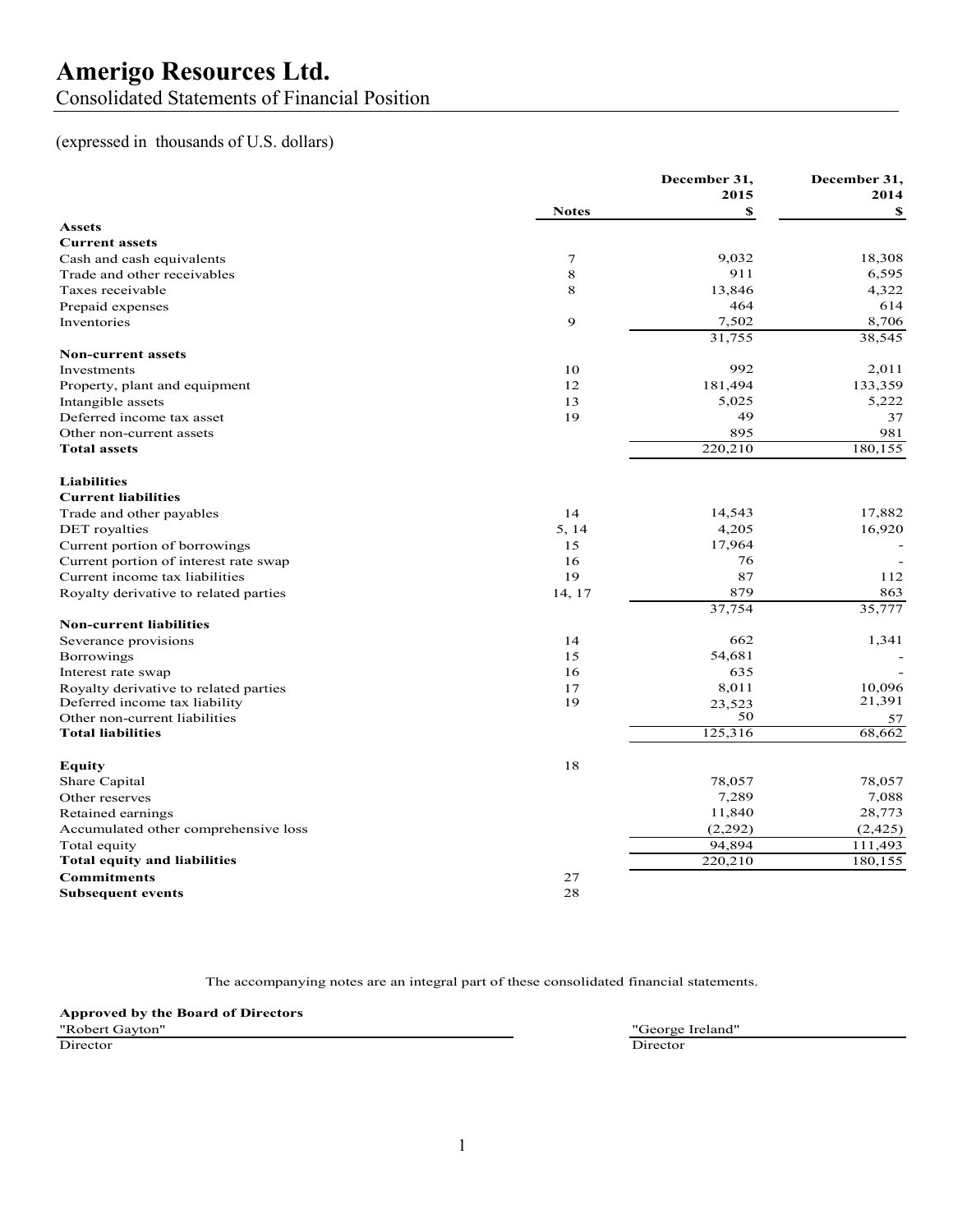Consolidated Statements of Comprehensive Loss

#### (expressed in thousands of U.S. dollars)

|                                                                       |              | <b>Years ended December 31,</b> |             |
|-----------------------------------------------------------------------|--------------|---------------------------------|-------------|
|                                                                       | <b>Notes</b> | 2015                            | 2014        |
|                                                                       |              | \$                              | $\mathbf S$ |
| Revenue                                                               | 21           | 52,623                          | 119,622     |
| <b>Tolling and production costs</b>                                   | 22(a)        | (65, 656)                       | (113, 047)  |
| Gross (loss) profit                                                   |              | (13, 033)                       | 6,575       |
| <b>Other expenses</b>                                                 |              |                                 |             |
| General and administration                                            | 22(b)        | (2,988)                         | (4,037)     |
| Other (expenses) gains                                                | 22(c)        | (3,381)                         | 333         |
| Royalty derivative to related parties including changes in fair value | 22(d)        | 1,533                           | 1,374       |
| Loss from change in estimates                                         | 6            |                                 | (8,066)     |
|                                                                       |              | (4, 836)                        | (10, 396)   |
| <b>Operating loss</b>                                                 |              | (17, 869)                       | (3,821)     |
| Finance expense                                                       | 22(e)        | (1,023)                         | (237)       |
|                                                                       |              | (1,023)                         | (237)       |
| Loss before tax                                                       |              | (18, 892)                       | (4,058)     |
| Income tax recovery (expense)                                         | 19           | 1,959                           | (6, 644)    |
| <b>Net loss</b>                                                       |              | (16, 933)                       | (10, 702)   |
| Other comprehensive loss, net of tax                                  |              |                                 |             |
| Items that may be reclassified subsequently to net loss               |              |                                 |             |
| Cumulative translation adjustment                                     |              | 896                             | 399         |
| Unrealized losses on investments                                      | $10\,$       | (709)                           | (917)       |
| Severance provision                                                   |              | (54)                            | (80)        |
| Other comprehensive income (loss), net of tax                         |              | 133                             | (598)       |
| <b>Comprehensive loss</b>                                             |              | (16, 800)                       | (11,300)    |
| Weighted average number of shares outstanding, basic                  |              | 173,610,629                     | 173,196,224 |
| Weighted average number of shares outstanding, diluted                |              | 173,610,629                     | 173,196,224 |
| Loss per share                                                        |              |                                 |             |
| <b>Basic</b>                                                          |              | (0.10)                          | (0.06)      |
| Diluted                                                               |              | (0.10)                          | (0.06)      |

The accompanying notes are an integral part of these consolidated financial statements.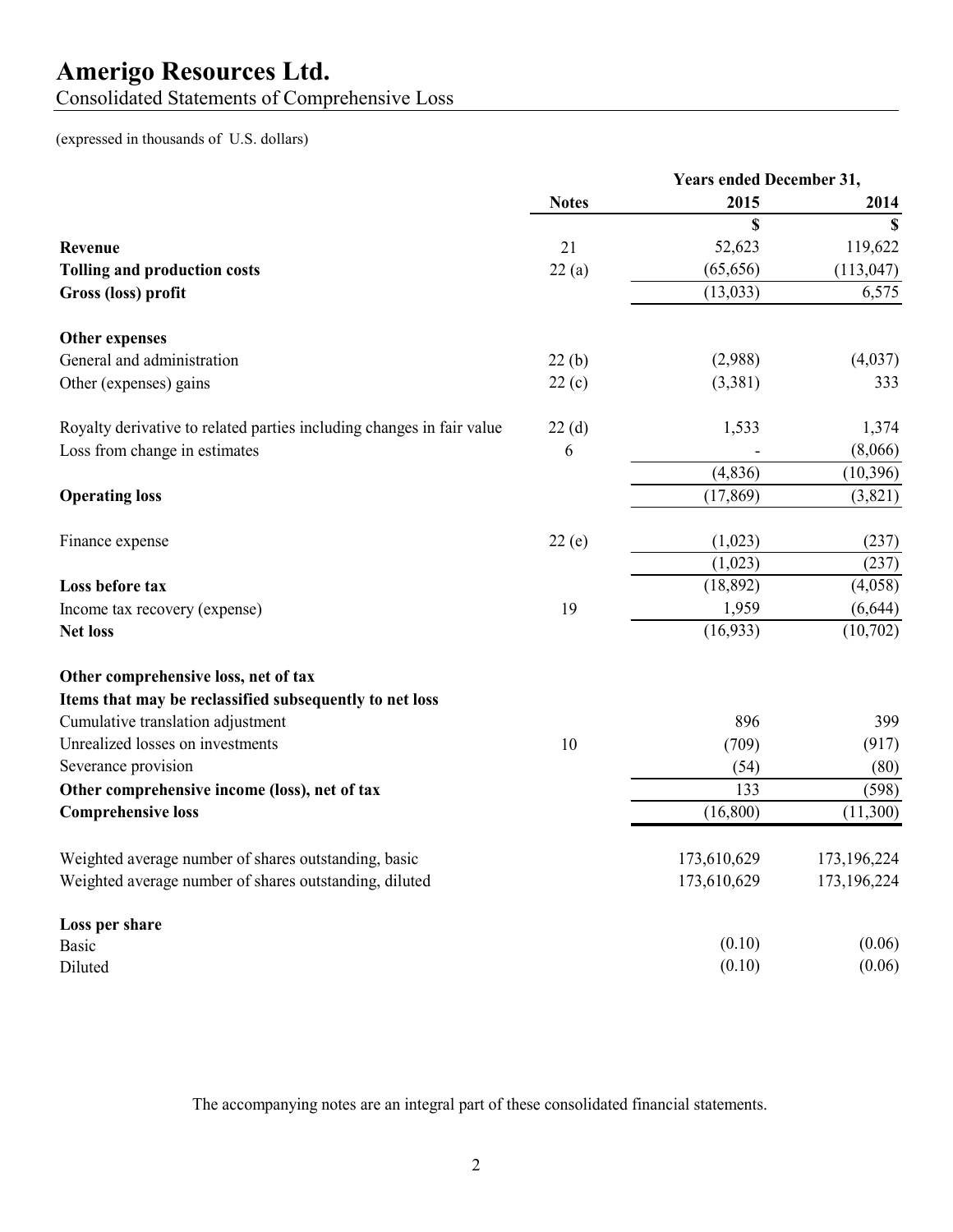Consolidated Statements of Cash Flows

(expressed in thousands of U.S. dollars)

|                                                       | <b>Years ended December 31,</b> |           |
|-------------------------------------------------------|---------------------------------|-----------|
|                                                       | 2015                            | 2014      |
|                                                       | \$                              | \$        |
| <b>Cash flows from operating activities</b>           |                                 |           |
| Net loss                                              | (16, 933)                       | (10,702)  |
| Adjustment for items not affecting cash:              |                                 |           |
| Depreciation and amortization                         | 6,699                           | 11,065    |
| Impairment charges                                    | 2,989                           | 703       |
| Deferred income tax expense                           | 2,114                           | 7,125     |
| Unrealized foreign exchange expense                   | 2,031                           | 2,103     |
| Loss from change in estimates                         |                                 | 5,629     |
| Changes in fair value of royalties to related parties | (2,066)                         | (1,995)   |
| Interest rate swap                                    | (243)                           |           |
| Share-based payments                                  | 201                             | 597       |
| Accretion                                             |                                 | 126       |
| Other                                                 | 210                             | 135       |
|                                                       | (4,998)                         | 14,786    |
| Changes in non-cash working capital                   |                                 |           |
| Trade, other receivables and taxes receivable         | (3, 537)                        | 1,642     |
| Inventories                                           | (200)                           | 2,317     |
| Trade and other payables                              | (5,014)                         | (4, 434)  |
| DET royalties                                         | (12, 715)                       | 3,779     |
| Net cash from operating activities                    | (26, 464)                       | 18,090    |
| Cash flows from investing activities                  |                                 |           |
| Purchase of plant and equipment                       | (52, 391)                       | (11, 739) |
| Capitalized interest on borrowings                    | (1,691)                         |           |
| Net cash from investing activities                    | (54,082)                        | (11, 739) |
| <b>Cash flows from financing activities</b>           |                                 |           |
| Proceeds from borrowings, net of transaction costs    | 72,904                          |           |
| Exercise of share purchase options                    |                                 | 255       |
| Net cash from financing activities                    | 72,904                          | 255       |
|                                                       |                                 |           |
| Net (decrease) increase in cash and cash equivalents  | (7,642)                         | 6,606     |
| Effect of exchange rate changes on cash               | (1,634)                         | (1, 446)  |
| Cash and cash equivalents - Beginning of year         | 18,308                          | 13,148    |
| Cash and cash equivalents - End of year               | 9,032                           | 18,308    |
| Supplementary cash flow information (Note 26)         |                                 |           |

The accompanying notes are an integral part of these consolidated financial statements.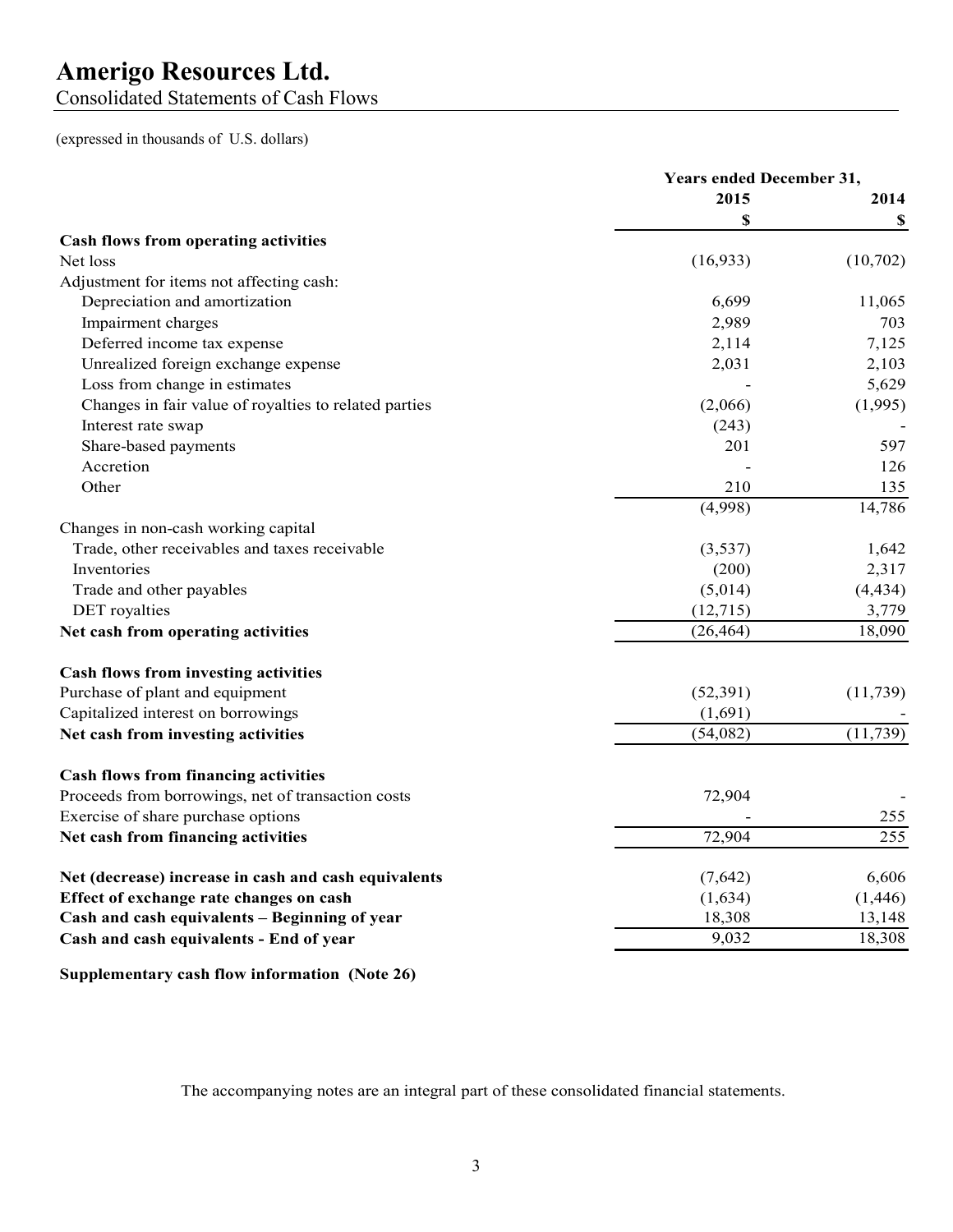Consolidated Statements of Equity

#### (expressed in thousands of U.S. dollars)

| $\sqrt{1}$                            | Share capital       |               |                   |                                                 |                             |                          |
|---------------------------------------|---------------------|---------------|-------------------|-------------------------------------------------|-----------------------------|--------------------------|
|                                       | Number of<br>shares | <b>Amount</b> | Other<br>reserves | Accumulated<br>other<br>comprehensive<br>income | <b>Retained</b><br>earnings | <b>Total equity</b>      |
|                                       |                     | \$            | \$                | \$                                              | \$                          | \$                       |
| Balance January 1, 2014               | 172,290,344         | 77,514        | 6,577             | (1,827)                                         | 39,475                      | 121,739                  |
| Share based payments                  |                     |               | 597               |                                                 |                             | 597                      |
| Exercise of share purchase options    | 900,000             | 341           | (86)              |                                                 |                             | 255                      |
| Compensation settled with shares      | 462,500             | 202           |                   |                                                 |                             | 202                      |
| Cancellation of shares held in escrow | (42, 215)           |               |                   |                                                 |                             | $\overline{\phantom{a}}$ |
| Cumulative translation adjustment     |                     |               |                   | 399                                             |                             | 399                      |
| Unrealized losses on investments      |                     |               |                   | (917)                                           |                             | (917)                    |
| Severance provision                   |                     |               |                   | (80)                                            |                             | (80)                     |
| Net loss                              |                     |               |                   | $\overline{\phantom{a}}$                        | (10,702)                    | (10,702)                 |
| Balance December 31, 2014             | 173,610,629         | 78,057        | 7,088             | (2, 425)                                        | 28,773                      | 111,493                  |
| Balance January 1, 2015               | 173,610,629         | 78,057        | 7,088             | (2, 425)                                        | 28,773                      | 111,493                  |
| Share-based payments                  |                     |               | 201               |                                                 |                             | 201                      |
| Cumulative translation adjustment     |                     |               |                   | 896                                             |                             | 896                      |
| Unrealized losses on investments      |                     |               |                   | (709)                                           |                             | (709)                    |
| Severance provision                   |                     |               |                   | (54)                                            |                             | (54)                     |
| Net loss                              |                     |               |                   |                                                 | (16,933)                    | (16, 933)                |
| Balance December 31, 2015             | 173,610,629         | 78,057        | 7,289             | (2,292)                                         | 11,840                      | 94,894                   |

The accompanying notes are an integral part of these consolidated financial statements.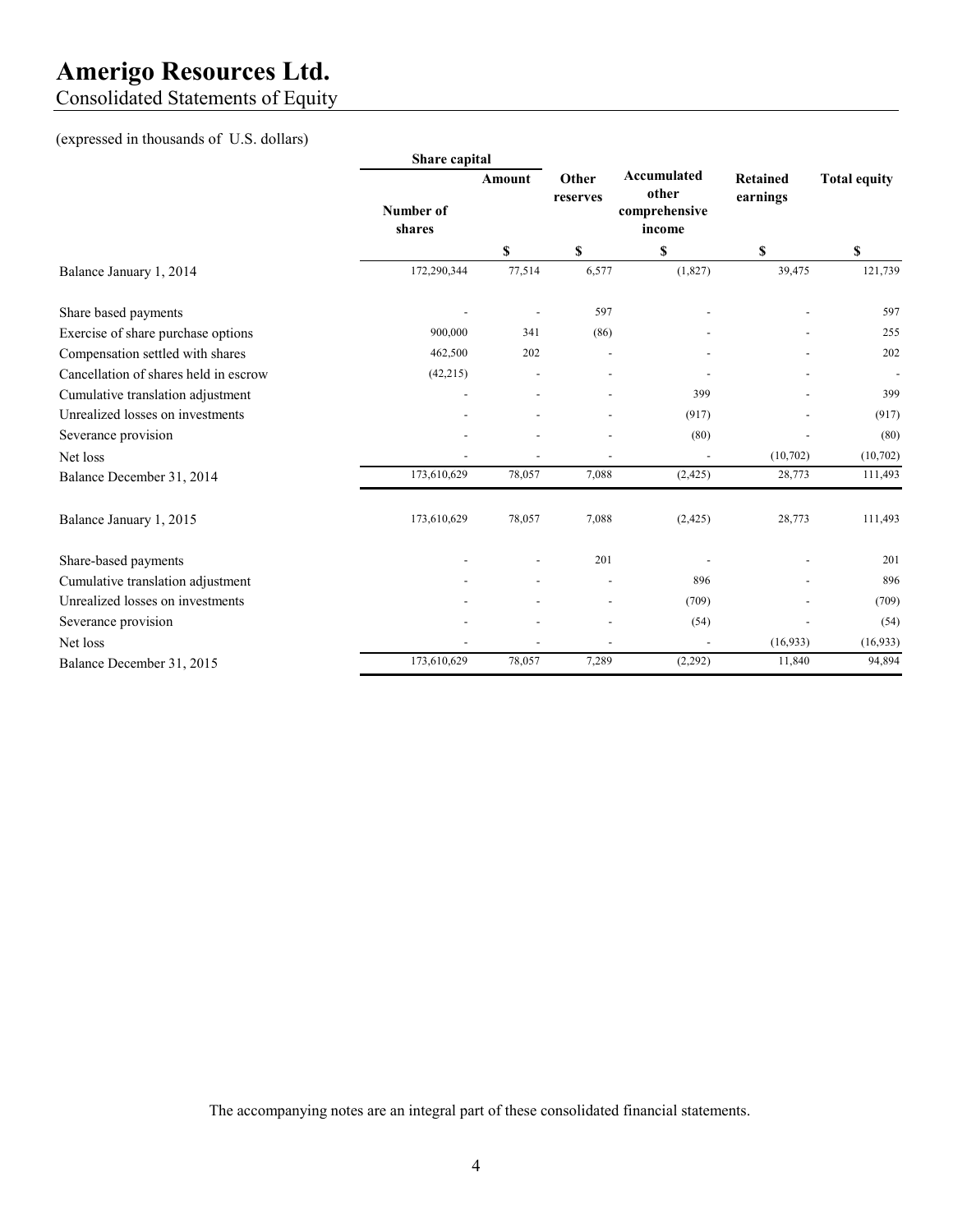Notes to Consolidated Financial Statements December 31, 2015

(tabular information expressed in thousands of U.S. dollars)

#### **1) GENERAL INFORMATION**

Amerigo Resources Ltd. (the "Company") is a company domiciled in Canada and its shares are listed for trading on the Toronto Stock Exchange ("TSX") and the OTCQX stock exchange in the United States. The address of the Company's principal office is Suite 1950 – 400 Burrard Street, Vancouver, British Columbia. These consolidated financial statements "(financial statements") of the Company as at December 31, 2015 include the accounts of the Company and its subsidiaries (collectively the "Group").

The Group is principally engaged in the production of copper and molybdenum concentrates through its operating subsidiary Minera Valle Central S.A. ("MVC"), pursuant to a long-term contractual relationship with the El Teniente Division ("DET") of Corporación Nacional del Cobre de Chile ("Codelco") (Note 5). As of January 1, 2015, copper production from MVC is conducted under a tolling agreement with DET.

These financial statements were authorised for issue by the board of directors on February 23, 2016 and have been prepared in accordance with and in full compliance with the International Financial Reporting Standards ("IFRS") issued by the International Accounting Standards Board ("IASB").

#### **2) SUMMARY OF SIGNIFICANT ACCOUNTING POLICIES**

The principal accounting policies applied in the preparation of these financial statements are set out below and have been consistently applied to all the periods presented, unless otherwise stated.

#### **Basis of Preparation**

These financial statements of the Company and its subsidiaries (the "Group") have been prepared in accordance with IFRS on an historical cost basis, except for financial instruments which have been measured at fair value, and are presented in U.S. dollars except when otherwise indicated.

#### **Consolidation**

These financial statements incorporate the financial statements of the Company and the entities controlled by the Company (Note 23). The Group controls an entity when the Group is exposed to, or has rights to, variable returns from its involvement with the entity and has the ability to affect those returns through its power over the entity. The financial statements of subsidiaries are included in the financial statements from the date that control commences until the date that control ceases. All significant intercompany transactions and balances have been eliminated. The Company's principal operating subsidiaries are MVC (100% owned, Chile) and Colihues Energia S.A. ("Colihues Energia", 100% owned, Chile).

#### **Segment Reporting**

The Group operates in one segment, the production of copper concentrates under a tolling agreement with DET (Note 5).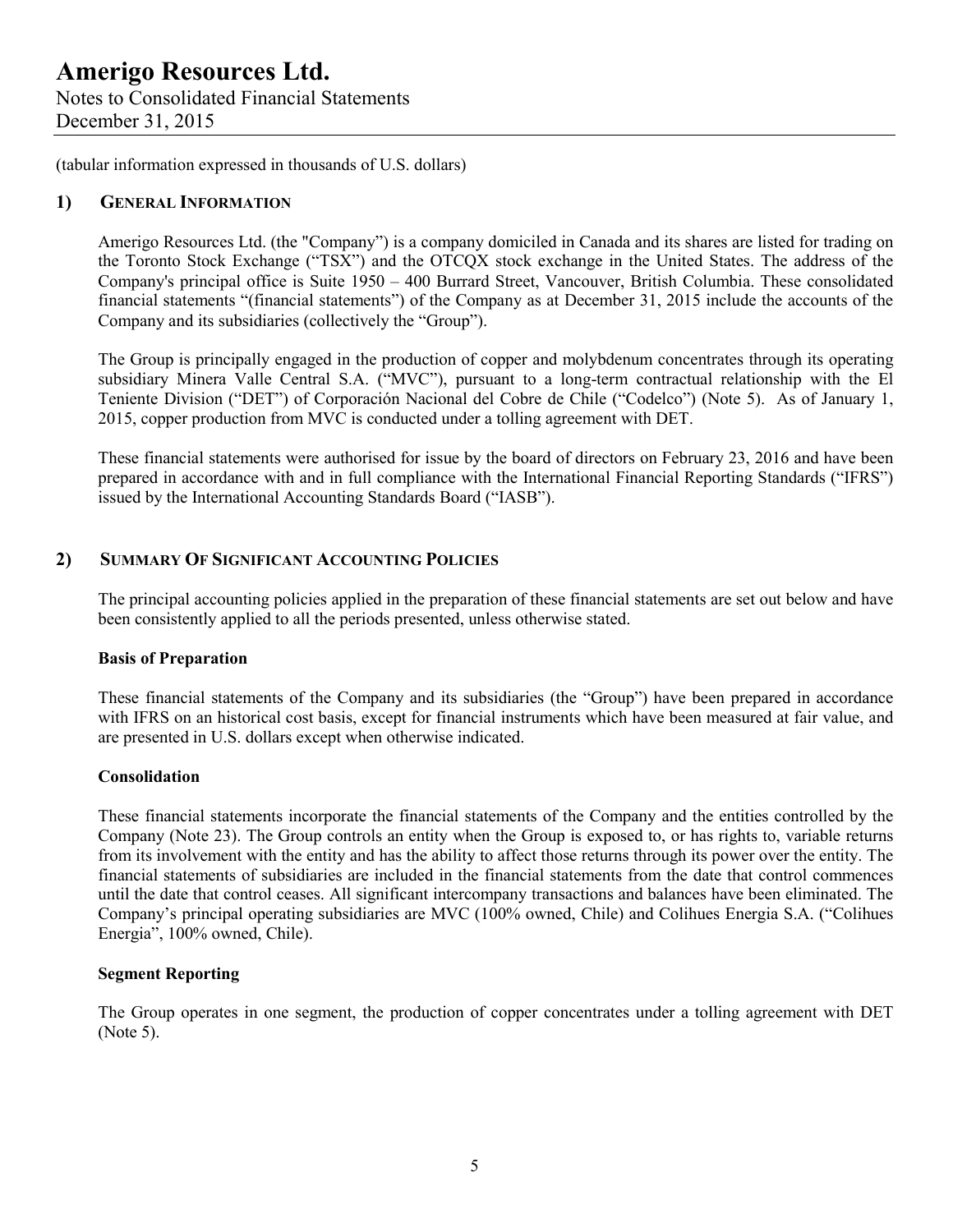Notes to Consolidated Financial Statements December 31, 2015

(tabular information expressed in thousands of U.S. dollars)

#### **Foreign Currency Translation**

#### *Functional and Presentation Currency*

Items included in the financial statements of each of the Group's subsidiaries are measured using the currency of the primary economic environment in which each entity operates ('the functional currency"). The functional currency of the parent entity is the Canadian dollar ("Cdn \$"), the functional currency of MVC is the United States Dollar ("\$") and the functional currency of Colihues Energia is the Chilean peso ("CLP").

The Company's financial statements are presented in U. S. dollars, which is the Company's presentation currency. The U.S. dollar is widely used as a presentation currency in the mining industry, allowing for appropriate benchmarking with other companies operating in a variety of jurisdictions. These financial statements have been translated to the U.S. dollar in accordance with IAS 21 "The Effects of Changes in Foreign Exchange Rates" which requires that when translating financial statements of companies that have functional currencies other than the presentation currency, assets and liabilities be translated using the exchange rate at period end, income, expenses and cash flow items be translated using the rate that approximates the exchange rates at the dates of the transactions (i.e. the average rate for the period) and resulting gains and losses on translation are included as a component of equity.

#### *Transactions and Balances*

In preparing the financial statements of the individual entities, transactions in currencies other than the entity's functional currency (foreign currencies) are recorded at the rates of exchange prevailing at the dates of the transactions. At each statement of financial position date, monetary assets and liabilities are translated using the period end foreign exchange rate. Non-monetary assets and liabilities are translated using the historical rate on the date of the transaction. Non-monetary assets and liabilities that are stated at fair value are translated using the historical rate on the date that the fair value was determined. All gains and losses on translation of foreign currency transactions within entities are included in profit or loss.

#### **Property, Plant and Equipment**

#### *Exploration and Evaluation Costs*

Exploration and evaluation costs related to specific properties or projects are capitalized and are considered to be tangible assets. These assets are not depreciated as they are currently not available for use. The Group's exploration and evaluation assets ("EEA") are reclassified to property, plant and equipment ("PPE") when production decisions on projects or properties are made, or expensed in the period in which it is determined they have no future economic value.

#### *Property, Plant and Equipment*

Property, plant and equipment are recorded at cost less accumulated depreciation and impairment losses. Where an item of plant and equipment comprises significant components with different useful lives, the components are accounted for as separate items of plant and equipment. Expenditures incurred to replace a component of an item of property, plant and equipment that is accounted for separately, including major inspection and overhaul expenditures, are capitalized. Directly attributable expenses incurred for major capital projects and site preparation are capitalized until the asset is brought to a working condition for its intended use.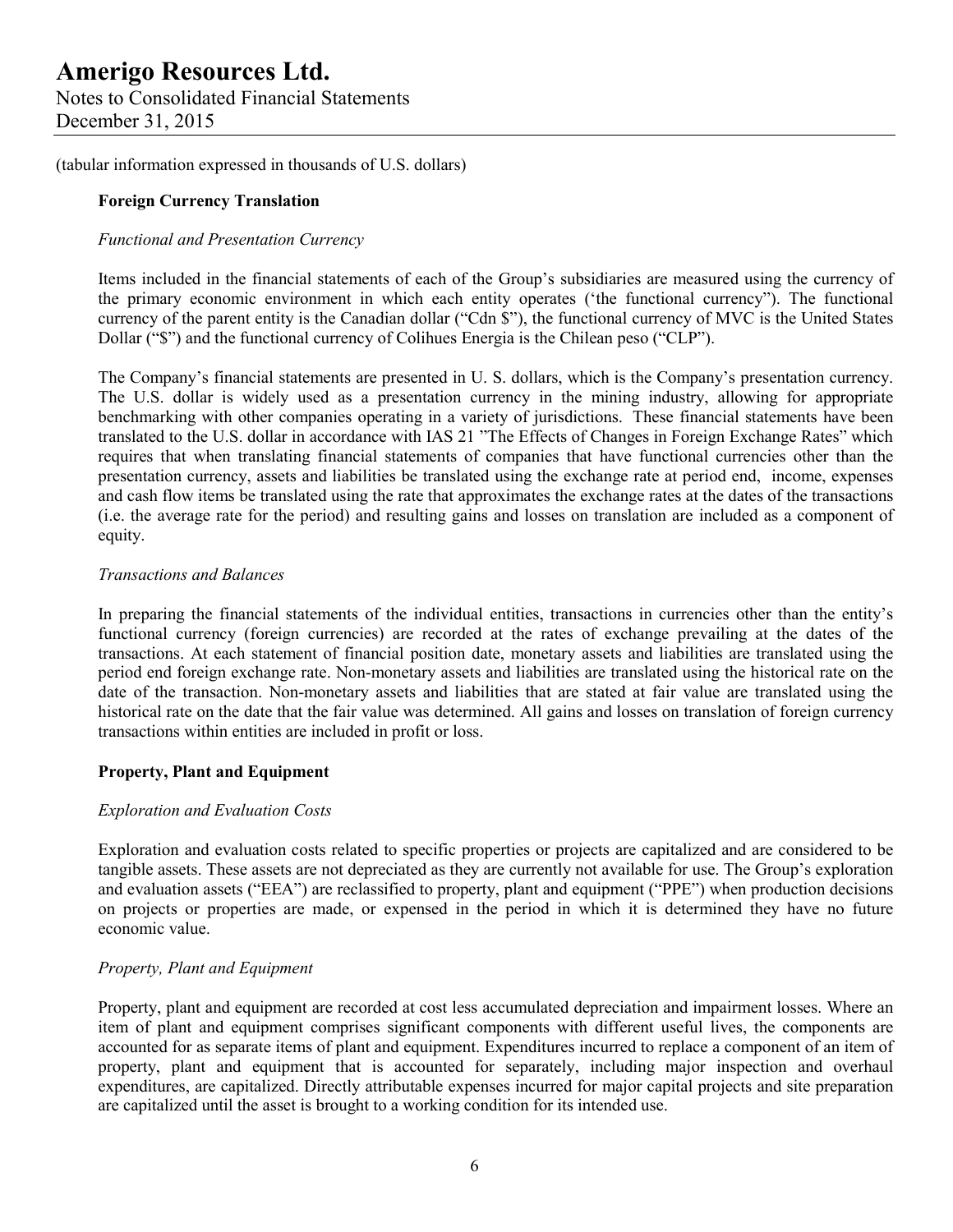The cost of self-constructed assets includes the cost of materials, direct labour and an appropriate portion of normal overheads. The costs of day-to-day servicing are recognized in profit or loss as incurred. Financing costs directly associated with the construction or acquisition of qualifying assets are capitalized at interest rates relating to loans specifically raised for that purpose, or at the weighted average borrowing rate where the general pool of group borrowings is utilized. Capitalization of borrowing costs ceases when the asset is substantially complete.

MVC depreciates its property, plant and equipment using the straight-line method as follows:

- Plant and infrastructure: Shorter of the useful life of the asset or the term of the current contracts with DET (Note 5).
- Machinery, equipment and other assets (except vehicles and mobile equipment): Shorter of the useful life of the asset or the term of the current contracts with DET (Note 5).
- Vehicles and mobile equipment: 7 years.

The depreciation method, useful life and residual values are assessed annually.

#### *Asset Impairment*

The Group's tangible and intangible assets are reviewed for indications of impairment at each statement of financial position date. If indication of impairment exists, the asset's recoverable amount is estimated.

An impairment loss is recognized when the carrying amount of an asset, or its cash-generating unit, exceeds its recoverable amount. A cash-generating unit is the smallest identifiable group of assets that generates cash inflows that are largely independent of the cash inflows from other assets or groups of assets. Impairment losses are recognized in profit and loss for the period. Impairment losses recognized in respect of cash-generating units are allocated first to reduce the carrying amount of any goodwill allocated to cash-generating units and then to reduce the carrying amount of the other long-lived assets in the unit on a pro-rata basis.

Value in use is determined as the present value of the future cash flows expected to be derived from an asset or cash generating unit ("CGU"). The estimated future cash flows are discounted to their present value using an after tax discount rate that reflects current market assessments of the time value of money and the risks specific to the asset for which estimates of future cash flows have not been adjusted. Fair value less cost to sell is the amount obtainable from the sale of an asset or CGU in an arm's length transaction between knowledgeable, willing parties, less the costs of disposal. For mining assets, fair value less cost to sell is often estimated using a discounted cash flow approach as a fair value when an active market or binding sale agreement is not readily available. Estimated future cash flows are calculated using estimated future prices, mine plan estimates, and operating and capital costs. All assumptions used are those that an independent market participant would consider appropriate.

An impairment loss is reversed if there is an indication that there has been a change in the estimates used to determine the recoverable amount. An impairment loss is reversed only to the extent that the asset's carrying amount does not exceed the carrying amount that would have been determined, net of depreciation or amortization, if no impairment loss had been recognized. An impairment loss with respect to goodwill is never reversed.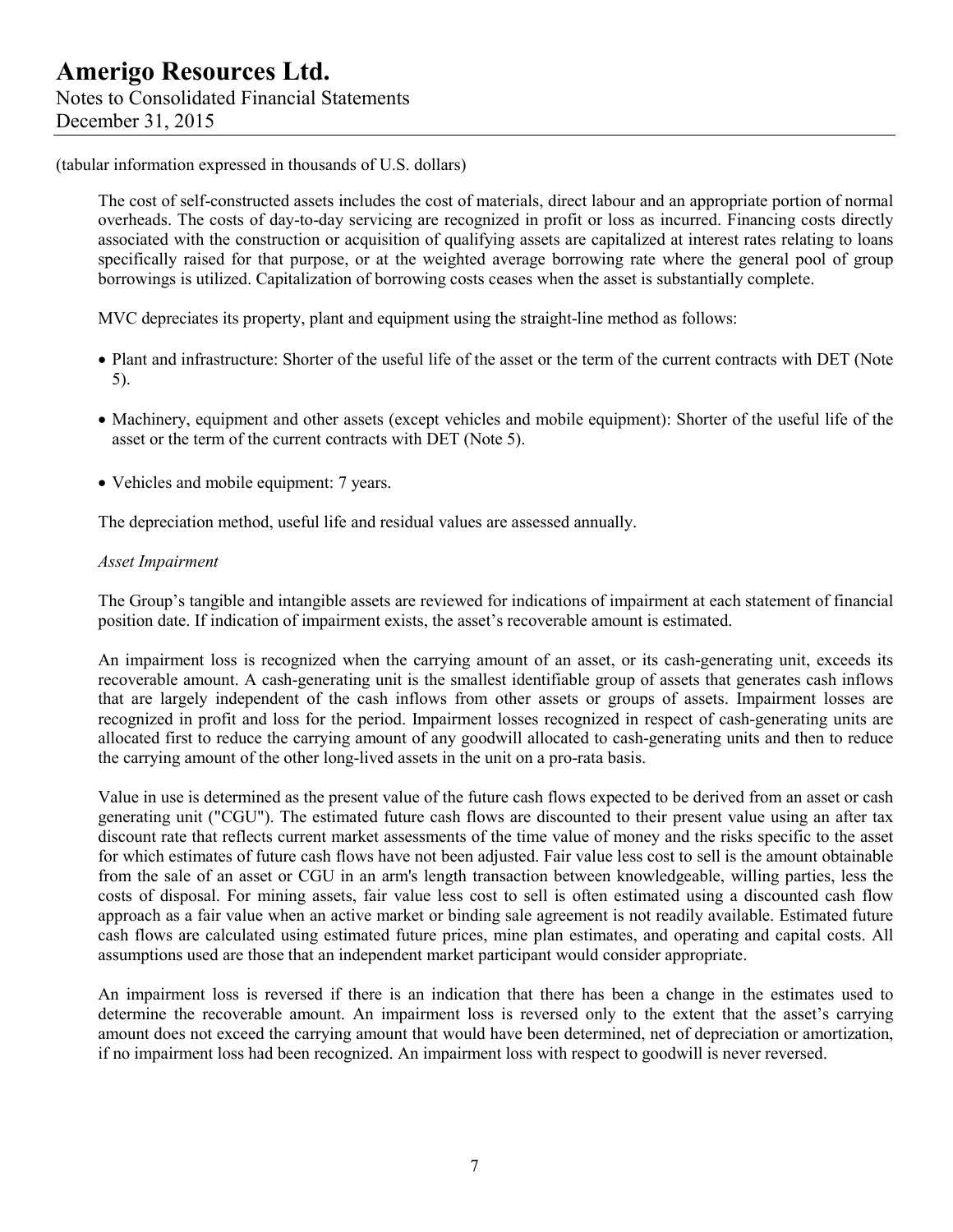#### **Intangible Assets**

Intangible assets reflect the value assigned to the DET contracts. This contractual right is amortized on a units of production basis over the term of the contract and tested for impairment when circumstances indicate that the carrying value may be impaired. In addition to the amortization of the contractual right, royalties payable to DET under the contracts are recorded based on production under the tolling agreement with DET in the year and included in tolling and production costs.

#### **Financial Assets and other Financial Liabilities**

#### *Classification*

a) Loans and Receivables

Cash and cash equivalents, trade receivables, loans, and other receivables with fixed or determinable payments that are not quoted in an active market are classified as loans and receivables. Loans and receivables are initially recognized at the transaction value and subsequently carried at amortized cost less impairment losses. The impairment loss of receivables is based on a review of all outstanding amounts at period end. Bad debts are written off during the year in which they are identified. Interest income is recognized by applying the effective interest rate, except for short-term receivables when the recognition of interest would be immaterial.

b) Available-for-Sale Financial Assets ("AFS"*)*

Investments and other assets held by the Group are classified as AFS and are stated at fair value. Gains and losses arising from changes in fair value are recognized in other comprehensive income ("OCI") and are accumulated in the investments revaluation reserve. When an investment is disposed of or is determined to be impaired, the cumulative gain or loss previously recognized in the investments revaluation reserve is included in profit or loss for the period. The fair value of AFS monetary assets denominated in a foreign currency is translated at the spot rate at the statement of financial position date.

c) Other Financial Liabilities

Other financial liabilities at amortized cost include trade and other payables, DET royalties payable and borrowings. Trade payables and other payables are initially recognized at the amount required to be paid, less, when material, a discount to reduce the payables to fair value. Subsequently, trade payables are measured at amortized cost using the effective interest method. DET royalties payable are recognized at the amount required to be paid. Borrowings are recognized initially at fair value, net of any transaction costs incurred, and subsequently at amortized cost using the effective interest method.

Other financial liabilities are classified as current liabilities if payment is due within twelve months. Otherwise, they are presented as non-current liabilities.

d) Derivatives

The Group's copper trade receivables are embedded derivatives given that the value of these receivables changes as underlying commodity market prices vary. The fair values of these receivables are adjusted each reporting period by reference to forward market prices and changes in fair value are recorded as a component of revenue.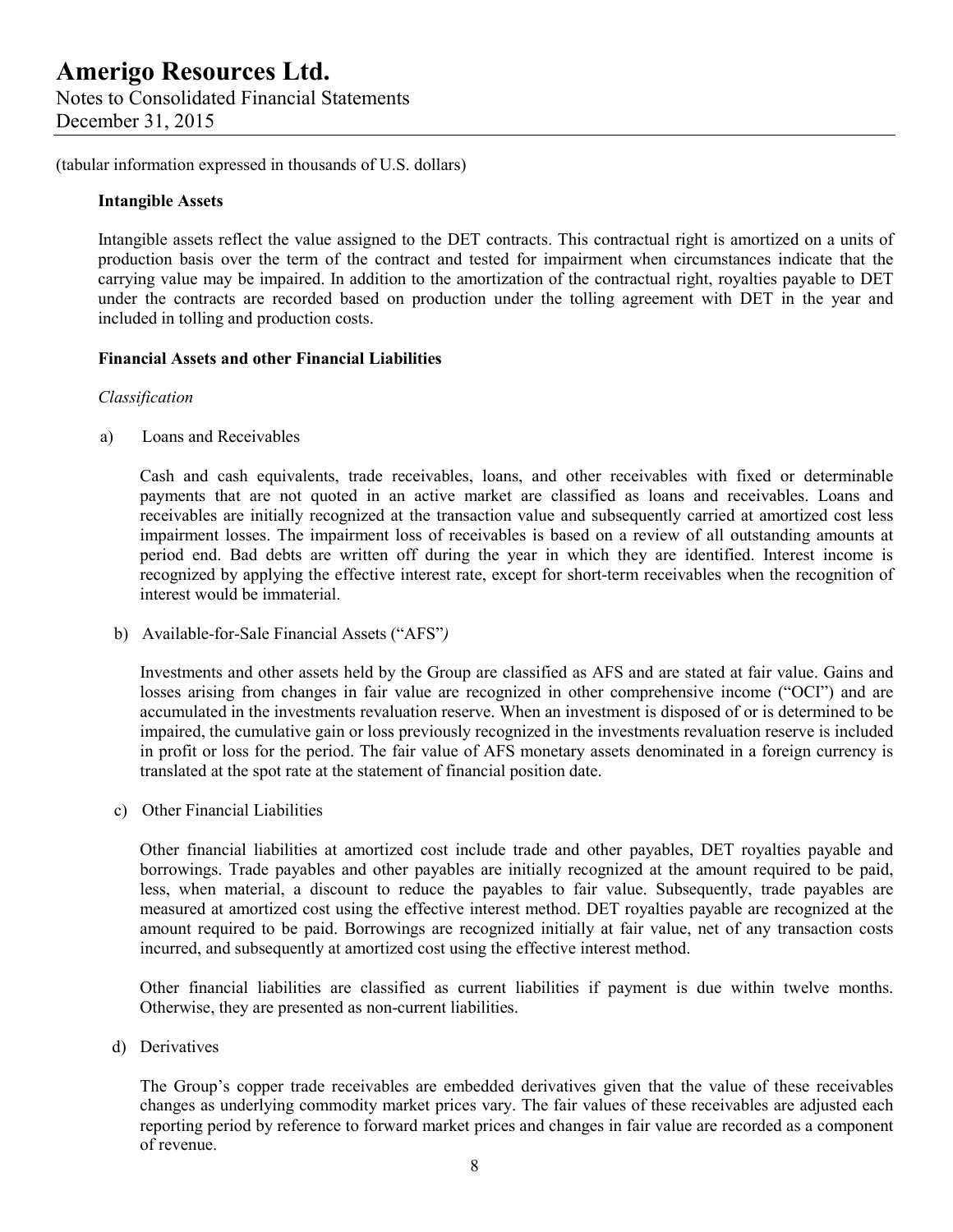The Group uses derivatives in the form of interest rate swaps to manage risks related to variable rate debt. Gains and losses on re-measurement are included in finance income (expense).

The Group's royalties to related parties are a derivative liability, classified as current or non-current based on the contractual terms specific to the instrument. Gains and losses on re-measurement are included in finance income (expense).

*Recognition and Measurement*

a) Effective Interest Method

The effective interest method calculates the amortized cost of a financial asset (or liability) and allocates interest income over the corresponding period. The effective interest rate is the rate that discounts estimated future cash receipts (payments) over the expected life of the financial asset (liability), or, where appropriate, a shorter period, to the net carrying amount on initial recognition. Income (expense) is recognized on an effective interest basis for debt instruments other than those financial assets or liabilities classified as fair-value-throughprofit-and-loss (FVTPL) investments.

b) Impairment of Financial Assets

Financial assets are assessed for indicators of impairment at each period end. Financial assets are impaired when there is objective evidence that, as a result of one or more events that occurred after the initial recognition of the financial asset, the estimated future cash flows of the investment have been impacted.

Objective evidence of impairment could include the following:

- significant financial difficulty of the issuer;
- default or delinquency in interest or principal payments; or
- it has become probable that the issuer will enter bankruptcy or financial reorganization.

For financial assets carried at amortized cost, the amount of the impairment is the difference between the asset's carrying amount and the present value of the estimated future cash flows, discounted at the financial asset's original effective interest rate.

The carrying amount of all financial assets, excluding trade receivables, is directly reduced by the impairment loss. The carrying amount of trade receivables is reduced through the use of an allowance account. When a trade receivable is considered uncollectible, it is written off against the allowance account. Subsequent recoveries of amounts previously written off are credited against the allowance account. Changes in the carrying amount of the allowance account are recognized in profit or loss.

With the exception of AFS equity instruments, if, in a subsequent period, the amount of the impairment loss decreases and the decrease relates to an event occurring after the impairment was recognized, the previously recognized impairment loss is reversed through profit or loss. On the date of impairment reversal, the carrying amount of the financial asset cannot exceed its amortized cost had impairment not been recognized.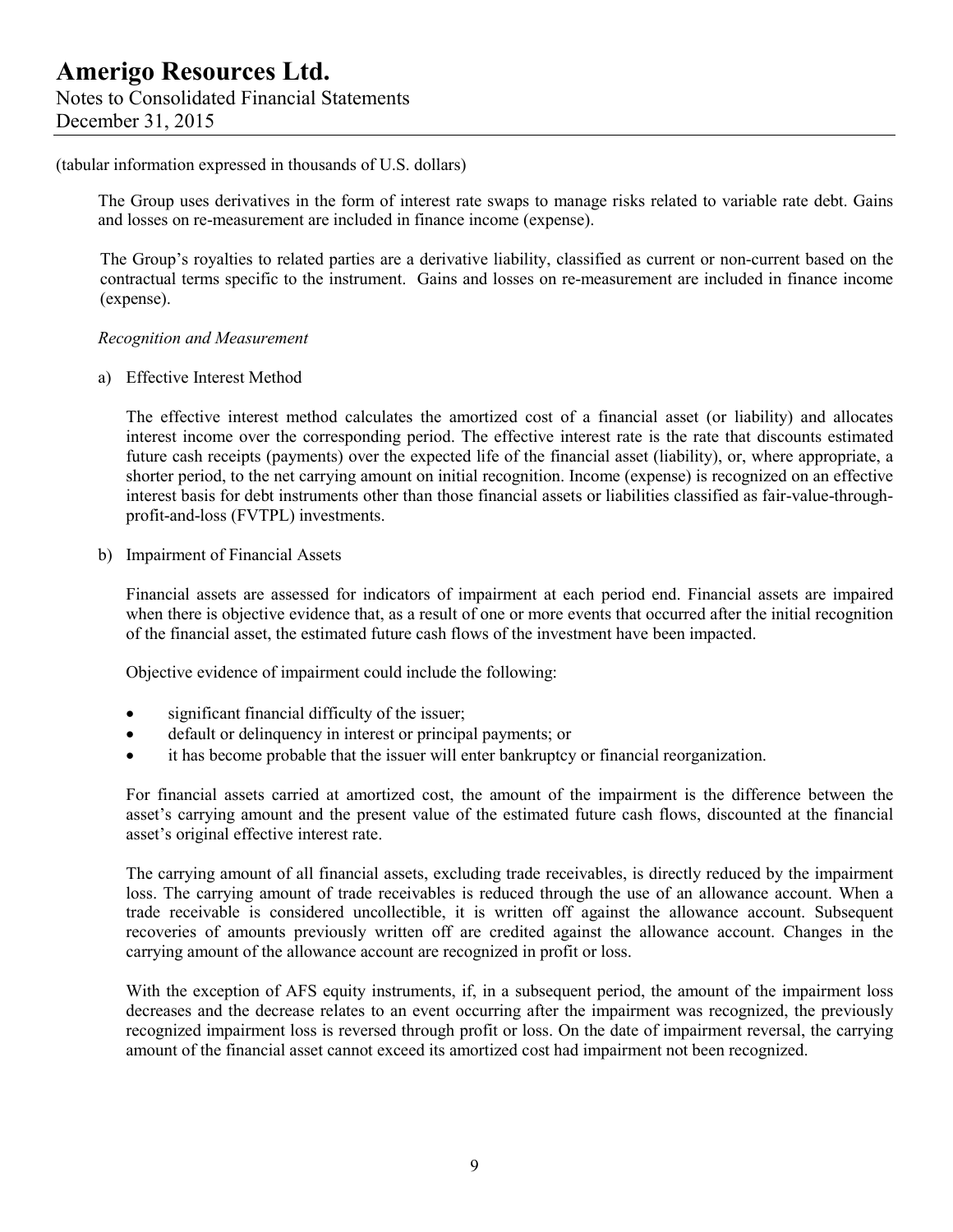c) De-Recognition of Financial Assets and Liabilities

A financial asset is derecognized when the contractual right to the asset's cash flows expire or if the Group transfers the financial asset and substantially all risks and rewards of ownership to another entity. A financial liability is removed from the statement of financial position when, and only when, it is extinguished, i.e. when the obligation specified in the contract is discharged, cancelled or expires.

#### **Share-Based Payments**

The Company grants stock options to buy common shares of the Company to directors, officers and employees. The board of directors grants such options for periods of up to five years, with vesting periods determined at its sole discretion and at prices equal to or greater than the closing market price on the day preceding the date the options were granted. The fair value of the options is measured at grant date, using the Black-Scholes option pricing model, and is recognized over the period that the holders earn the options.

The fair value is recognized as an expense with a corresponding increase in equity. The amount recognized as an expense is adjusted to reflect the number of share options expected to vest.

#### **Inventories**

Inventories comprising concentrates in process and in 2014 copper and molybdenum concentrates are valued at the lower of cost and net realizable value. Consumables are valued at the lower of average cost and net realizable value, with replacement cost used as the best available measure of net realizable value. Tolling and production cost is determined primarily on a weighted-average cost basis and includes direct tolling and production costs, direct labour costs and an allocation of variable and fixed tolling and production overhead including depreciation. Net realizable value is the estimated selling price net of any estimated selling costs in the ordinary course of business.

When inventories have been written down to net realizable value, the Group makes a new assessment of net realizable value in each subsequent period. If the circumstances that caused the write-down no longer exist, the remaining amount of the write-down is reversed.

#### **Cash and Cash Equivalents**

Cash and cash equivalents are unrestricted as to use and consist of cash on hand, demand deposits and short term interest-bearing investments with maturities of 90 days or less from the original date of acquisition and which can be readily liquidated to known amounts of cash.

Redeemable interest bearing investments with maturities of up to one year are considered cash equivalents if they can readily be liquidated at any point in time to known amounts of cash, the initial period subject to an interest penalty on redemption is less than 90 days, and they are redeemable thereafter until maturity for invested value plus accrued interest.

#### **Current and Deferred Income Tax**

Income tax expense consists of current and deferred tax. Current and deferred tax are recognized in the statement of operations and comprehensive income (loss) except to the extent they relate to items recognized directly in equity or in OCI, in which case the related taxes are recognized in equity or OCI.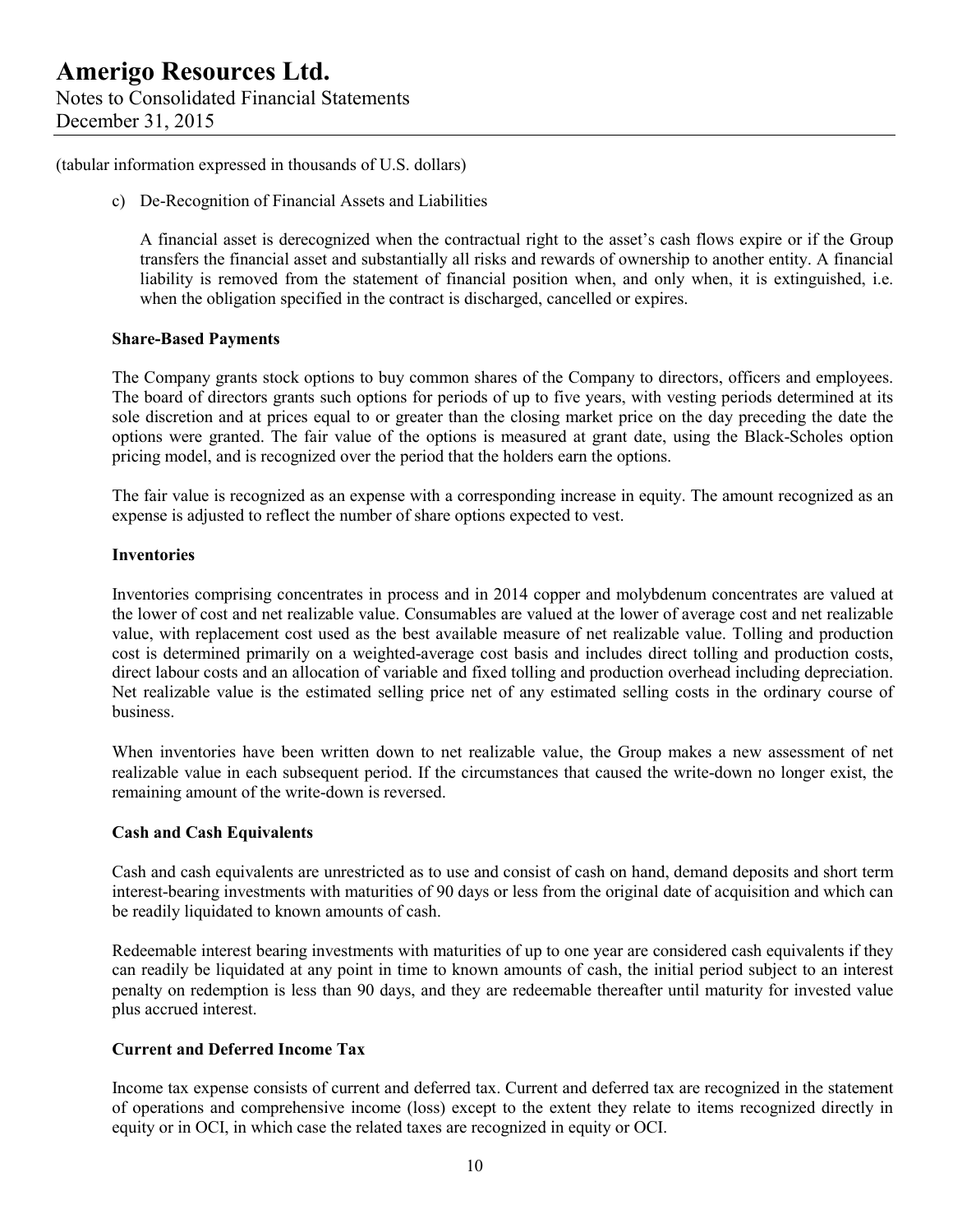Current tax expense is the expected tax payable on the taxable income for the year, using tax rates enacted or substantively enacted at period end, adjusted for amendments to tax payable with regards to previous years. Deferred tax assets and liabilities are recognized for deferred tax consequences attributable to unused tax loss carry forwards, unused tax credits and differences between the financial statement carrying amounts of existing assets and liabilities and their respective tax bases. Deferred tax assets and liabilities are measured using the enacted or substantively enacted tax rates expected to apply when the asset is realized or the liability settled. The effect on deferred tax assets and liabilities of a change in tax rates is recognized in profit or loss in the period that substantive enactment occurs.

A deferred tax asset is recognized to the extent that it is probable future taxable profits will be available against which the asset can be utilized. The amount of a deferred tax asset is reduced to the extent that the Company does not consider it probable the deferred tax asset will be recovered.

The following temporary differences do not result in deferred tax assets or liabilities:

- the initial recognition of assets or liabilities, not arising in a business combination, that does not affect accounting or taxable profit
- goodwill
- investments in subsidiaries, associates and jointly controlled entities where the timing of reversal of the temporary differences can be controlled and reversal in the foreseeable future is not probable

Deferred tax assets and liabilities are offset when there is a legally enforceable right to set-off current tax assets against current tax liabilities that relate to income taxes levied by the same taxation authority, and the Company intends to settle its current tax assets and liabilities on a net basis.

#### **Provisions**

Provisions are recorded when a present legal or constructive obligation exists as a result of past events, where it is probable that an outflow of resources embodying economic benefits will be required to settle the obligation and a reliable estimate of the amount of the obligation can be made. The amount recognized as a provision is the best estimate of the consideration required to settle the present obligation at the statement of financial position date, taking into account the risks and uncertainties surrounding the obligation. Where a provision is measured using the cash flows estimated to settle the present obligation, its carrying amount is the present value of those cash flows. When some or all of the economic benefits required to settle a provision are expected to be recovered from a third party, the receivable is recognized as an asset if it is virtually certain that reimbursement will be received and the amount receivable can be measured reliably.

At December 31, 2015, MVC has a future obligation with some of its managers for statutory severance payments based on their employee contracts. This obligation has been recorded as a liability at present value in the Company's statement of financial position. The value of the severance provision is evaluated on an annual basis or as new information becomes available on the expected amounts and timing of cash flows required to discharge the liability. The increase or decrease over time in the present value of the liability is recorded each period in cost of sales.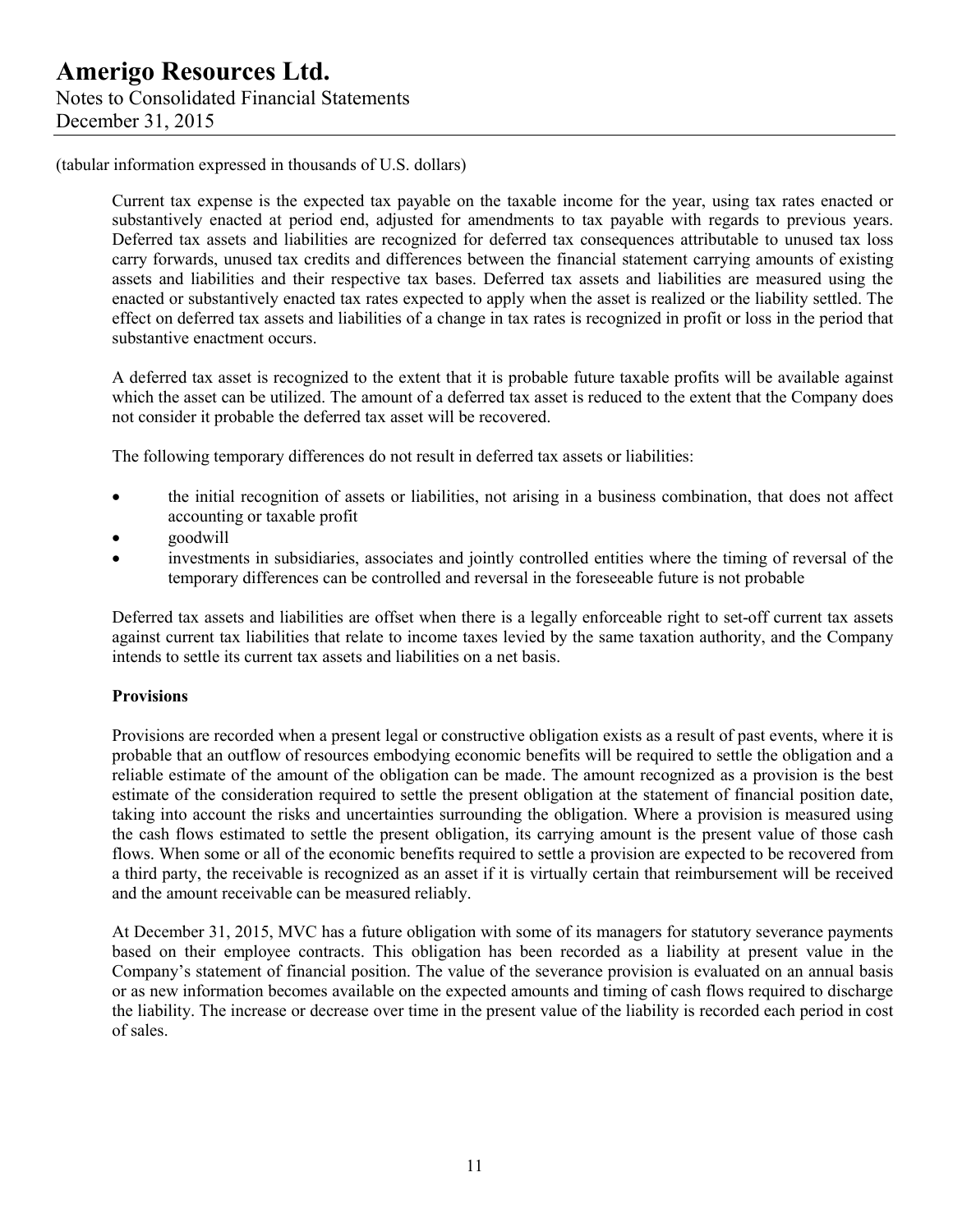#### **Amerigo Resources Ltd.** Notes to Consolidated Financial Statements December 31, 2015

(tabular information expressed in thousands of U.S. dollars)

#### **Earnings (Loss) per Share**

Basic earnings or (loss) per share is computed by dividing the net earnings (loss) attributable to common shareholders by the weighted average number of shares outstanding during the reporting period. Diluted earnings (loss) per share is computed similar to basic earnings (loss) per share except that the weighted average shares outstanding are increased to include additional shares for the assumed exercise of stock options, if dilutive. The number of additional shares is calculated by assuming that outstanding stock options were exercised and that the proceeds from such exercises were used to acquire common stock at the average market price during the reporting periods.

#### **Revenue Recognition**

MVC has entered into an agreement pursuant to which it delivers to DET all the copper concentrates produced during the period from January 1, 2015 to December 31, 2022 under a "maquila" or tolling arrangement (Note 5). Accordingly, MVC's revenue for the delivery of copper concentrates to DET is now recognized as a tolling fee which is calculated as gross revenue for copper delivered under the tolling agreement net of notional items (treatment and refining charges, DET royalties and transportation costs). In prior years, the nature of the agreements with Enami and DET resulted in DET royalties and transportation costs being reported as components of production costs. This revenue is recognized when the tolling process has been completed.

Revenue from the sale of copper concentrates (until December 31, 2014) and molybdenum concentrates is recognized when the rights and obligations of ownership pass to the customer and the price is reasonably determinable.

MVC's compensation is determined in accordance with annual industry benchmarks for pricing terms and smelting and refining charges, and in 2015 is based on the average copper market price for the third month following the production of copper concentrates under the tolling agreement ("M+3").

When final tolling fees or prices are determined by quoted market prices in a period subsequent to the date of provision of tolling services or sale, such fees or prices are first determined on a provisional basis at the date of completion of tolling or sale and revenues are recorded based on forward prices. Adjustments are made to the tolling fee or sale price in subsequent periods based on movements in quoted market prices up to date of the final pricing. Under these circumstances, the value of MVC's amounts receivable changes as the underlying commodity market prices vary. This adjustment mechanism has the characteristics of a derivative. Accordingly, the fair value of the receivables are adjusted each reporting period by reference to forward market prices and changes in fair value are recorded as a component of revenue. In a period of rising prices, not only will MVC record higher revenue for deliveries in the period, but it will also record favourable adjustments to revenue for tolling services or copper and molybdenum concentrates delivered in the prior period. Similarly, in a period of declining prices, MVC will record lower revenues for current deliveries and negative adjustments to revenue for prior period tolling services or deliveries. At December 31, 2015, a 10% increase or decrease in provisional copper prices would result in price-driven revenue settlement adjustments of \$2.3 million.

Molybdenum produced by MVC was sold under a written sales agreement with Chile's Molibdenos y Metales S.A. ("Molymet"). MVC shut its molybdenum plant in response to weak molybdenum prices effective April 1, 2015.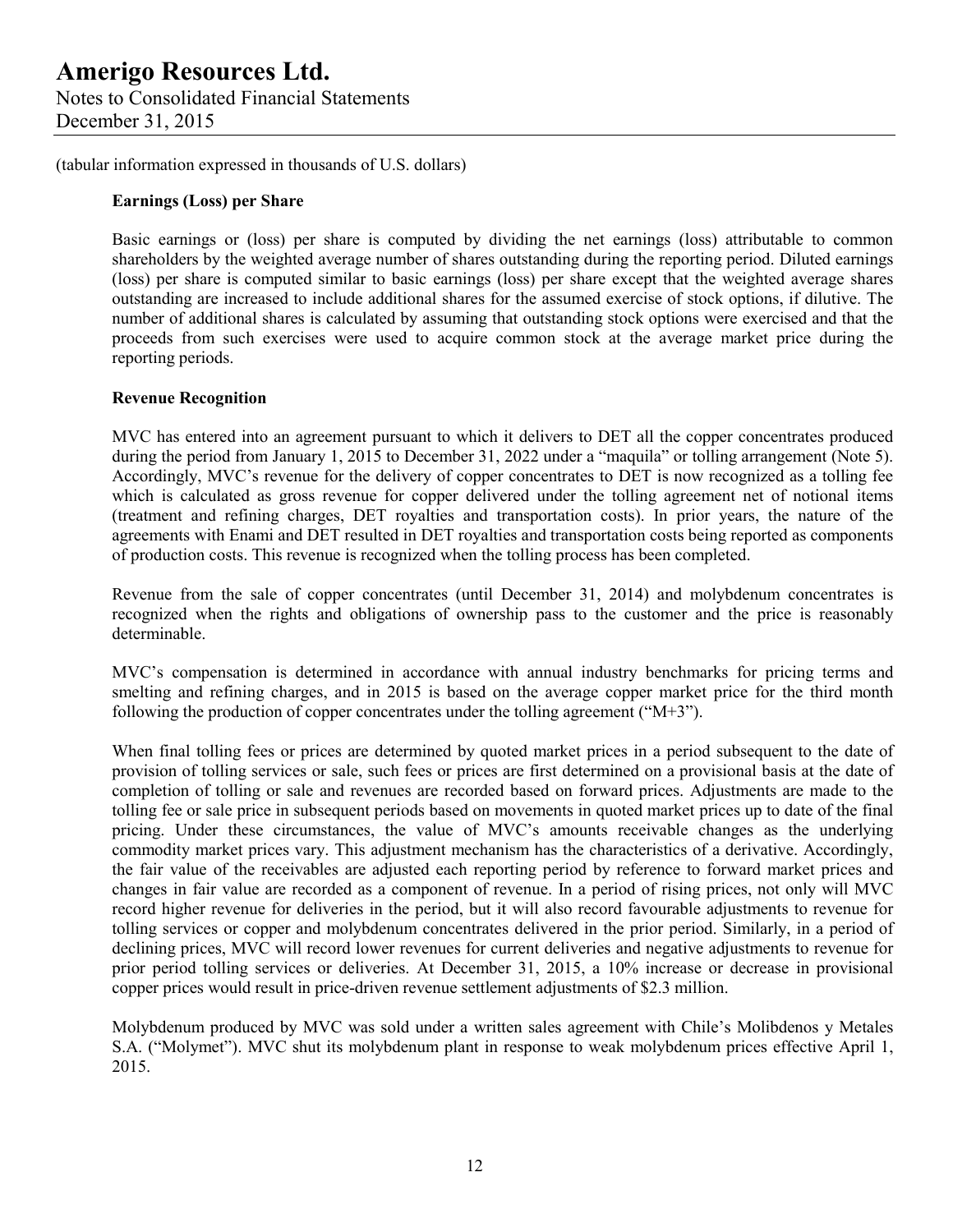December 31, 2015

(tabular information expressed in thousands of U.S. dollars)

#### **Comprehensive Income (Loss)**

Comprehensive income (loss) includes items that are not included in net profit such as unrealized gains or losses on available-for-sale investments and foreign currency gains or losses related to translation of the financial statements of foreign operations. The Company's comprehensive income (loss), components of other comprehensive income and cumulative translation adjustments are presented in the statements of comprehensive income (loss) and the statements of changes in equity.

#### **3) ADOPTION OF NEW AND REVISED STANDARDS AND INTERPRETATIONS**

Effective January 1, 2015, the Company adopted the new and revised IASB standards and interpretations listed below. These changes were made in accordance with the transitional provisions outlined in the respective standards and interpretations.

**Annual Improvements 2010-2012 Cycle:** In the 2010-2012 annual improvements cycle, the IASB issued amendments to four standards, including IFRS 8 - Operating segments and IAS 24 - Related party transactions. The amendments to IAS 24 (i) revise the definition of "related party" to include an entity that provides key management personnel services to the reporting entity or its parent, and (ii) clarify related disclosure requirements. The amendments to IFRS 8 require (i) disclosure of judgements made by management in aggregating segments, and (ii) a reconciliation of segment assets to the entity's assets when segment assets are reported. The amendments are effective for years beginning on or after July 1, 2014. These amendments did not have an impact on the Company's financial statements.

**Annual Improvements 2011-2013 Cycle:** In the 2011-2013 annual improvements cycle, the IASB issued amendments to three standards: IFRS 3- Business combinations, IFRS 13 - Fair value measurements and IAS 40 - Investment property. The amendments are effective for years beginning on or after July 1, 2014. These amendments did not have an impact on the Company's financial statements.

Other standards, amendments and interpretations effective January 1, 2015 are not material to the Company.

A number of new standards and amendments to standards and interpretations are effective for annual periods beginning after January 1, 2016 and have not been applied in preparing these interim financial statements. None of these is expected to have a significant effect on the Company's financial statements, except as set out below:

**IFRS 9 – Financial Instruments - classification and measurement**: Addresses the classification, measurement and recognition of financial assets and financial liabilities. The complete version of IFRS 9 was issued in July 2014. It replaces the guidance in IAS 39 that relates to the classification and measurement of financial instruments. IFRS 9 retains but simplifies the mixed measurement model and establishes three primary measurement categories for financial assets: amortised cost, fair value through other comprehensive income and fair value through P&L. The standard introduces a new expected credit losses model that replaces the incurred loss impairment model used in IAS 39. For financial liabilities there were no changes to classification and measurement except for the recognition of changes in own credit risk in other comprehensive income, for liabilities designated at fair value through profit or loss. The standard is effective for accounting periods beginning on or after January 1, 2018. Early adoption is permitted. The Company has yet to assess IFRS 9's impact on its financial statements.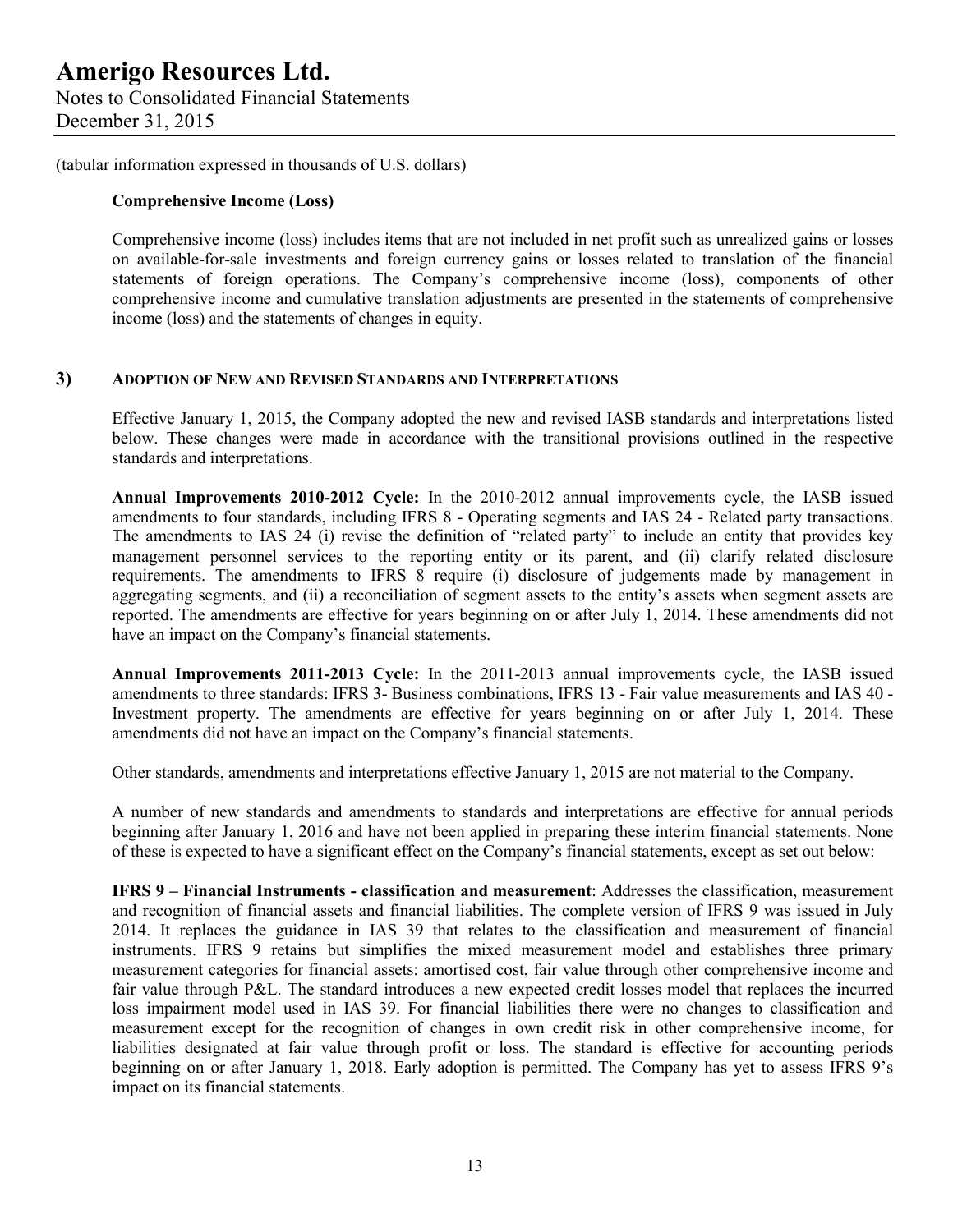**IFRS 15, Revenue from Contracts with Customers ("IFRS 15"):** Deals with revenue recognition and establishes principles for reporting useful information to users of financial statements about the nature, timing and uncertainty of revenue and cash flows arising from an entity's contracts with customers. Revenue is recognized when a customer obtains control of a good or service and thus has the ability to direct the use and obtain the benefits from the good or service. The standard replaces IAS 18, Revenue, and IAS 11, Construction Contracts, and related interpretations. The standard is effective for annual periods beginning on or after January 1, 2018 and earlier application is permitted. Management is assessing the impact of IFRS 15.

**IFRS 16, Leases ("IFRS 16"):** On January 13, 2016 the IASB issued IFRS 16, according to which, all leases will be on the balance sheet of lessees, except those that meet the limited exception criteria. Respectively, rent expense is to be removed and replaced by the recording of depreciation and finance expenses. The standard is effective for annual periods beginning on or after January 1, 2019. The Company has yet to assess the impact of adoption.

There are no other IFRS or IFRIC interpretations with future effective dates that are expected to have a material impact on the Company.

#### **4) CRITICAL ACCOUNTING ESTIMATES AND JUDGEMENTS**

Estimates and judgements are continually evaluated and are based on historical experience and other factors, including expectations of future events that are believed to be reasonable under the circumstances.

In preparing these consolidated financial statements, the Company makes judgements, estimates and assumptions concerning the future which may vary from actual results. Judgements, estimates and assumptions that could have a significant risk of causing a material adjustment to the carrying amounts of assets and liabilities within the next financial year are addressed below.

In 2015, the Company undertook judgement and estimate revisions arising from an interest rate swap described in Note 16 and in respect of the start date of Cauquenes operations.

a) Useful Life of Assets

MVC estimates the economic life of most of property, plant and equipment based on their useful life, not to exceed the term of MVC's contractual relationship with DET (December 31, 2037).

b) Royalty Derivative to Related Parties

The Group has an obligation to pay royalties to certain related parties, based on a fixed payment for each pound of copper equivalent produced from El Teniente tailings by MVC (Note 17(a)). The royalty is a derivative financial instrument measured at fair value, and the Company is required under IFRS to reassess its estimate for the royalty derivative at each reporting date based on revised production under the tolling agreement estimates.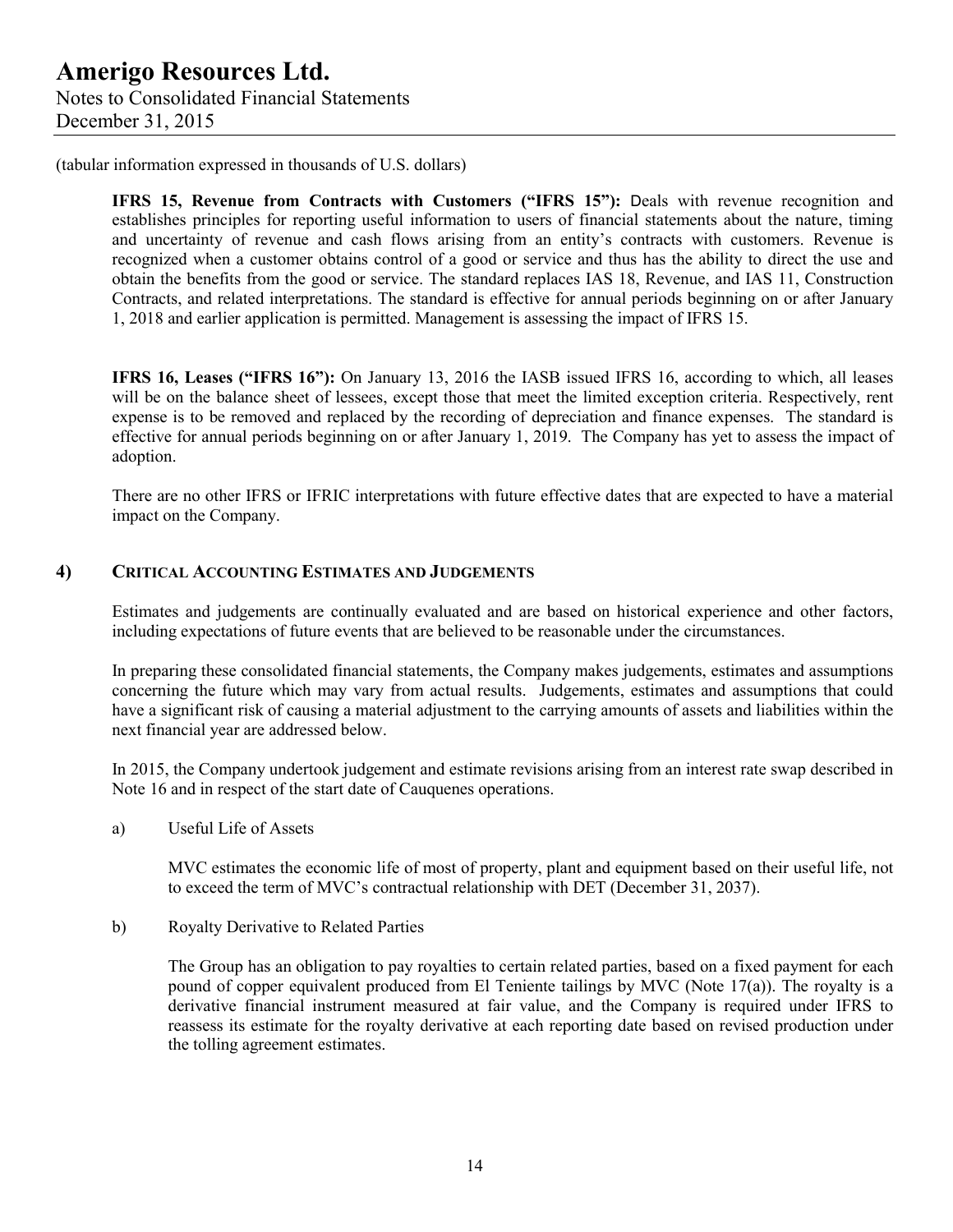c) Impairment of Property, Plant and Equipment

In accordance with the Company's accounting policy, each asset or cash generating unit is evaluated at each reporting date to determine whether there are any indications of impairment. If any such indication exists, a formal estimate of recoverable amount is performed and an impairment loss is recognized to the extent that the carrying amount exceeds the recoverable amount. The recoverable amount of an asset or cash generating group of assets is measured at the higher of fair value less costs to sell and value in use.

The determination of fair value less cost to sell and value in use requires management to make estimates and assumptions about expected tolling, production and sales volumes, metals prices, mine plan estimates, operating costs, mine closure and restoration costs, future capital expenditures and appropriate discount rates for future cash flows. The estimates and assumptions are subject to risk and uncertainty, and as such there is the possibility that changes in circumstances may alter these projections and impact the recoverable amount of the assets. In such circumstances, some or all of the carrying value of the assets may be further impaired or the impairment charge reduced, with the impact recorded in the statement of income.

As at December 31, 2015, management of the Company determined that the decrease in the market price of copper and the continued depressed market price for the Company's shares, resulting in market capitalization for the Company below its net asset value, constituted an impairment indicator, and completed an impairment assessment for MVC that included a determination of fair value less costs to sell.

Key assumptions incorporated in the impairment model included the following:

- Copper prices (\$/lb): 2016: \$2.37; 2017: \$2.51; 2018: \$2.69; 2019: \$2.76; 2020: \$2.86; 2021 to 2037: \$3.00.
- Power costs (excluding benefit from self-generation): From 2016 to 2027 costs are per contractual estimates (2016: \$0.09774/kWh, 2017: \$0.09773/kWh, 2018 to 2037: \$0.11317/kWh).
- Operating costs based on historical costs incurred and estimated forecasts
- Tolling/production volume and recoveries as indicated in MVC's mining plan from 2016 to 2037, including processing of fresh tailings and old tailings from the Colihues and Cauquenes deposits
- Discount rate: 9% after tax

Based on the assumptions described above, management's impairment evaluation did not result in the identification of an impairment loss as of December 31, 2015. Although management believes the estimates applied in this impairment assessment are reasonable, such estimates are subject to significant uncertainties and judgements. The Group's impairment model is very sensitive to changes in estimated metal prices and operating costs, particularly estimated power costs beyond MVC's current power contracts and operating results from the Cauquenes deposit that may differ from current projections. Changes in these variables might trigger an impairment that could be material. A change in the Company's long-term assumptions for copper price from \$3.00/lb to \$2.88/lb would have resulted in an impairment charge of approximately \$4.1 million.

An impairment charge of \$1.4 million was recognised in 2015 following a technical review of the Colihues equipment that is not expected to be used in future operations, as the recoverable amount of the equipment was less than its carrying amount. The impairment charge was recorded in the statement of loss under other expenses (Note 22(c)).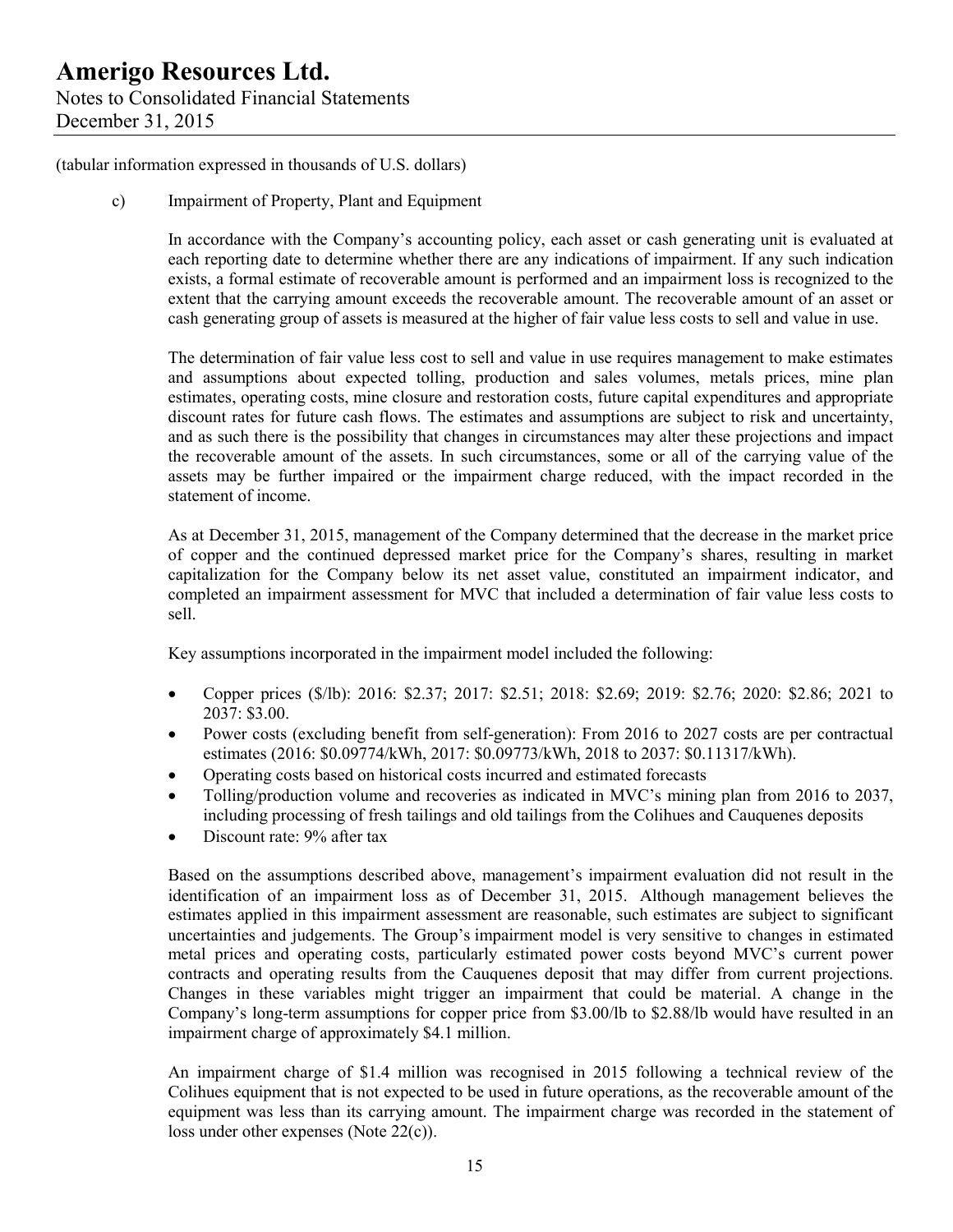d) Power Cost Assumptions

Certain components of MVC's power costs require complex calculations involving data from the Chilean National Energy Commission, the central power grid operating network and MVC's power supplier. MVC relies on the advice of external power consultants to estimate these costs, in particular in the case of newly introduced charges without historical precedent. Final costs may vary from estimated costs and any such variances are included in earnings in the period in which final costs are determined.

e) Interest rate swap

MVC entered into an interest rate swap (Note 16) to fix the interest rate on 75% of the facility undertaken to finance the Cauquenes expansion. Estimates are made by management to determine the fair value of the interest rate swap at inception and at each reporting date.

f) Start date of Cauquenes operations

MVC commenced processing tailings from the Cauquenes deposit during September 2015 from one of the two sumps built as part of the Cauquenes phase one expansion. The second sump became operational in October 2015. Construction, commissioning and testing continued through Q4-2015. When a project nears the end of construction, management has to exercise judgment to determine the date in which the asset was in the location and condition necessary to operate as intended by management. The identification of this date is important since it establishes the point in time at which costs cease to be capitalized unless they provide an enhancement to the economic benefits of the asset, borrowing costs cease to be capitalized, processing costs begin to stabilize, the capitalization of pre-start-up revenue ceases and depreciation of the asset commences. Management has determined the appropriate start date of the Cauquenes operations to be January 1, 2016.

#### **5) AGREEMENTS WITH CODELCO'S EL TENIENTE DIVISION**

In 1991, MVC entered into a contract with DET to process the fresh tailings from El Teniente, the world's largest underground copper mine, for a term that through several contract modifications was extended to 2021 (collectively, the "Fresh Tailings Contract"). In 2009, MVC and DET entered into an agreement to process the tailings from Colihues, one of El Teniente's historical tailings deposits (the "Colihues Contract").

On April 8, 2014 MVC and DET entered into a contract (the "Master Agreement") for the purchase by MVC of the rights to process tailings from an additional historical tailings deposit, Cauquenes, for a term to the earlier of its depletion or 2033, and extending the Fresh Tailings Contract from 2021 to 2037 and the Colihues Contract to the earlier of its depletion or 2037.

Until December 31, 2014, DET royalties were recorded as components of tolling and production costs. Royalties were payable to DET in respect of copper concentrates produced by MVC and were calculated using the London Metal Exchange ("LME") price for copper for the month of delivery of the tailings. Adjustments to the DET royalties were recorded on a monthly basis for changes in copper concentrate deliveries during the settlement period.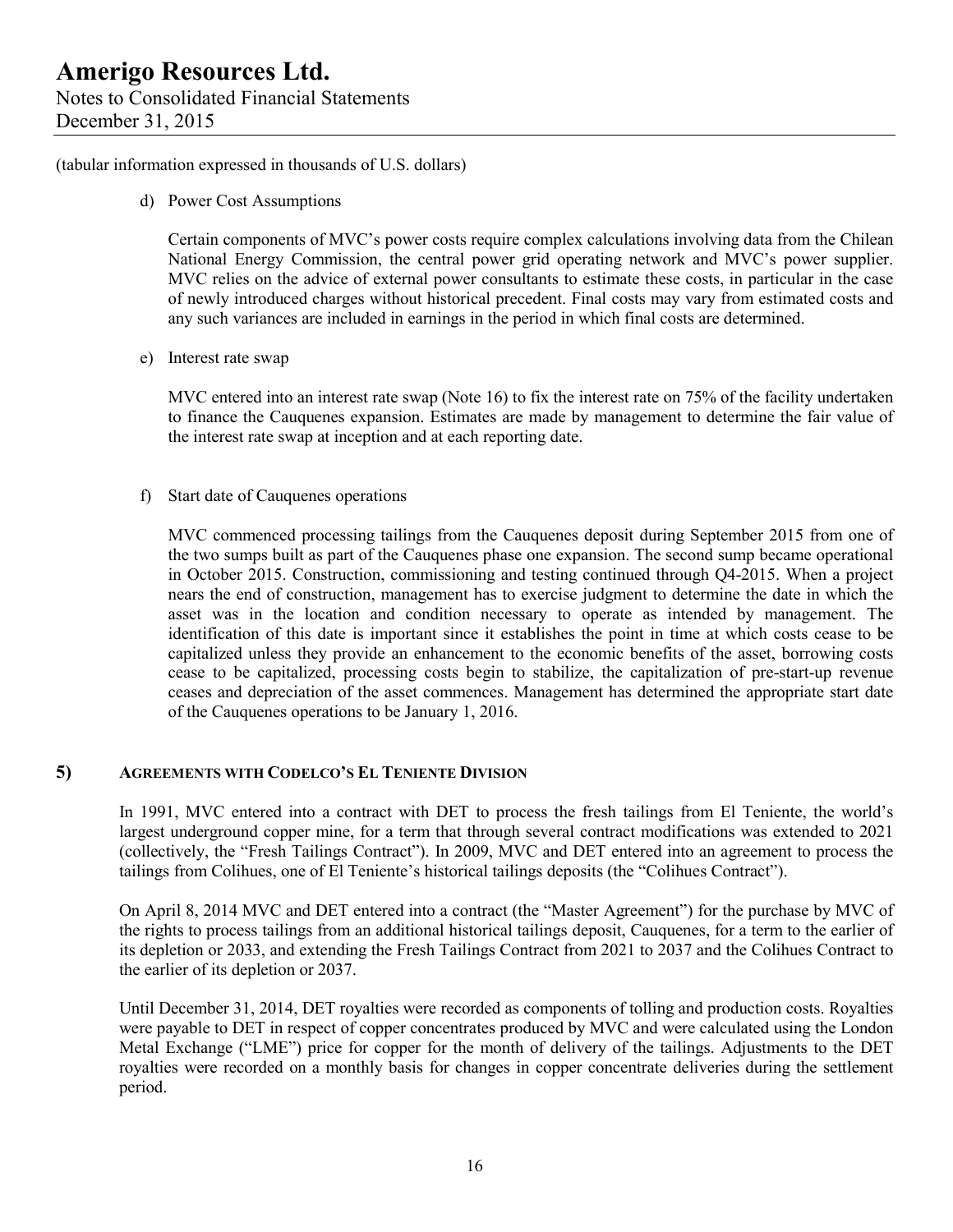As of January 1, 2015, copper production from MVC is conducted under a tolling agreement with DET and MVC's revenue for the delivery of copper concentrates to DET is recognized as a tolling fee. The tolling fee is calculated as gross revenue for copper delivered under the tolling agreement net of notional items (treatment and refining charges, DET royalties and transportation costs) (Note 21). The notional DET royalties replace the former royalties payable to DET and precisely mimics the former royalty arrangements.

Royalties under the Fresh Tailings Contract are determined through a sliding scale formula tied to copper prices. Until August 1, 2015, no royalties applied on copper produced from fresh tailings when the copper price was below \$0.80/lb and the royalty increased to a maximum of 13.5% at copper prices of \$1.30/lb or higher. These terms were amended in the Master Agreement, as described below.

The Colihues Contract establishes a sliding scale royalty of 3% for a copper price below \$0.80/lb that increases to approximately 30% at a copper price of \$4.27/lb. The parties are required to review and potentially adjust costs and royalty structures for copper tolling or production from Colihues tailings if the copper price remains below \$1.95/lb or over \$4.27/lb for three consecutive months. These terms were not amended by the Master Agreement.

Until August 1, 2015, MVC paid a royalty of 10% of MVC's net revenue received from the sale of molybdenum concentrates produced from fresh tailings and 11.9% on net molybdenum revenue from Colihues tailings. These terms were also amended by the Master Agreement.

Additional terms of the Master Agreement include the following:

- Changes in the royalty for copper produced from fresh tailings, including a change in the royalty calculation to a sliding scale for a range of copper prices from \$1.95/lb (13.5% royalty) to \$4.80/lb (28.4% royalty), elimination of exchange rate provisions that increased royalties, and an increase in the threshold below which no royalty is applicable from \$0.80/lb to \$1.95/lb, the same minimum level as that for the Cauquenes royalty. The change in fresh tailings royalty became effective on August 1, 2015;
- A sliding scale royalty for copper produced from Cauquenes tailings for copper prices ranging from \$1.95/lb (16% royalty) to \$5.50/lb (39% royalty);
- A sliding scale global molybdenum royalty for molybdenum prices between \$7.31/lb (9% royalty) and \$40/lb (19.7% royalty), effective August 1, 2015;
- Provisions requiring the parties to meet and review cost and royalty structures in the event monthly average prices fall below certain ranges and projections indicate the permanence of such prices over time.
- The review of all royalty structures is to be carried out in a manner that gives priority to the viability of the Master Agreement and maintains the equilibrium of the benefits between the Parties; and
- Three early exit options exercisable by DET within 2021 and every three years thereafter only in the event of changes unforeseen as of the date of the Master Agreement. The Company has currently judged the probabilities of DET exercising any of these early exit options as remote.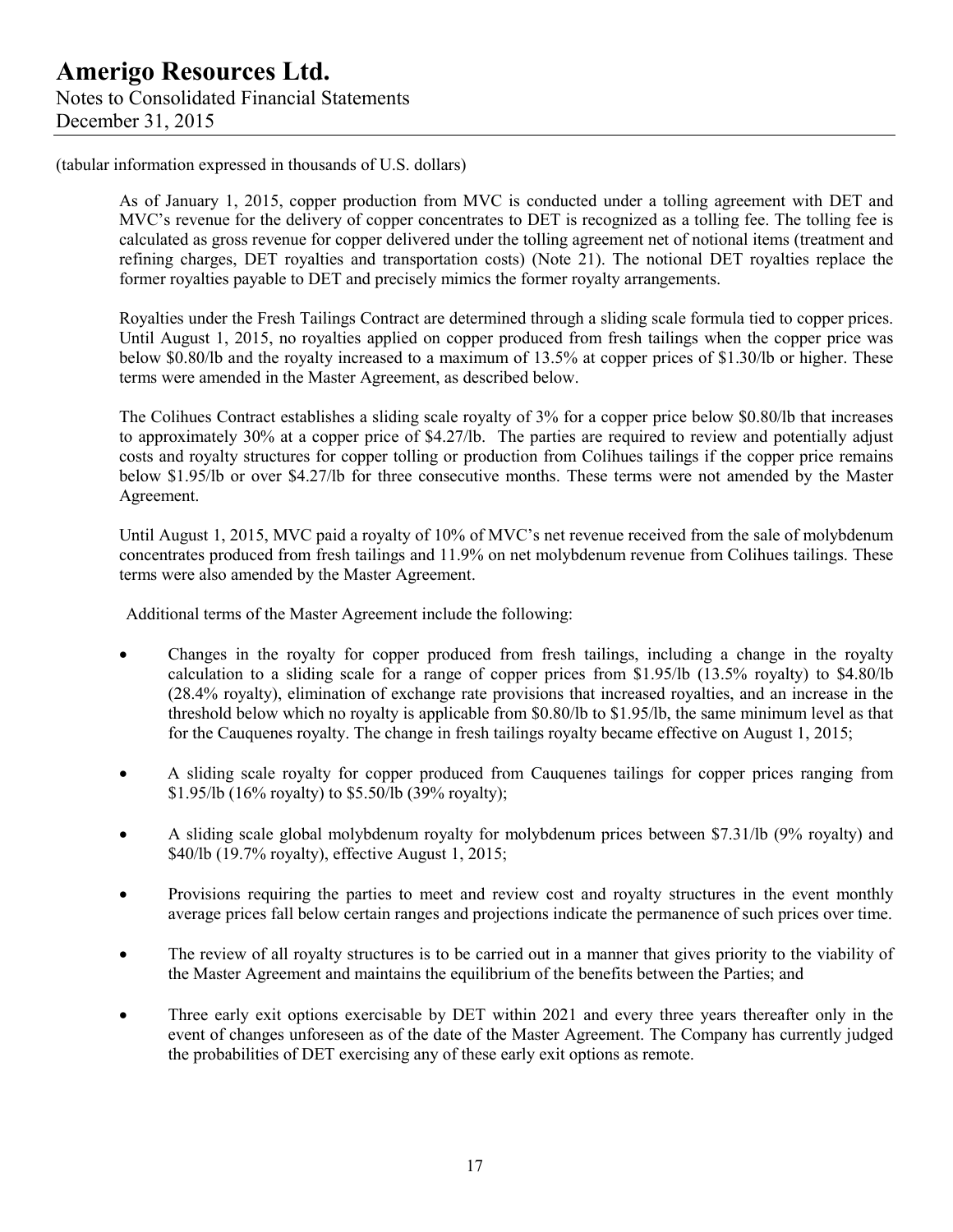On August 29, 2014, DET and MVC entered into a first modification to the Master Agreement, which provided for the deferral of up to \$9.1 million in DET royalties in 2014 in order for MVC to expedite certain works associated with the Cauquenes expansion. The deferred amounts were subject to interest at a rate of 0.6% per month. A total of \$8.1 million was deferred during 2014, and all deferred amounts and applicable interest owing to DET were paid in full in the quarter ended March 31, 2015.

On February 3, 2015, MVC and DET entered into a second modification to the Master Agreement which provides for the following:

- i) The delivery to DET of all copper concentrates produced by MVC during the period from January 1, 2015 to December 31, 2022 pursuant to a "maquila" or tolling arrangement, subject to terms and conditions similar to those contained in the concentrate sales agreement MVC had to December 31, 2014 with Chile's Empresa Nacional de Minería ("Enami").
- ii) A copper price support agreement provided by DET to assist MVC with the Cauquenes expansion in an amount of up to \$17.0 million (the "DET Facility"). MVC will draw down \$1.0 million from the DET Facility for each month during the years 2015 and 2016 in which the average final settlement copper price to MVC is less than \$2.80/lb, up to the \$17.0 million maximum. The DET Facility bears interest at a rate of 0.6% per month and is subordinate to MVC's bank financing. As at December 31, 2015, MVC had drawn down \$7.0 million from the DET Facility (Note 15(d)). The DET Facility will be repaid starting in January 2017 and up to December 31, 2019 at a rate of \$1.0 million per month, provided this repayment rate does not preclude MVC from making the semi-annual capital debt repayments described in Note 15(a). MVC may repay the DET Facility in advance and without penalty, provided its bank debt holders pre-approve the advance payments.

As at December 31, 2015, the accrual for DET royalties was \$4.2 million (December 31, 2014: \$16.9 million), representing approximately three months of royalties (2014: eight months of royalties).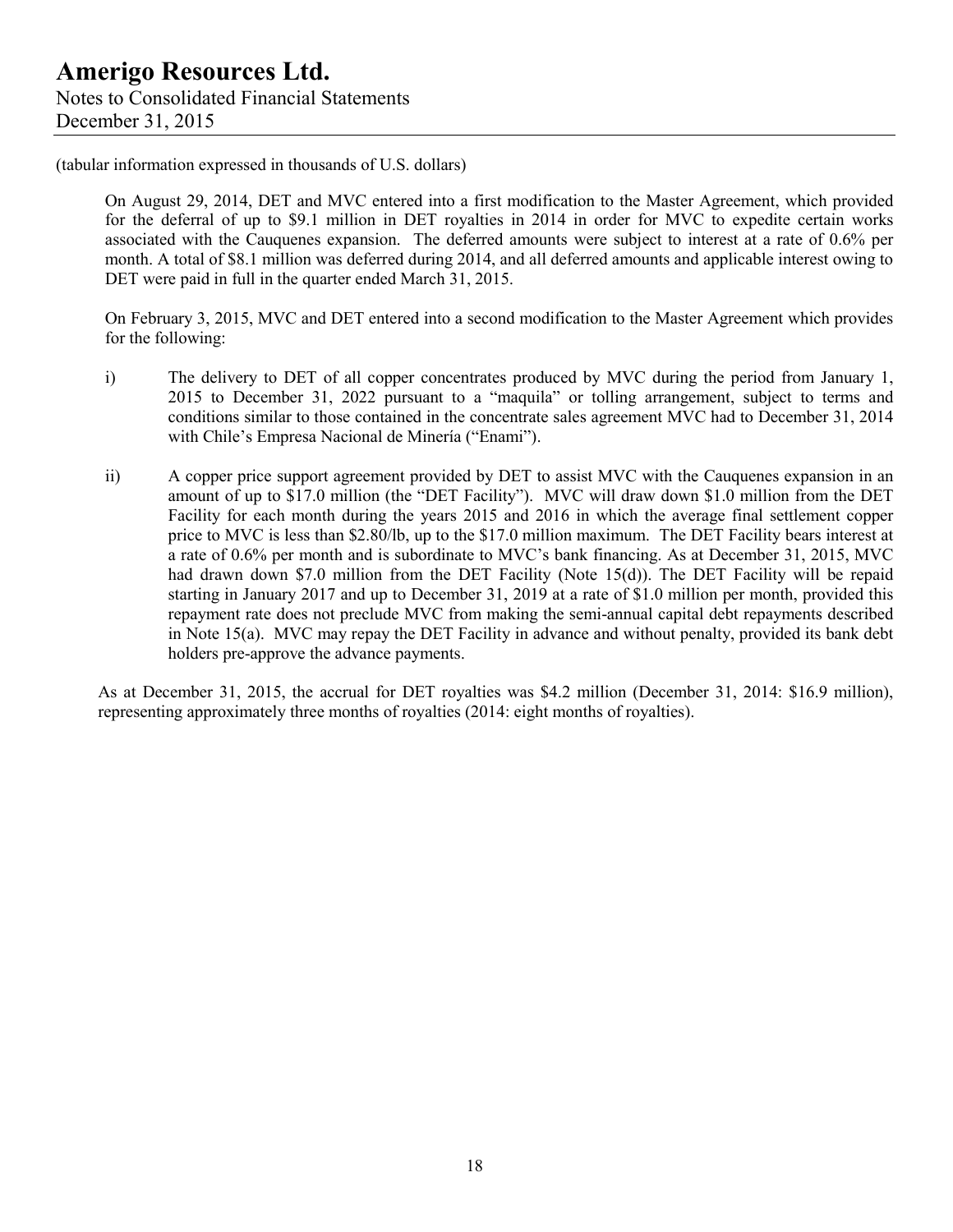### **Amerigo Resources Ltd.** Notes to Consolidated Financial Statements

December 31, 2015

(tabular information expressed in thousands of U.S. dollars)

#### **6) GAINS AND LOSSES FROM CHANGES IN ESTIMATES**

The Master Agreement (Note 5) is expected to provide substantial economic benefits to the Company as a result of the extension of MVC's productive life from 2021 to 2037 and from processing of the tailings contained in the Cauquenes deposit. These benefits will be recognized as income is earned.

Upon entering into the Master Agreement in April 2014, the Company reassessed a series of material accounting estimates (Note 4), as summarized in the following table:

| Change in<br><b>Estimate</b> | <b>Effect on Financial Position</b>                                                                                                                     | <b>Effect on Earnings</b>                          | <b>Tax Effect on Earnings</b> |
|------------------------------|---------------------------------------------------------------------------------------------------------------------------------------------------------|----------------------------------------------------|-------------------------------|
| Asset<br>retirement          | Unwinding of ARO asset of \$2.2 million                                                                                                                 |                                                    |                               |
| obligation<br>"ARO"          | Unwinding of ARO liability of \$7.4 million                                                                                                             |                                                    |                               |
|                              | Unwinding of the two items described above<br>resulted in a \$5.2 million credit to PPE which will<br>be unwound through 2037 as depreciation recovery. |                                                    |                               |
| Severance<br>liability       | Unwinding of \$2.3 million statutory severance<br>liability                                                                                             |                                                    |                               |
|                              | Increase of \$80,000 in other comprehensive income<br>associated with severance liability                                                               | Gain of \$2.4 million<br>included in cost of sales |                               |
|                              | Reduction of \$182,000 in contractual severance<br>liability                                                                                            |                                                    |                               |
|                              | associated deferred<br>Reduction of \$503,000 in<br>income tax asset                                                                                    |                                                    | Expense of \$0.5 million      |
| Royalty                      | Increased derivative by \$8.1 million                                                                                                                   | Loss of \$8.1 million                              |                               |
| derivative to                |                                                                                                                                                         | included in other expenses                         |                               |
| related<br>parties           |                                                                                                                                                         |                                                    |                               |
|                              |                                                                                                                                                         | Loss of \$5.7 million                              | Tax expense of \$0.5 million  |
|                              | <b>Total negative impact on earnings</b>                                                                                                                |                                                    | \$6.2 million                 |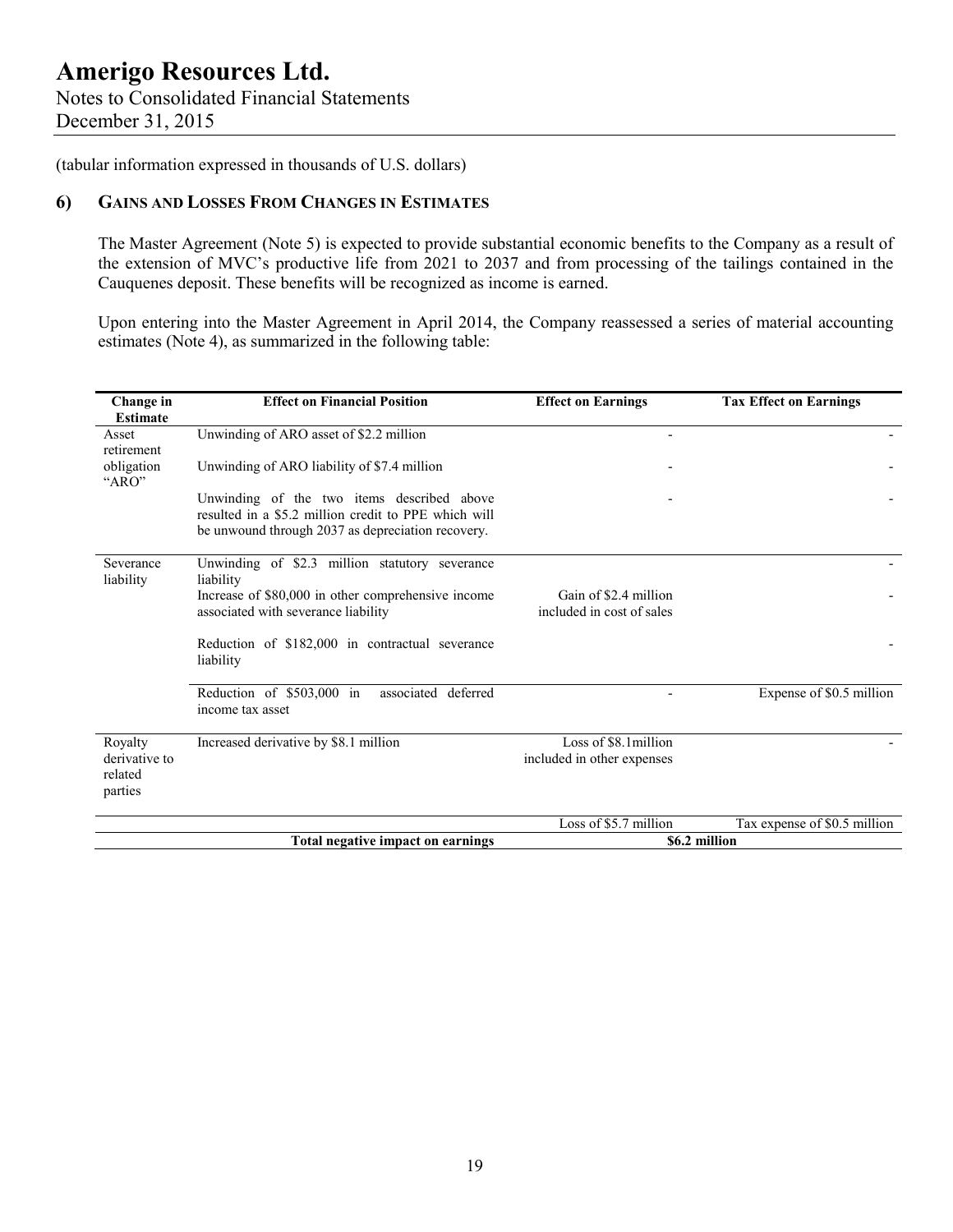Notes to Consolidated Financial Statements December 31, 2015

(tabular information expressed in thousands of U.S. dollars)

#### **7) CASH AND CASH EQUIVALENTS**

|                          | December 31, | December 31,<br>2014<br>S |
|--------------------------|--------------|---------------------------|
|                          | 2015         |                           |
|                          | S            |                           |
| Cash at bank and on hand | 8,811        | 1,927                     |
| Short term bank deposits | 221          | 16,381                    |
|                          | 9,032        | 18,308                    |

Short-term bank deposits are redeemable on demand.

#### **8) RECEIVABLES**

#### a) Trade and other receivables

|                               | December 31,<br>2015 | December 31,<br>2014 |
|-------------------------------|----------------------|----------------------|
|                               | S                    | \$                   |
|                               |                      |                      |
| Current                       |                      |                      |
| Trade and other receivables   | 911                  | 6,595                |
| Non-current                   |                      |                      |
| Other non-current receivables | 192                  | 277                  |

The Company has not recorded a provision for impairment of current or non-current receivables.

The ageing analysis of current receivables is as follows:

|                       | December 31, | December 31,  |
|-----------------------|--------------|---------------|
|                       | 2015         | 2014          |
|                       | S            | <sup>\$</sup> |
| Up to 3 months        | 607          | 5,239         |
| 3 to 6 months         | 166          | 744           |
| Greater than 6 months | 138          | 612           |
|                       | 911          | 6,595         |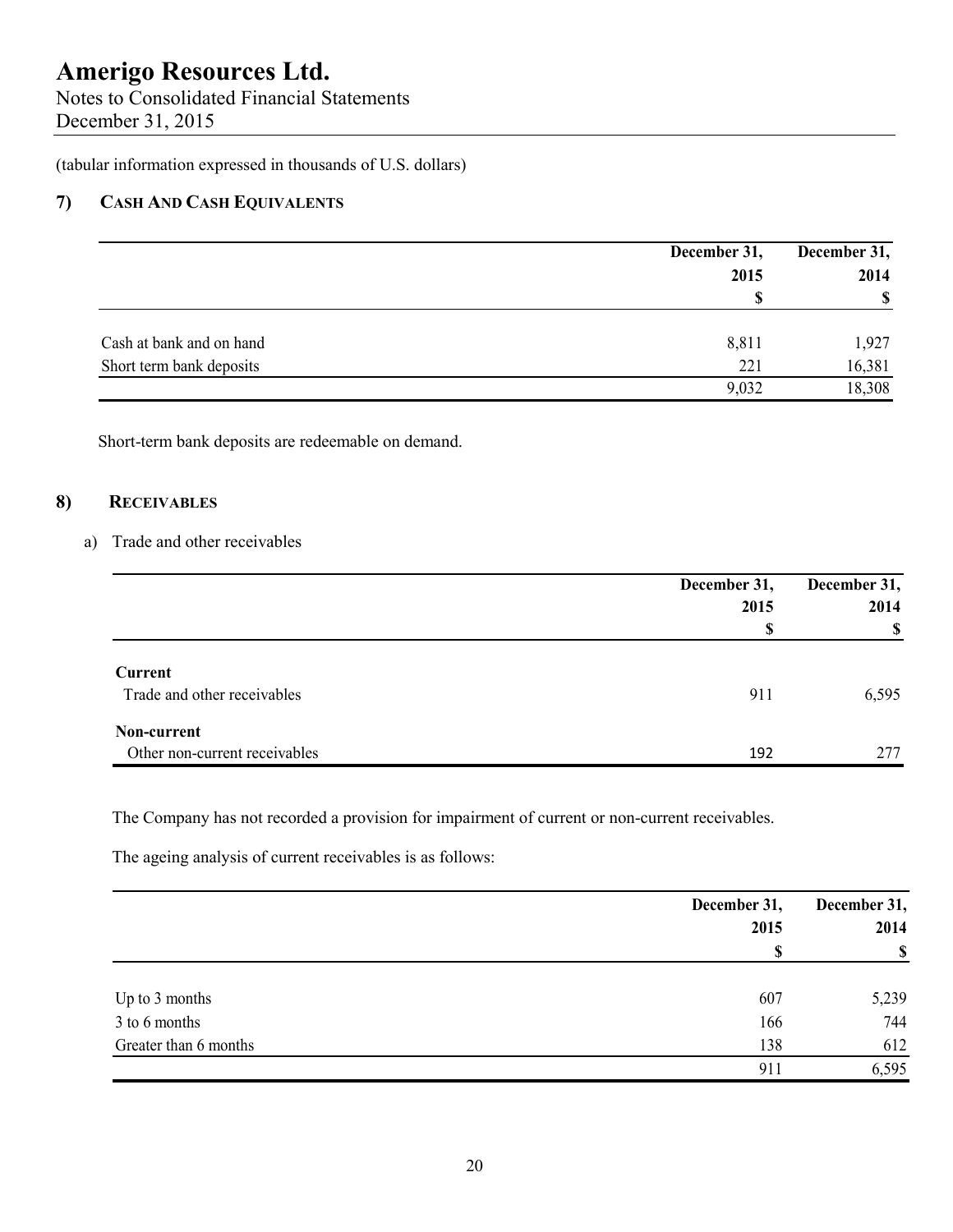The carrying amounts of the Group's current receivables are denominated in the following currencies:

|              | December 31, | December 31, |
|--------------|--------------|--------------|
|              | 2015         | 2014         |
| Currency     |              | \$           |
|              |              |              |
| Chilean Peso | 897          | 6,584        |
| Other        | 14           |              |
|              | 911          | 6,595        |

The fair values of the Company's current receivables approximate their carrying value, as follows:

|                             | December 31,<br>2015 | December 31,<br>2014 |
|-----------------------------|----------------------|----------------------|
|                             | œ                    | S                    |
|                             |                      |                      |
| Trade and other receivables | 911                  | 6,595                |
|                             | 911                  | 6,595                |

Trade and other receivables included \$0.9 million of receivables for sale of copper concentrates under a tolling agreement with DET that were provisionally priced at December 31, 2015 (2014: \$nil). At December 31, 2014 trade receivables included \$1.0 million of receivables for sale of molybdenum concentrates that were also provisionally priced.

The effective interest rates on current receivables were nil % (December 31, 2014: nil %).

#### b) Taxes receivable

The components of the Company's tax receivable are:

|                              | December 31, | December 31, |  |
|------------------------------|--------------|--------------|--|
|                              | 2015         | 2014         |  |
|                              |              | \$           |  |
| Value added taxes receivable | 8,604        | 398          |  |
| Income tax receivable        | 5,174        | 3,846        |  |
| Other taxes receivable       | 68           | 78           |  |
|                              | 13,846       | 4,322        |  |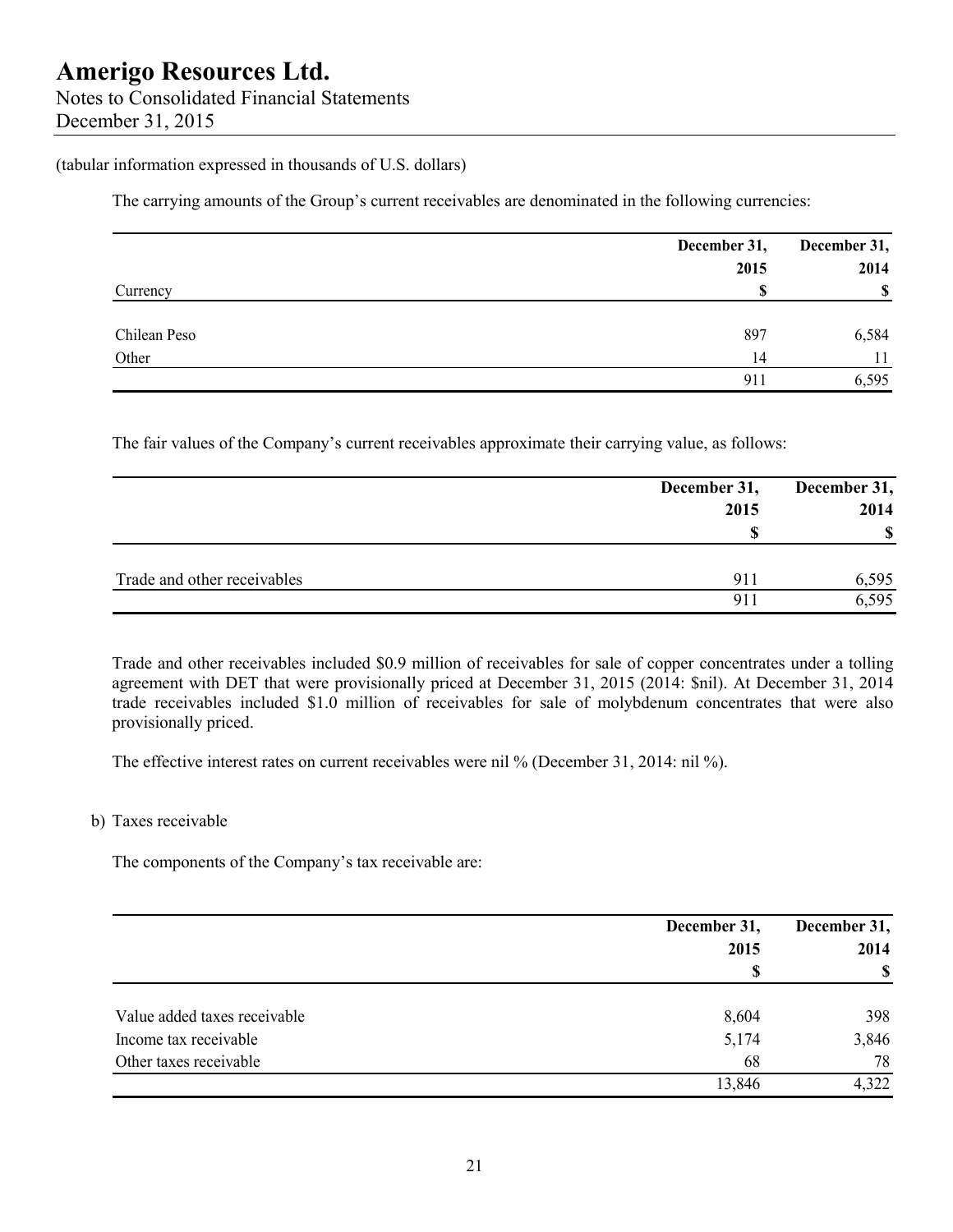Notes to Consolidated Financial Statements December 31, 2015

(tabular information expressed in thousands of U.S. dollars)

#### **9) INVENTORIES**

|                                | 2015<br>S | 2014  |  |
|--------------------------------|-----------|-------|--|
|                                |           | S     |  |
| Plant supplies and consumables | 4,745     | 5,395 |  |
| Work in progress               | 2,757     |       |  |
| Concentrate inventories        | ٠         | 3,311 |  |
|                                | 7,502     | 8,706 |  |

At December 31, 2015, work in progress inventories were valued at net realizable value ("NRV"). During the year ended December 31, 2015, the Group recorded a charge of \$1.0 million in tolling and production costs as a result of NRV adjustments in the months in which NRV was lower than cost, and a charge of \$0.2 million to tolling and production costs from writing-down the molybdenum in-circuit inventory determined not to be saleable, following MVC's decision to suspend production of molybdenum concentrates in response to prevailing low market prices. The Group also recorded a charge of \$0.1 million in tolling and production costs as a result of an impairment of specific plant and supplies consumables.

At December 31, 2014 inventories were valued at cost. During the year ended December 31, 2014, the Group recorded a charge of \$0.3 million in tolling and production costs as a result of an impairment of specific plant supplies and consumables.

#### **10) INVESTMENTS**

|                          | December 31,<br>2015 | December 31,<br>2014 |  |
|--------------------------|----------------------|----------------------|--|
|                          | Φ                    | $\mathbf S$          |  |
| <b>Start of year</b>     | 2,011                | 3,207                |  |
| Changes in fair value    | (709)                | (917)                |  |
| Impairment of investment | (310)                | (279)                |  |
| End of year              | 992                  | 2,011                |  |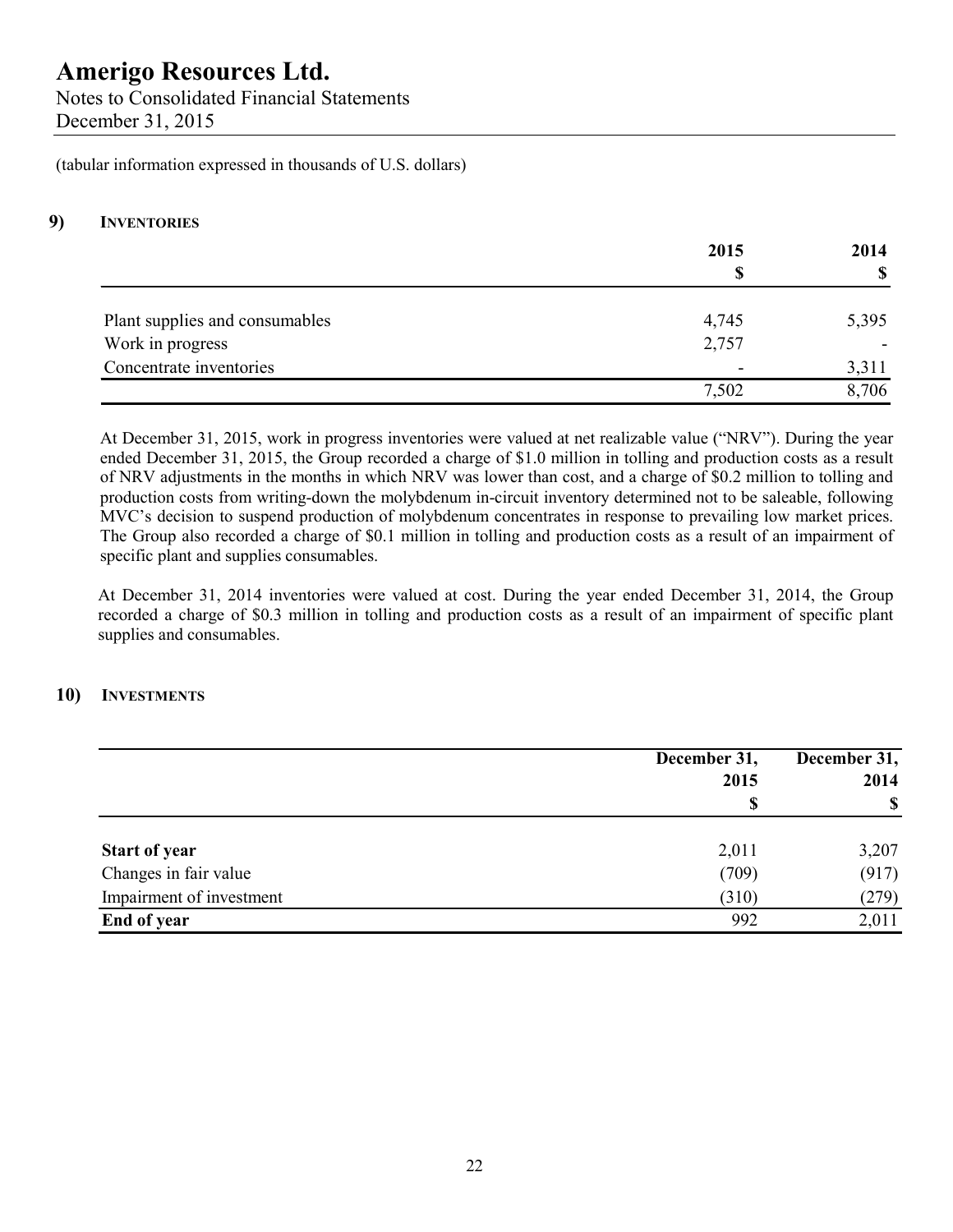Notes to Consolidated Financial Statements December 31, 2015

(tabular information expressed in thousands of U.S. dollars)

Available-for-sale financial assets include the following:

|                       | December 31,<br>2015<br>S | December 31,<br>2014<br>$\mathbf S$ |
|-----------------------|---------------------------|-------------------------------------|
| Candente Copper Corp. | 184                       | 494                                 |
| Los Andes Copper Ltd. | 808                       | 1,517                               |
|                       | 992                       | 2,011                               |

- a) At December 31, 2015, Candente Copper Corp. ("Candente Copper"), a company listed on the TSX, had a closing share price of Cdn\$0.04 and the fair value of the Group's approximately 4% investment in Candente Copper was \$0.2 million. During the year ended December 31, 2015, the Group recorded an impairment charge of \$0.3 million (year ended December 31, 2014: other comprehensive loss of \$0.8 million and an impairment charge of \$0.3 million) for the changes in fair value of this investment. Impairment charges have been included in the statement of loss under other expense (Note 22(c)).
- b) At December 31, 2015, Los Andes Copper Ltd. ("Los Andes"), a company listed on the TSX Venture Exchange, had a closing share price of Cdn\$0.14, and the fair value of the Group's approximately 4% investment in Los Andes was \$0.8 million. During the year ended December 31, 2015, the Group recorded other comprehensive loss of \$0.7 million (year ended December 31, 2014: \$0.1 million) for the changes in the fair value of this investment.

#### **11) EXPLORATION AND EVALUATION ASSETS**

| Year ended December 31, 2014                        |           |  |
|-----------------------------------------------------|-----------|--|
| Opening net book amount                             | 21,375    |  |
| <b>Additions</b>                                    | 1,209     |  |
| Transfer to property, plant and equipment (Note 12) | (22, 584) |  |
| Year ended December 31, 2015                        |           |  |

The Company's exploration and evaluation assets ("EEA") related to costs incurred to conduct pilot tests, and for engineering and other associated costs to evaluate potential options for the processing of tailings in DET's Cauquenes tailings deposit prior to MVC and DET entering into the Master Agreement (Note 5). MVC had the legal right to explore this area while it conducted negotiations to obtain the right to process these tailings. EEA was reclassified to PPE in April 2014.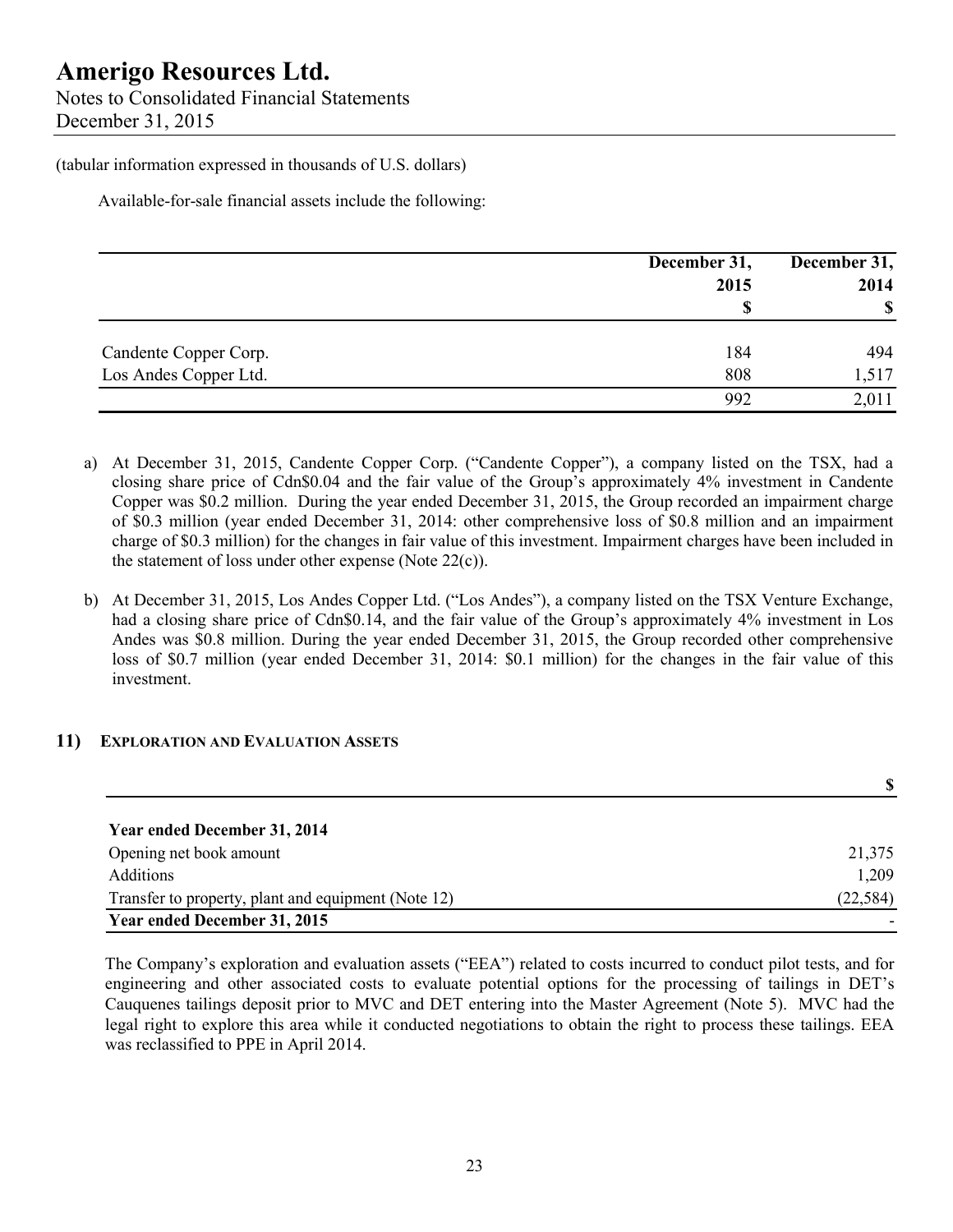Notes to Consolidated Financial Statements December 31, 2015

(tabular information expressed in thousands of U.S. dollars)

#### **12) PROPERTY, PLANT AND EQUIPMENT**

|                                     |                  | <b>Machinery</b> and |              |
|-------------------------------------|------------------|----------------------|--------------|
|                                     | <b>Plant</b> and | <b>Equipment and</b> |              |
|                                     | infrastructure   | other assets         | <b>Total</b> |
|                                     | \$               | \$                   | \$           |
| Year ended December 31, 2014        |                  |                      |              |
| Opening net book amount             | 92,918           | 23,683               | 116,601      |
| Exchange differences                |                  | (19)                 | (19)         |
| Elimination of ARO asset            | (2,213)          |                      | (2,213)      |
| Recognition of ARO credit to PPE    | (5,233)          |                      | (5,233)      |
| Transfer from EEA (Notes 11 and 12) | 22,584           |                      | 22,584       |
| Disposals                           |                  | (143)                | (143)        |
| <b>Additions</b>                    | 11,406           | 759                  | 12,165       |
| Depreciation charge                 | (7, 576)         | (2,807)              | (10, 383)    |
| <b>Closing net book amount</b>      | 111,886          | 21,473               | 133,359      |
| At December 31, 2014                |                  |                      |              |
| Cost                                | 194,157          | 51,143               | 245,300      |
| Accumulated depreciation            | (82, 272)        | (29, 669)            | (111, 941)   |
| Net book amount                     | 111,885          | 21,474               | 133,359      |
| Year ended December 31, 2015        |                  |                      |              |
| Opening net book amount             | 111,885          | 21,474               | 133,359      |
| <b>Exchange differences</b>         |                  | (30)                 | (30)         |
| <b>Additions</b>                    | 52,257           | 3,829                | 56,086       |
| Disposals                           |                  | (23)                 | (23)         |
| Impairment (Note 4(c))              |                  | (1, 396)             | (1, 396)     |
| Depreciation charge                 | (4,706)          | (1,796)              | (6, 502)     |
| <b>Closing net book amount</b>      | 159,436          | 22,058               | 181,494      |
|                                     |                  |                      |              |
| At December 31, 2015                |                  |                      |              |
| Cost                                | 246,484          | 51,763               | 298,247      |
| Accumulated depreciation            | (87, 048)        | (29, 705)            | (116, 753)   |
| Net book amount                     | 159,436          | 22,058               | 181,494      |

At December 31, 2015, PPE of \$84.7 million is categorized as construction in progress and not subject to depreciation (December 31, 2014: \$31.2 million).

Total interest and charges of \$2.8 million was capitalised in 2015 (2014: \$0.1 million) and is included in property, plant and equipment at December 31, 2015.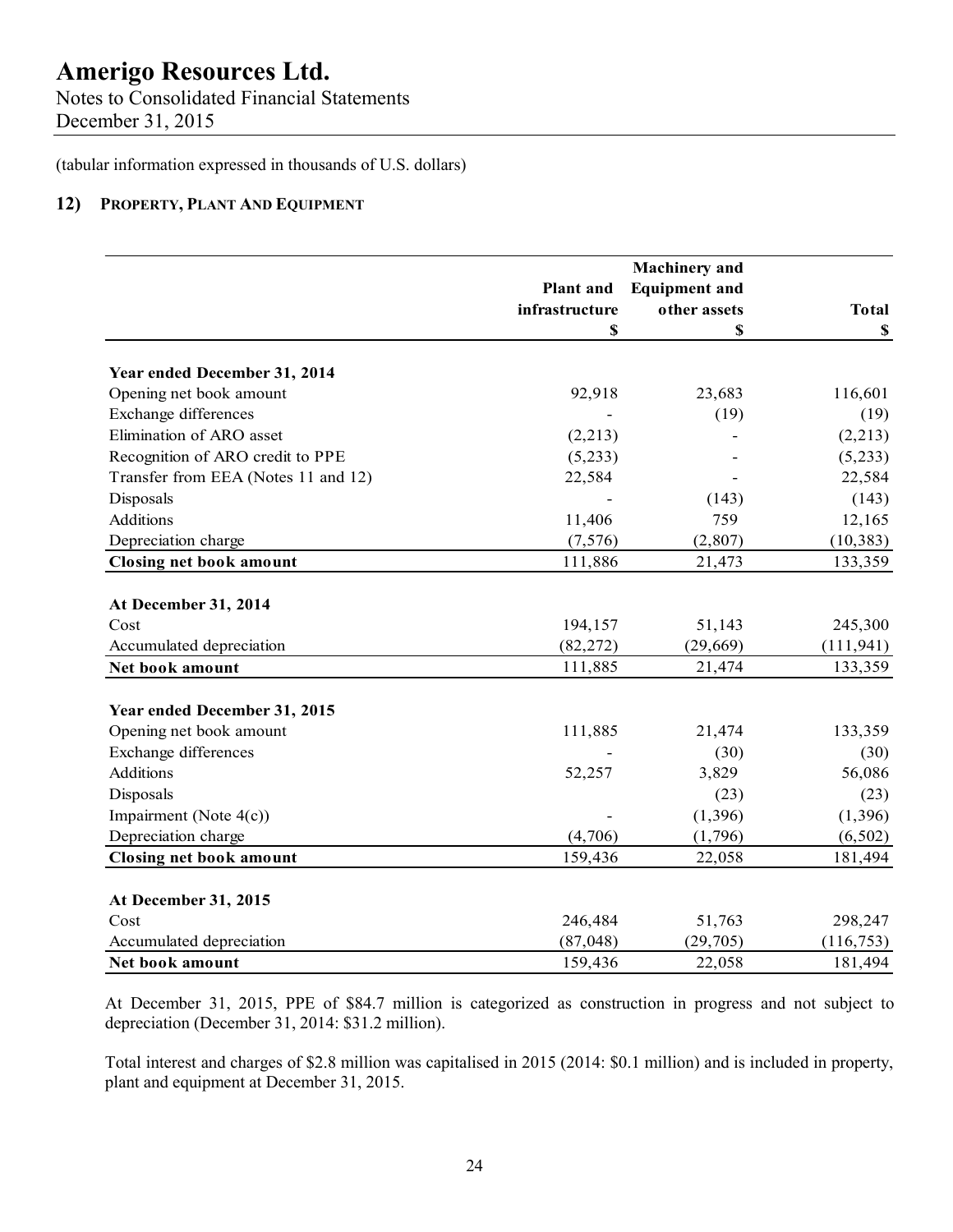Notes to Consolidated Financial Statements December 31, 2015

(tabular information expressed in thousands of U.S. dollars)

#### **13) INTANGIBLE ASSETS**

| Net book amount, December 31, 2013 | 5,903 |
|------------------------------------|-------|
| Charged to earnings                | (681) |
| Net book amount, December 31, 2014 | 5,222 |
| Charged to earnings                | (197) |

#### **14) TRADE AND OTHER PAYABLES**

|                                        | 2015   | 2014   |
|----------------------------------------|--------|--------|
|                                        | \$     | S      |
|                                        |        |        |
| <b>Current</b>                         |        |        |
| Trade and other payables               | 14,543 | 17,882 |
| El Teniente royalties payable (Note 5) | 4,205  | 16,920 |
| Royalty derivative to related parties  | 879    | 863    |
|                                        | 19,627 | 35,665 |
| Non-current                            |        |        |
| Severance provisions                   | 662    | 1,341  |
| Royalty derivative to related parties  | 8,011  | 10,096 |
| Other non-current liabilities          | 50     | 57     |
|                                        | 8,723  | 11,494 |

The Company has accrued for severance provisions in respect of estimated statutory severance payments to certain MVC managers based on their employment agreements. The estimate of severance provisions is calculated through an actuarial model that considers variables such as retirement age, salary adjustments and discount rates.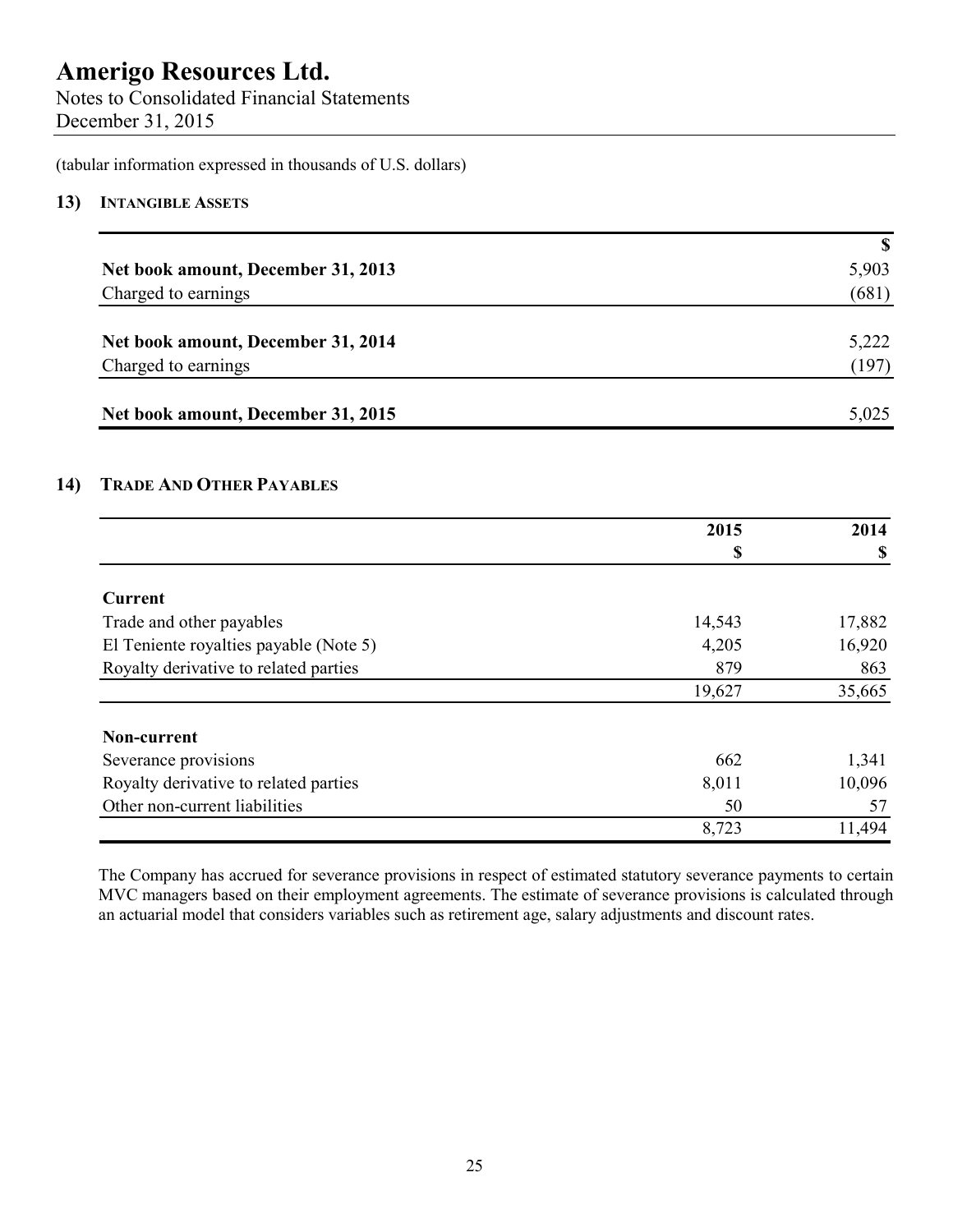Notes to Consolidated Financial Statements December 31, 2015

(tabular information expressed in thousands of U.S. dollars)

#### **15) BORROWINGS**

|                                                       | December 31,<br>2015 | December 31,<br>2014 |  |
|-------------------------------------------------------|----------------------|----------------------|--|
|                                                       | ъ                    |                      |  |
| Cauquenes Expansion Loan (Note $15(a)$ )              | 57,471               |                      |  |
| Cauquenes Expansion VAT Facility (Note 15(b))         | 8,026                |                      |  |
| DET Expansion Support Facility (Note 15(d))           | 7,148                |                      |  |
|                                                       | 72,645               |                      |  |
| Comprised of:                                         |                      |                      |  |
| Short-term debt and current portion of long-term debt | 17,964               |                      |  |
| Long-term debt                                        | 54,681               |                      |  |
|                                                       | 72,645               |                      |  |

a) On March 25, 2015, MVC closed a bank syndicate financing with Mandated Lead Arrangers Banco Bilbao Vizcaya Argentaria ("BBVA") and Export Development Canada ("EDC") for a loan facility (the "Cauquenes Expansion Loan") of up to \$64.4 million to be used in the expansion of MVC's operations for the processing of tailings from the Cauquenes deposit. Terms of the loan include interest at a fixed rate of 5.81% per annum during construction and 5.56% per annum thereafter for 75% of the facility, both fixed through the use of an interest rate swap (Note 16). The remaining 25% of the facility is subject to a variable rate based on the US Libor 6 month rate, which at December 31, 2015 was 4.35% per annum (and would be 4.10% per annum during operation). Interest is paid semi-annually starting on June 30, 2015. The Cauquenes Expansion Loan has a maximum repayment term of 6 years consisting of 12 equal semi-annual capital payments commencing on June 30, 2016. The repayment term may be shortened without penalty in accordance with the provisions of the finance agreement.

As of December 31, 2015, funding of \$59.6 million was received.

MVC incurred due diligence, bank fees and legal costs of \$2.4 million, of which \$2.2 million were recognized as transaction costs as of December 31, 2015 based on the percentage of funds drawn to date. The remaining \$0.2 million was recognized as prepaid finance expenses and will be transferred to transaction costs on the same percentage basis as funds are drawn from the facility. Transaction costs will be amortized over the term of the loan using the effective interest rate method.

Interest on the loan is being fully capitalized during construction and commissioning, for a total of \$1.5 million paid to December 31, 2015.

The balance of the loan (net of transaction costs) at December 31, 2015 was \$57.5 million (December 31, 2014: \$nil).

MVC has provided security for the Cauquenes Expansion Loan in the form of a charge on all of MVC's assets, and MVC is subject to bank covenants (current ratio, tangible net worth and debt service coverage ratio) to be measured semi-annually starting on December 31, 2015.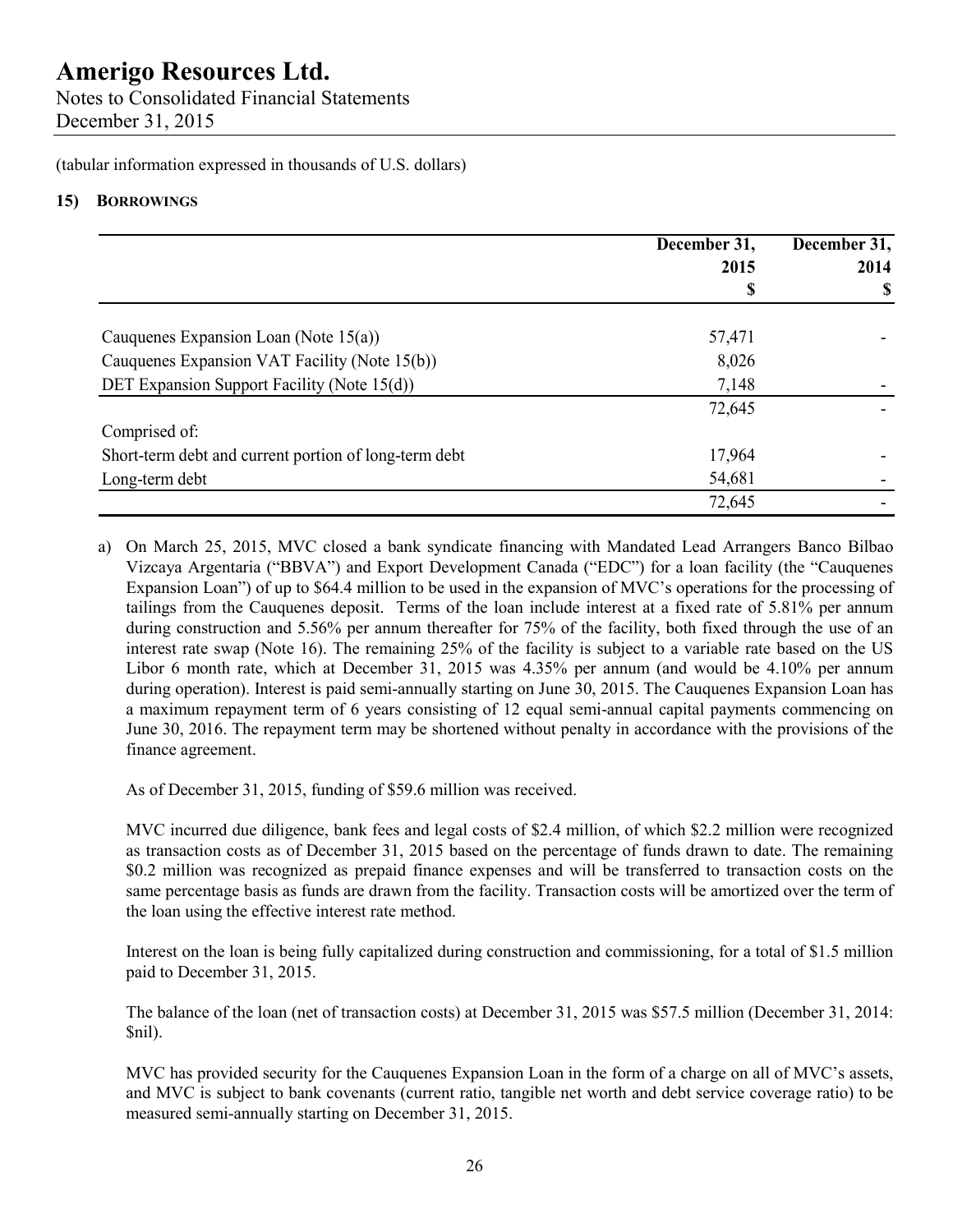At December 31, 2015, MVC was in compliance with the tangible net worth ratio (\$90.0 million), and received waivers from BBVA and EDC in respect of non-compliance with the current ratio (requirement of 1.0) and debt service coverage ratio (requirement of 1.2).

MVC has a requirement to fund a debt service reserve account ("DSRA") for an estimated amount of \$7.0 million from the proceeds of the final disbursement from the Cauquenes Expansion Loan. The Group is in negotiations with BBVA and EDC to waive the final disbursement funding requirement and defer funding of the DSRA to the second half of 2016.

- b) Also on March 25, 2015, MVC entered into a CLP 5,700.0 million (approximately \$9.0 million at the loan grant date) facility with BBVA to finance the value added tax expected to be incurred by MVC in connection with the Cauquenes expansion (the "VAT Facility"). The VAT Facility is due on or before June 30, 2016 and is subject to interest at a variable rate of the Chilean Association of Banks and Financial Institutions Tasa Bancaria plus 1.75%, which at December 31, 2015 was 6.18% per annum. Interest on the VAT Facility is being fully capitalized during construction and commissioning and paid quarterly starting on June 30, 2015. Interest of \$0.2 million was paid up to December 31, 2015, at which date the balance of the loan was \$8.0 million (December 31, 2014: \$nil).
- c) On March 24, 2015, Colihues Energía obtained from a Chilean bank a working capital loan of CLP 123.0 million (the equivalent of \$0.2 million at the loan grant date) at an interest rate of 4.44% per annum. The loan was repaid on June 19, 2015. No security was provided in connection with the loan.
- d) The Group has \$30.0 million in additional credit facilities for the expansion, including a \$17.0 million copper price support agreement with DET (Note 5), and a \$13.0 million standby line of credit from three Amerigo shareholders. The shareholders line of credit had an original availability date to March 25, 2016 and subsequent to year end was extended to March 25, 2017 (Note 28(a)). No security was provided in connection with these facilities. At December 31, 2015, \$7.0 million had been drawn from the DET Facility (December 31, 2014: \$nil) and no funds had been drawn from the shareholders line of credit. The Group incurred an annual commitment fee of \$0.1 million in respect of the standby line of credit.

#### **16) INTEREST RATE SWAP**

Concurrently with the Cauquenes Expansion Loan (Note 15(a)), MVC entered into an interest rate swap ("IRS") with BBVA to fix 75% of the interest payable on that facility. MVC recognized a fair value of \$1.0 million at inception for the IRS, which was accounted for as a prepaid finance expense, and is being treated as transaction costs as funds are drawn from the facility. At December 31, 2015, MVC had recognized \$0.9 million as transaction costs, and the balance of \$0.1 million was recognized as a prepaid finance expense. On December 31, 2015, the fair value of the IRS was determined to be \$0.7 million and mark-to-market adjustments of \$0.2 million were recognized in earnings, as a component of finance gains. The interest rate swap has a term to December 27, 2018.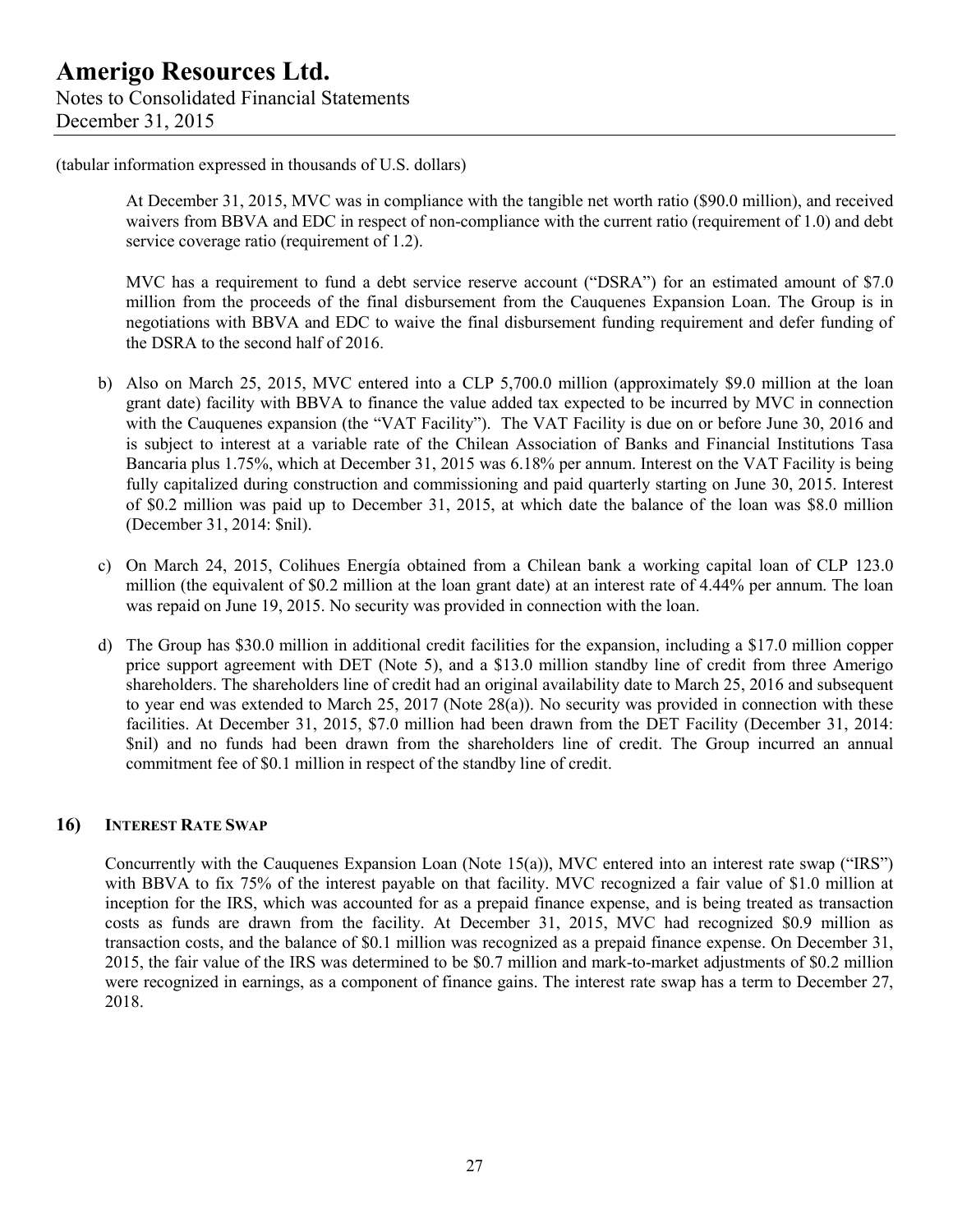Notes to Consolidated Financial Statements December 31, 2015

(tabular information expressed in thousands of U.S. dollars)

|                                       | December 31, | December 31, |  |
|---------------------------------------|--------------|--------------|--|
|                                       | 2015         | 2014         |  |
|                                       |              | <b>S</b>     |  |
| Current portion of interest rate swap | 76           |              |  |
| Long-term, interest rate swap         | 635          |              |  |
|                                       | 711          |              |  |

#### **17) RELATED PARTY TRANSACTIONS**

#### a) Royalty Derivative to Related Parties

Amerigo holds its interest in MVC through Amerigo International Holdings Corp. ("Amerigo International").

Amerigo International is wholly-owned by the Company except for certain outstanding Class A shares which are owned indirectly by the Company's Chairman, an associate of the Chairman and a former director of the Company. The Class A shares were issued as part of a tax-efficient structure for the payment of the royalty (the "Royalty") granted in exchange for the transfer to the Company of an option to purchase MVC.

In accordance with the articles of Amerigo International, the holders of the Class A shares are not entitled to any dividend or to other participation in the profits of Amerigo International, except for a total royalty dividend, if declared by the directors of Amerigo International, in an amount equal to the amount of the Royalty.

The Royalty is calculated as follows:

- \$0.01 for each pound of copper equivalent produced from El Teniente tailings by MVC or any successor entity to MVC if the price of copper is under \$0.80, or
- \$0.015 for each pound of copper equivalent produced from El Teniente tailings by MVC or any successor entity to MVC if the price of copper is \$0.80 or more.

The Royalty is a derivative financial instrument. This liability is measured at fair value, with changes in fair value recorded in profit for the period. The fair value of the liability at December 31, 2015 was \$8.9 million (December 31, 2014: \$11.0 million), with a current portion of \$0.9 million (December 31, 2014: \$0.9 million) and a long-term portion of \$8.0 million (December 31, 2014: \$10.1 million).

The Royalty is paid as a royalty dividend on the Class A shares of Amerigo International. During the year ended December 31, 2015, royalties totalling \$0.5 million were paid or accrued to the Amerigo International Class A shareholders (year ended December 31, 2014: \$0.6 million). At December 31, 2015, \$0.1 million of this amount remained payable (December 31, 2014: \$0.1 million).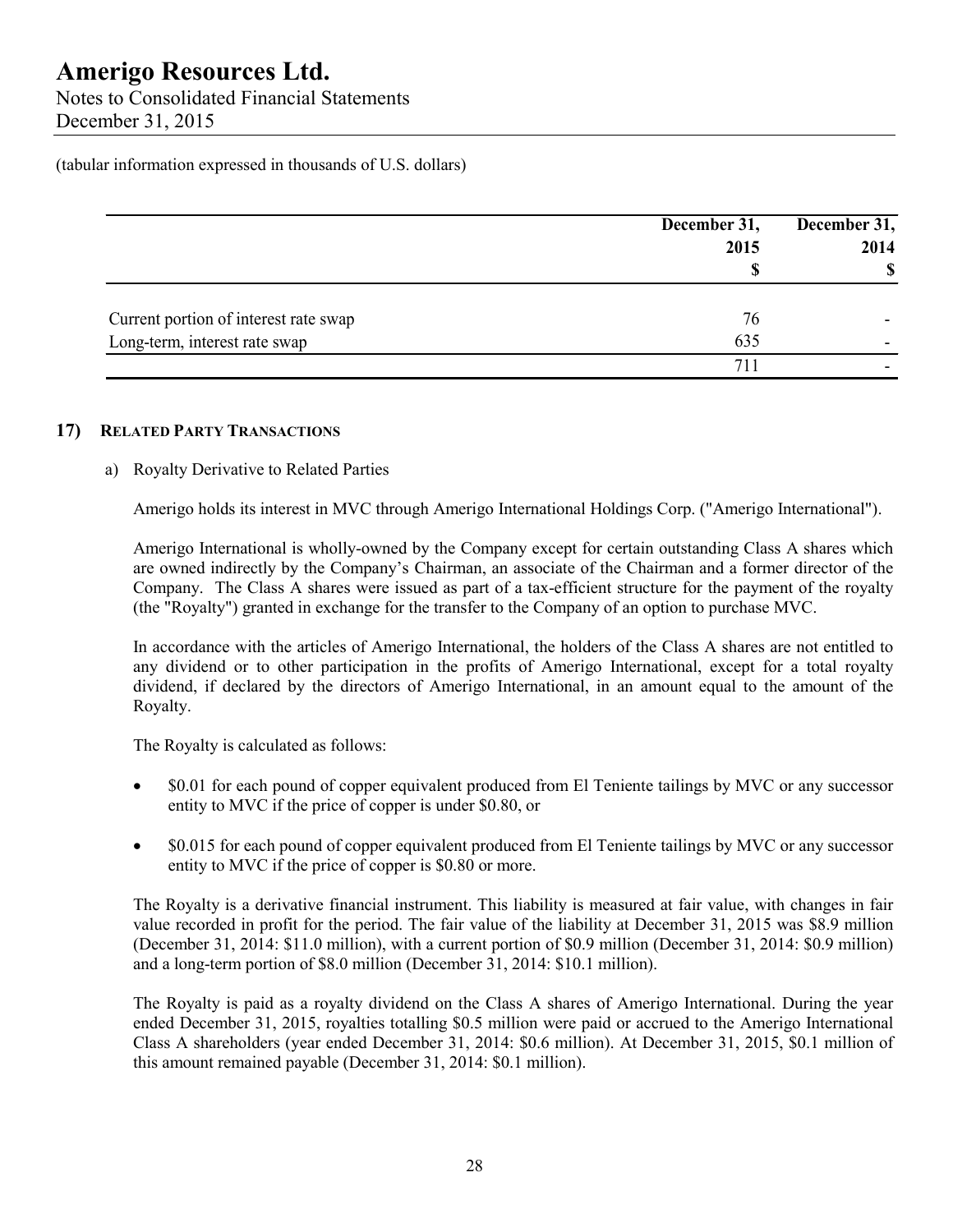The royalty derivative to related parties includes the royalty dividends described above and changes in fair value of the derivative. The fair value of the derivative decreased by \$2.1 million in the year ended December 31, 2015 (year ended December 31, 2014: reduction in fair value of \$2.0 million), for a total royalty derivative recovery of \$1.5 million (year ended December 31, 2014: recovery of \$1.4 million).

b) Purchases of Goods and Services

The Company's related parties consist of companies owned by executive officers and directors, as follows:

Nature of Transactions Zeitler Holdings Corp. Management Michael J. Kuta Law Corporation Management Delphis Financial Strategies Inc. Management

The Group incurred the following fees in connection with companies owned by executive officers and directors and in respect of salaries paid to an officer. Transactions have been measured at the exchange amount which is determined on a cost recovery basis.

|                              | Year         | Year         |
|------------------------------|--------------|--------------|
|                              | ended        | ended        |
|                              | December 31, | December 31, |
|                              | 2015         | 2014         |
|                              | S            | S            |
| Salaries and management fees | 1,187        | 446          |

#### c) Key Management Compensation

The remuneration of directors and other members of key management during the year ended December 31, 2015 and 2014 was as follows:

|                                | Year         | Year          |
|--------------------------------|--------------|---------------|
|                                | ended        | ended         |
|                                | December 31, | December 31,  |
|                                | 2015         | 2014          |
|                                | \$           | <sup>\$</sup> |
| Management and directors' fees | 1,513        | 1,806         |
| Share-based payments           | 195          | 580           |
|                                | 1,708        | 2,386         |

Share-based payments are the fair value of options vested to key management personnel.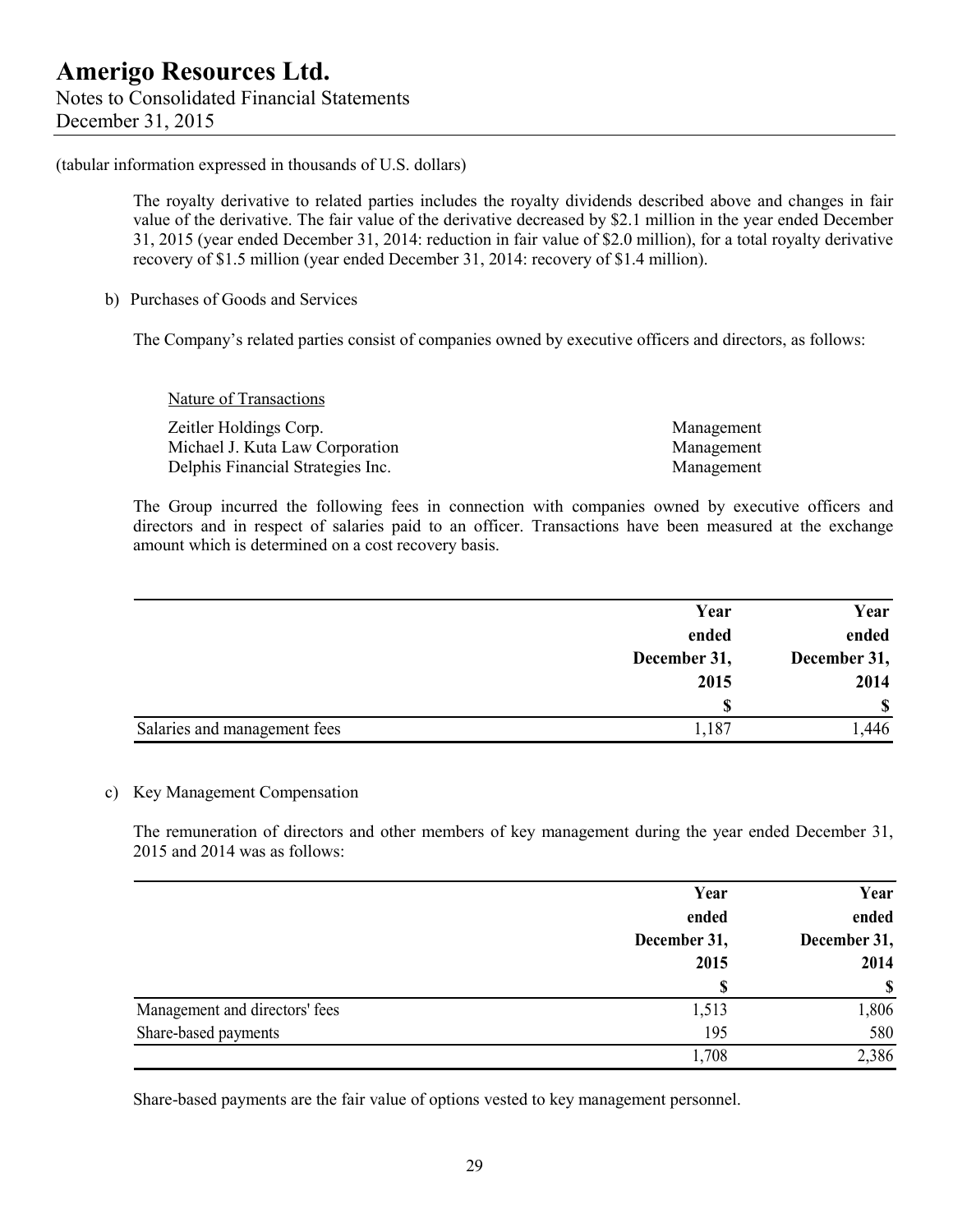d) The Group has in place a \$13.0 million standby line of credit from three Amerigo shareholders (Note 15(d)) and Note 28(a)).

#### **18) EQUITY**

a) Share Capital

Authorised share capital consists of an unlimited number of common shares without par value.

b) Share Options

A total of 1,850,000 options were granted in the year ended December 31, 2015 (2014: 3,500,000 options), with a weighted average fair value estimated at Cdn\$0.14 (2014: Cdn\$0.28) per option at the grant date based on the Black-Scholes option-pricing model using the following assumptions:

|                                 | 2015   | 2014         |
|---------------------------------|--------|--------------|
|                                 | \$     | $\mathbb{S}$ |
| Weighted average share price    | 0.37   | 0.44         |
| Weighted average exercise price | 0.37   | 0.44         |
| Dividend yield                  | 0%     | $0\%$        |
| Risk free interest rate         | 0.65%  | 1.59%        |
| Pre-vest forfeiture rate        | 0%     | $0\%$        |
| Expected life (years)           | 4.12   | 4.73         |
| Expected volatility             | 46.87% | 49.20%       |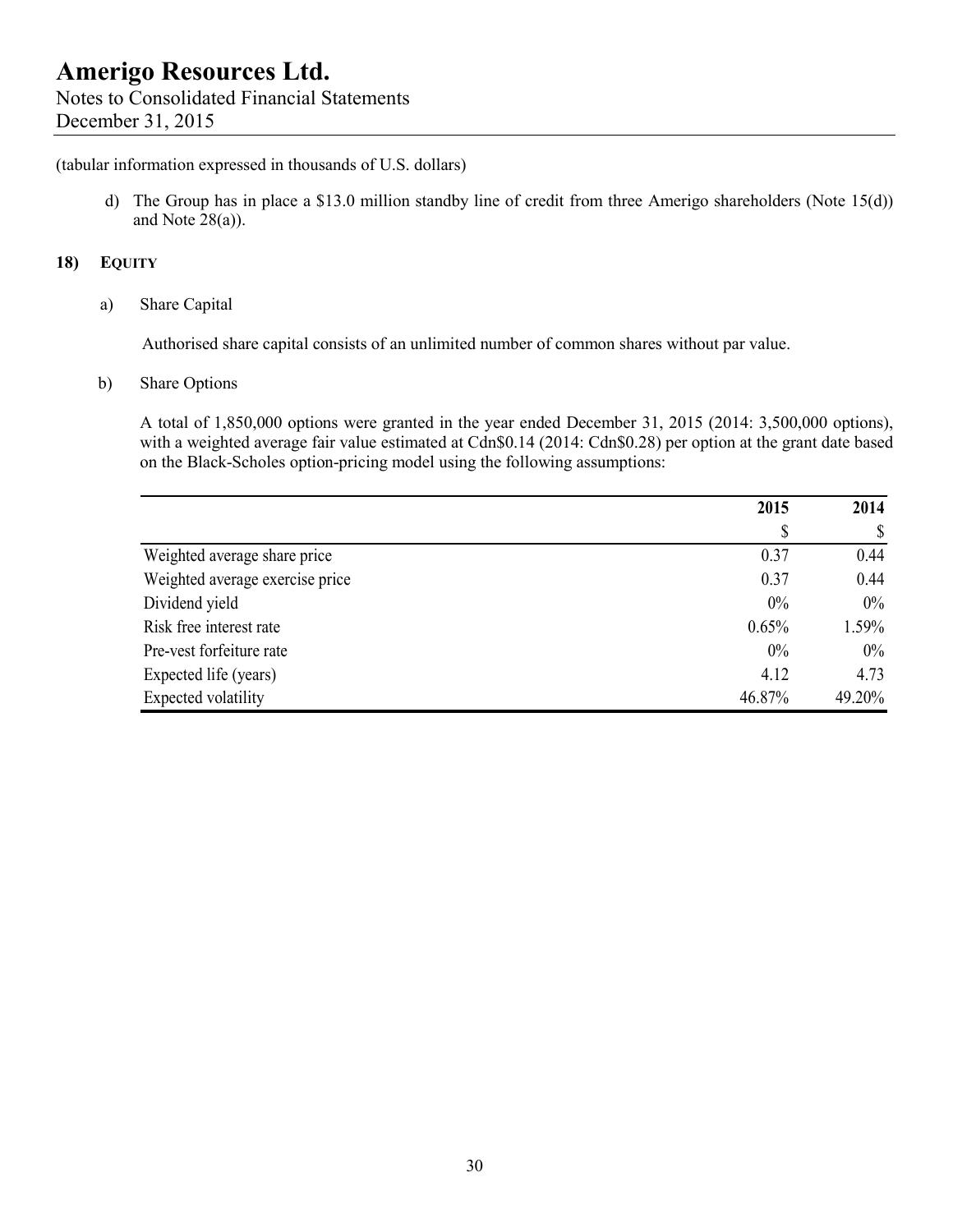Notes to Consolidated Financial Statements December 31, 2015

#### (tabular information expressed in thousands of U.S. dollars)

Outstanding share options:

|                        |             | December 31, 2015                            |                         | December 31, 2014                            |  |
|------------------------|-------------|----------------------------------------------|-------------------------|----------------------------------------------|--|
|                        |             | Weighted                                     |                         | Weighted                                     |  |
|                        |             | average<br>exercise<br><b>Share</b><br>price | <b>Share</b><br>options | average<br>exercise<br>price<br><b>Cdn\$</b> |  |
|                        |             |                                              |                         |                                              |  |
|                        |             |                                              |                         |                                              |  |
|                        | options     | <b>CdnS</b>                                  |                         |                                              |  |
| At start of the year   | 13,765,000  | 0.78                                         | 11,265,000              | 0.84                                         |  |
| Exercised              |             |                                              | (900,000)               | 0.31                                         |  |
| Expired                | (3,165,000) | 0.70                                         | (100,000)               | 0.68                                         |  |
| Granted                | 1,850,000   | 0.37                                         | 3,500,000               | 0.44                                         |  |
| At end of the year     | 12,450,000  | 0.73                                         | 13,765,000              | 0.78                                         |  |
| Vested and exercisable | 12,450,000  | 0.73                                         | 13,765,000              | 0.78                                         |  |

For the 900,000 share options exercised during the year ended December 31, 2014, the weighted average closing share price at the date of exercise was Cdn\$0.46.

Information relating to share options outstanding at December 31, 2015 is as follows:

| Weighted<br>Average<br>remaining<br>life<br>of<br>outstanding<br>options<br>(years) | Weighted<br>average<br>exercise price<br>on vested<br>options<br><b>Cdn\$</b> | Weighted<br>average<br>exercise price<br>on<br>outstanding<br>options<br><b>Cdn\$</b> | options Price range<br>Cdn\$ | <b>Vested share</b> | Outstanding<br>share options |
|-------------------------------------------------------------------------------------|-------------------------------------------------------------------------------|---------------------------------------------------------------------------------------|------------------------------|---------------------|------------------------------|
| 4.25                                                                                | 0.37                                                                          | 0.37                                                                                  | $0.37 - 0.40$                | 1,850,000           | 1,850,000                    |
| 3.36                                                                                | 0.44                                                                          | 0.44                                                                                  | $0.41 - 0.48$                | 3,500,000           | 3,500,000                    |
| 1.23                                                                                | 0.73                                                                          | 0.73                                                                                  | $0.49 - 0.95$                | 3,900,000           | 3,900,000                    |
| 0.36                                                                                | 1.12                                                                          | 1.12                                                                                  | $0.96 - 1.22$                | 600,000             | 600,000                      |
| 0.17                                                                                | 1.32                                                                          | 1.32                                                                                  | $1.23 - 1.32$                | 2,600,000           | 2,600,000                    |
| 2.01                                                                                | 0.73                                                                          | 0.73                                                                                  |                              | 12,450,000          | 12,450,000                   |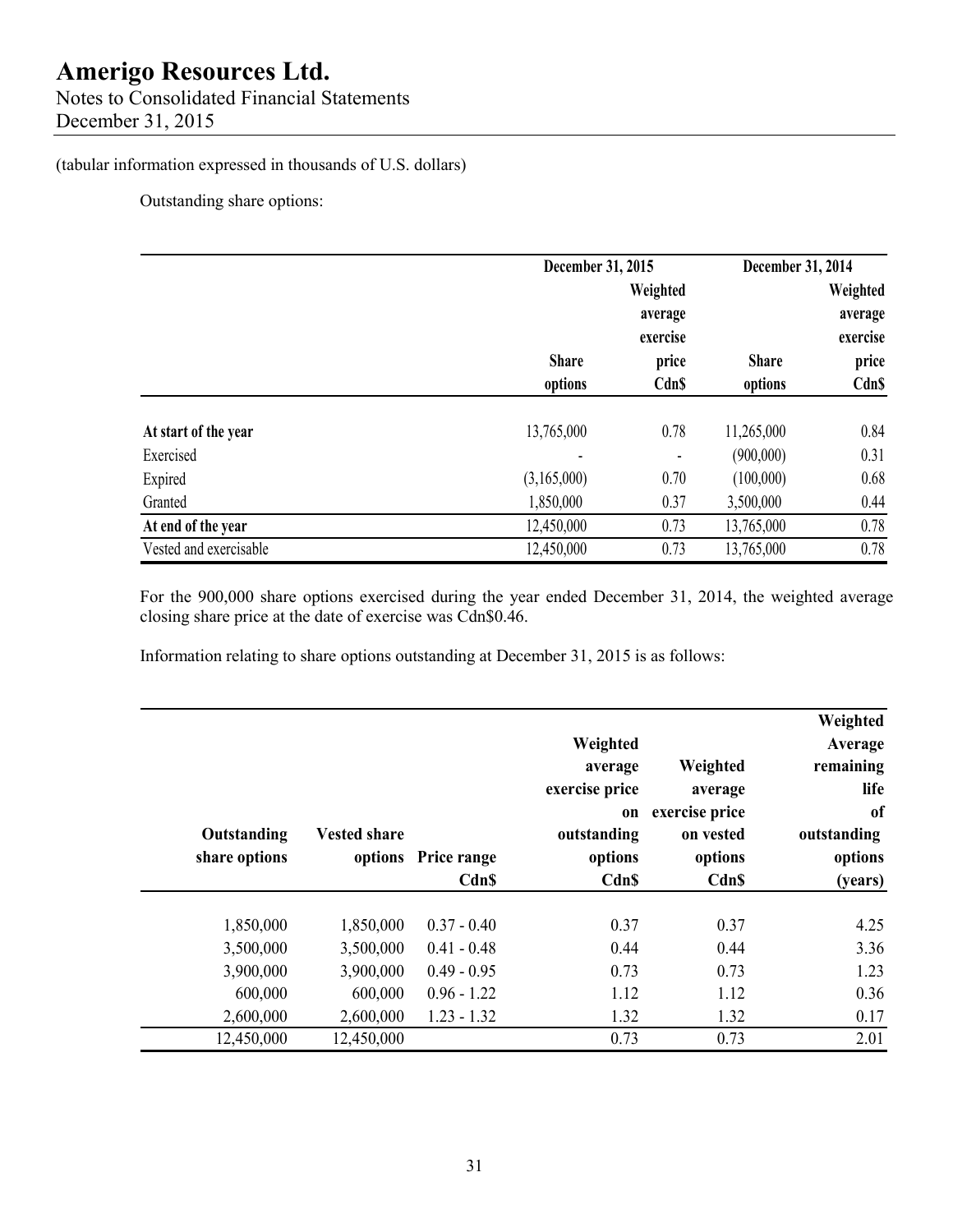Notes to Consolidated Financial Statements December 31, 2015

#### (tabular information expressed in thousands of U.S. dollars)

Further information about share options is as follows:

| <b>Year ended</b>                    | Year ended                |
|--------------------------------------|---------------------------|
|                                      | December 31, December 31, |
| 2015                                 | 2014                      |
|                                      |                           |
|                                      |                           |
| Total compensation recognized<br>201 | 597                       |

#### c) Loss per Share

i) Basic

Basic loss per share is calculated by dividing the loss attributable to equity owners of the Company by the weighted average number of shares in issue during the period excluding shares purchased by the Company and held as treasury shares.

|                                   | December 31, | December 31, |
|-----------------------------------|--------------|--------------|
|                                   | 2015         | 2014         |
|                                   | S            | -S           |
| Loss for the year                 | (16,933)     | (10,702)     |
| Weighted average number of shares | 173,610,629  | 173,196,224  |
| Basic loss per share              | (0.10)       | (0.06)       |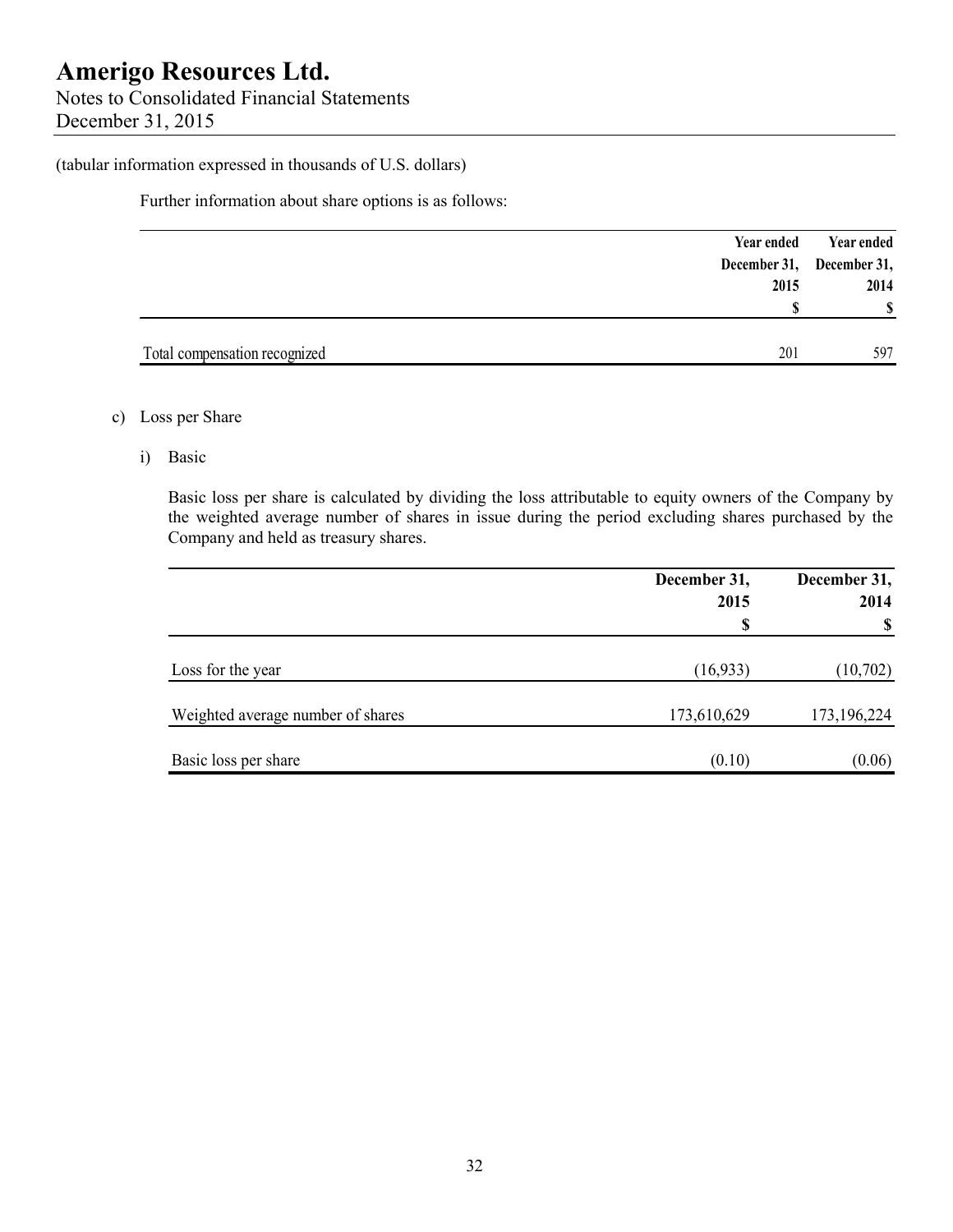ii) Diluted

Diluted loss per share is calculated by adjusting the weighted average number of shares outstanding to assume conversion of all potentially dilutive shares. Potentially dilutive shares relate to the exercise of outstanding share purchase options.

|                                                                              | December 31, | December 31,  |
|------------------------------------------------------------------------------|--------------|---------------|
|                                                                              | 2015         | 2014          |
|                                                                              | S            |               |
| Loss for the year                                                            | (16, 933)    | (10,702)      |
| Weighted average number of ordinary shares<br>Effect of dilutive securities: | 173,610,629  | 173,196,224   |
| Share options                                                                |              |               |
| Weighted average diluted shares outstanding                                  | 173,610,629  | 173, 196, 224 |
| Diluted loss per share                                                       | (0.10)       | (0.06)        |

There were no potentially dilutive securities in the diluted loss per share calculation for the years ended December 31, 2015 and 2014.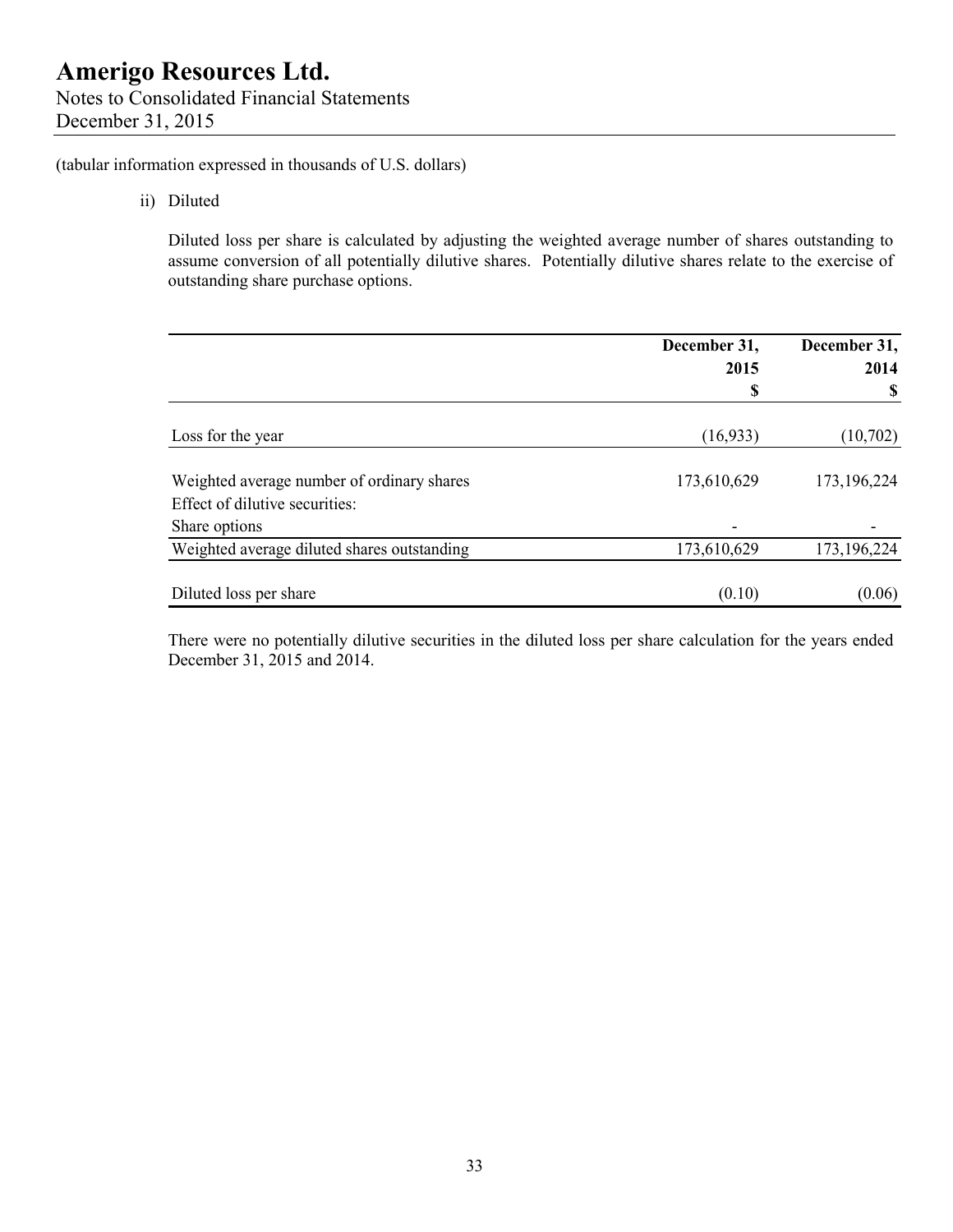Notes to Consolidated Financial Statements December 31, 2015

(tabular information expressed in thousands of U.S. dollars)

#### **19) INCOME TAXES**

a) The income tax expense charged to loss during the year is as follows:

|                                 | Year ended<br>December 31,<br>2015 | Year ended<br>December 31,<br>2014 |
|---------------------------------|------------------------------------|------------------------------------|
|                                 | \$                                 | \$                                 |
| <b>Current</b>                  |                                    |                                    |
| Canadian income tax             |                                    |                                    |
| Foreign income and resource tax | 4,079                              | 481                                |
| Total current tax recovery      | 4,079                              | 481                                |
| <b>Deferred</b>                 |                                    |                                    |
| Canadian income tax             |                                    |                                    |
| Foreign income and resource tax | (2,120)                            | (7, 125)                           |
| Total deferred tax expense      | (2,120)                            | (7, 125)                           |
| Income tax recovery (expense)   | 1,959                              | (6,644)                            |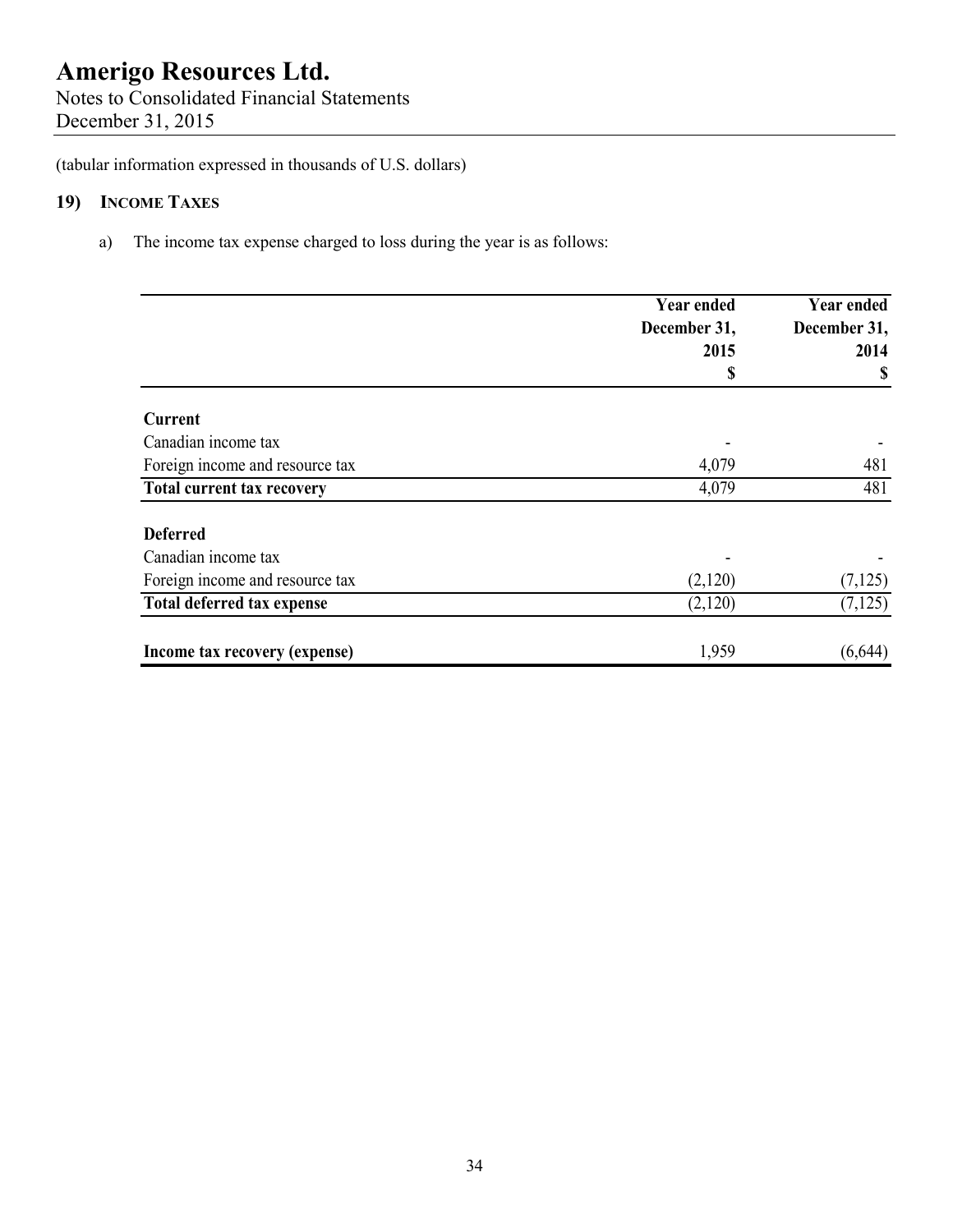The tax expense differs from the theoretical amount that would arise using the weighted average tax rate applicable to profits of the consolidated entities as follows:

|                                                           | Year ended   | Year ended   |
|-----------------------------------------------------------|--------------|--------------|
|                                                           | December 31, | December 31, |
|                                                           | 2015         | 2014         |
|                                                           | \$           | \$           |
| Loss before tax                                           | (18,892)     | (4,058)      |
| Statutory tax rate                                        | 26.00%       | 26.00%       |
| Expected income tax recovery                              | 4,912        | 1,091        |
| Tax effect of:                                            |              |              |
| Effect on the change in deferred income tax rate in Chile | (1,688)      | (5,703)      |
| Change in estimates                                       | (228)        | (1, 830)     |
| Difference in tax rates in foreign jurisdictions          | (612)        | 592          |
| Non-deductible expenses                                   | 116          | (426)        |
| Change in benefits not recognized                         | (446)        | (396)        |
| Withholding tax and other foreign taxes                   | (222)        | (12)         |
| Other                                                     | 127          | 40           |
|                                                           | 1,959        | (6,644)      |

c) Deferred income tax assets and liabilities are offset when there is a legally enforceable right to offset and when the deferred income taxes assets and liabilities relate to income taxes levied by the same taxation authority on either the taxable entity or different taxable entities where there is an intention to settle the balances on a net basis. The offset amounts are as follows:

|                                                                      | December 31, | December 31, |
|----------------------------------------------------------------------|--------------|--------------|
|                                                                      | 2015         | 2014         |
|                                                                      | Ъ            |              |
| Deferred tax assets                                                  |              |              |
| - Deferred tax assets to be recovered within 12 months               | 49           | 37           |
| - Deferred tax assets to be recovered after more than 12 months      | 264          | 273          |
|                                                                      | 313          | 310          |
| Deferred tax liabilities                                             |              |              |
| - Deferred tax liabilities to be recovered after more than 12 months | (23, 787)    | (21, 664)    |
| Deferred tax liabilities/asset-net                                   | (23, 474)    | (21, 354)    |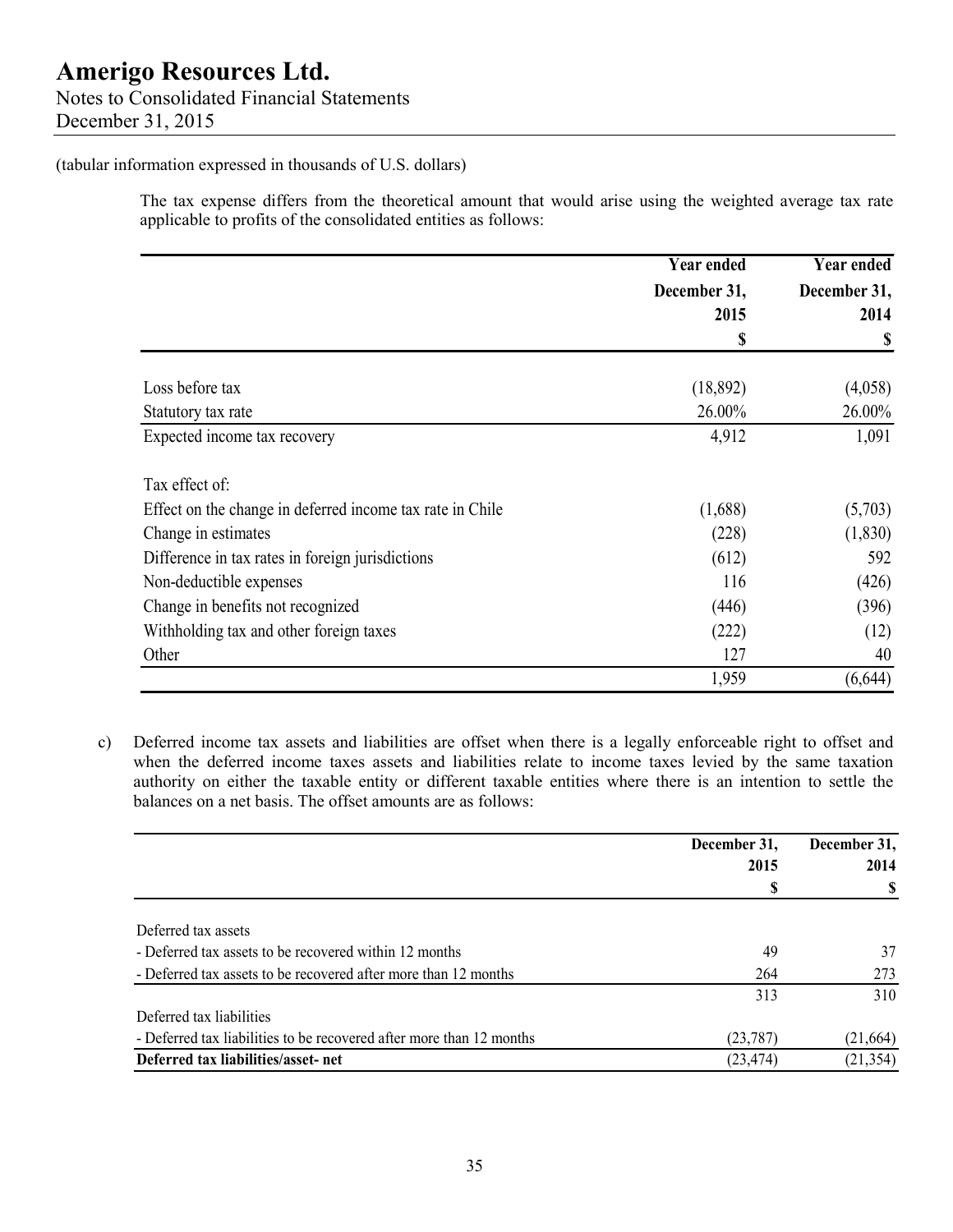d) The movement in the net deferred income tax position is as follows:

|                      | 2015      | 2014        |
|----------------------|-----------|-------------|
|                      | S         | $\mathbf S$ |
| At start of the year | (21, 354) | (14,229)    |
| Charged to loss      | (2,120)   | (7, 125)    |
| At end of the year   | (23, 474) | (21, 354)   |

e) The movement in deferred income tax assets and liabilities during the year, without taking into consideration the offsetting of balances within the same tax jurisdiction, is as follows:

|                                          | Property, |            |       |                |
|------------------------------------------|-----------|------------|-------|----------------|
|                                          | plant and | Intangible |       |                |
| Deferred tax liabilities                 | equipment | assets     | Other | <b>Total</b>   |
|                                          | \$        | \$         | \$    | \$             |
| At December 31, 2013                     | (14, 721) | (1,181)    |       | (15,902)       |
| Credited to loss                         | (5, 414)  | (230)      | (118) | (5,762)        |
| At December 31, 2014                     | (20, 135) | (1, 411)   | (118) | (21, 664)      |
| Credited to loss                         | (2,171)   | 54         | (6)   | (2,123)        |
| At December 31, 2015                     | (22, 306) | (1,357)    | (124) | (23, 787)      |
|                                          |           |            |       | Other deferred |
| Deferred tax assets                      |           |            |       | tax assets     |
|                                          |           |            |       | \$             |
| At December 31, 2013<br>Credited to loss |           |            |       | 671<br>(361)   |
| At December 31, 2014                     |           |            |       |                |
| Credited to loss                         |           |            |       | 3              |
| At December 31, 2015                     |           |            |       | $\mathfrak{Z}$ |

Deferred income tax assets are recognised for tax loss carry-forwards to the extent that the realisation of the related tax benefit through future taxable profits is probable.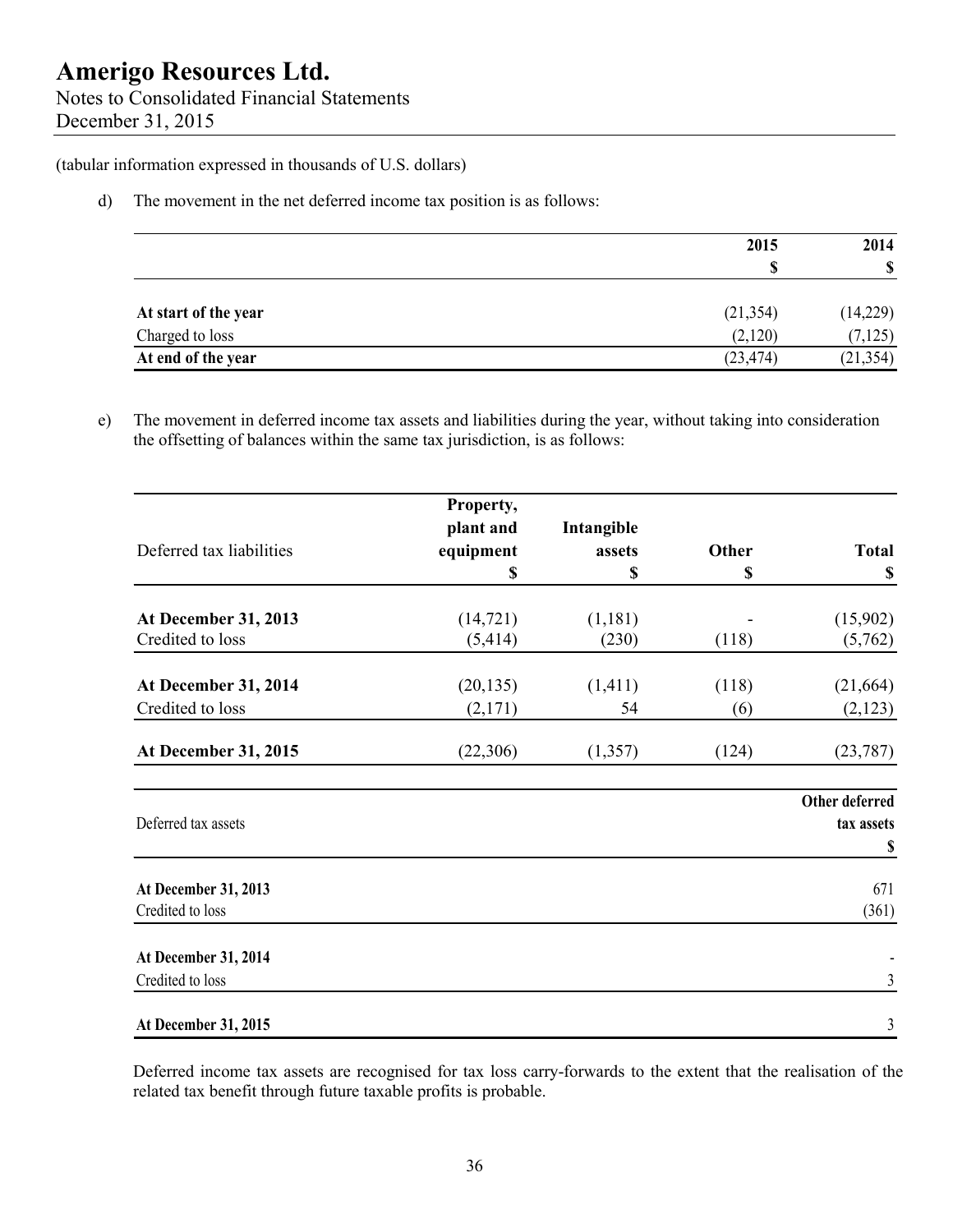f) Unrecognized deductible temporary differences

The Company's unrecognized deductible temporary differences and unused tax losses for which no deferred tax assets are recognized consist of the following amounts:

|                                        | 2015   | 2014        |
|----------------------------------------|--------|-------------|
|                                        | S      | $\mathbf S$ |
| Non-capital losses                     | 10,747 | 11,675      |
| Capital losses                         | 825    | 492         |
| Other temporary deductible differences | 8,318  | 8,563       |
|                                        | 19,890 | 20,730      |

#### g) Loss carry-forwards

At December 31, 2015, the Company had \$10.7 million (2014: \$11.7 million) of Canadian federal net operating loss carry-forwards. These loss carry-forwards expire at various dates between 2016 and 2033. Net operating loss carry-forwards have not been recognized, as it is not probable that taxable profit will be available against which they can be utilized in the legal entity in which they arose.

At December 31, 2015, the Company had \$0.8 million (2014: \$0.5 million) of Canadian federal net capital losses. These losses could be carried back three years and forward indefinitely against future taxable capital gains. Net capital loss carry-forwards have not been recognized, as it is not probable that taxable capital gains will be available against which they can be utilized in the legal entity in which they arose.

h) Non-resident subsidiaries

The Company has non-resident subsidiaries that have undistributed earnings. Taxable temporary differences in relation to these investments for which deferred tax liabilities have not been recognized are \$80.0 million at December 31, 2015 (2014: \$96.0 million), as earnings are not expected to be distributed in the foreseeable future.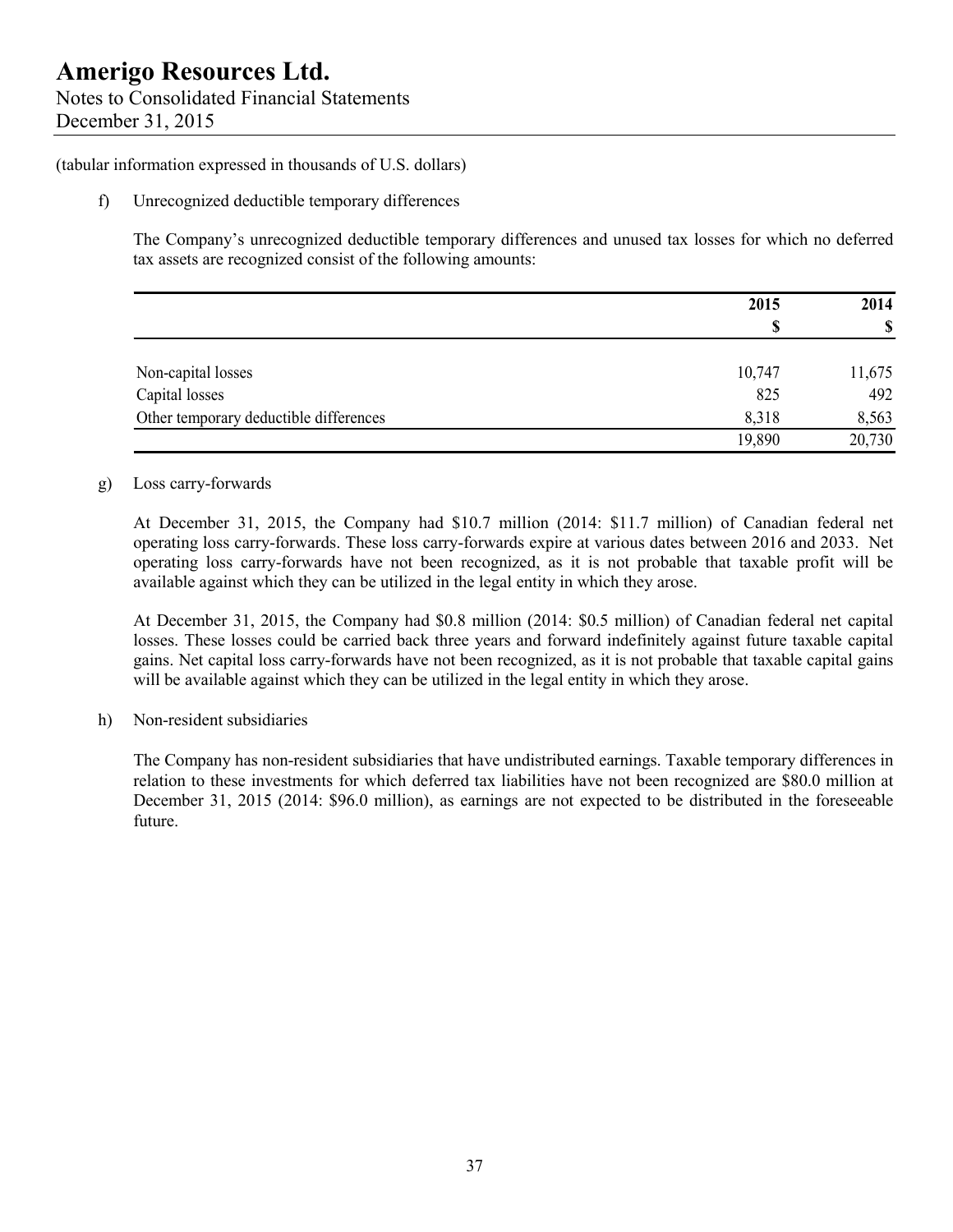Notes to Consolidated Financial Statements December 31, 2015

(tabular information expressed in thousands of U.S. dollars)

#### **20) SEGMENT INFORMATION**

Operating segments are based on the reports reviewed by the board of directors that are used to make strategic decisions. The Group has one operating segment, the production of copper concentrates under a tolling agreement with DET (Note 5).

The geographic distribution of non-current assets is as follows:

|        |              | Property, plant and equipment |                | <b>Other</b> |
|--------|--------------|-------------------------------|----------------|--------------|
|        | December 31, | December 31,                  | December 31,   | December 31, |
|        | 2015<br>2014 |                               | 2015           | 2014         |
| Chile  | 181,353      | 133,161                       | 5,920          | 6,203        |
| Canada | 141          | 198                           | $\blacksquare$ |              |
|        | 181,494      | 133,359                       | 5,920          | 6,203        |

All of the Group's revenue originates in Chile.

In the year ended December 31, 2015, the Group's sales to one customer represented 99% of reported revenue (2014: 95%).

#### **21) REVENUE**

|                                   | <b>Year ended</b> | <b>Year ended</b> |
|-----------------------------------|-------------------|-------------------|
|                                   | December 31,      | December 31,      |
|                                   | 2015              | 2014              |
|                                   | \$                | \$                |
| Gross tolling fee (Notes 2 and 5) | 73,839            |                   |
| Gross copper sales                |                   | 122,594           |
| Smelting and refining             | (12, 864)         | (14, 548)         |
| DET royalties                     | (13,674)          |                   |
| Transportation                    | (1,050)           |                   |
|                                   | 46,251            | 108,046           |
| Molybdenum and other revenue      | 6,372             | 11,576            |
|                                   | 52,623            | 119,622           |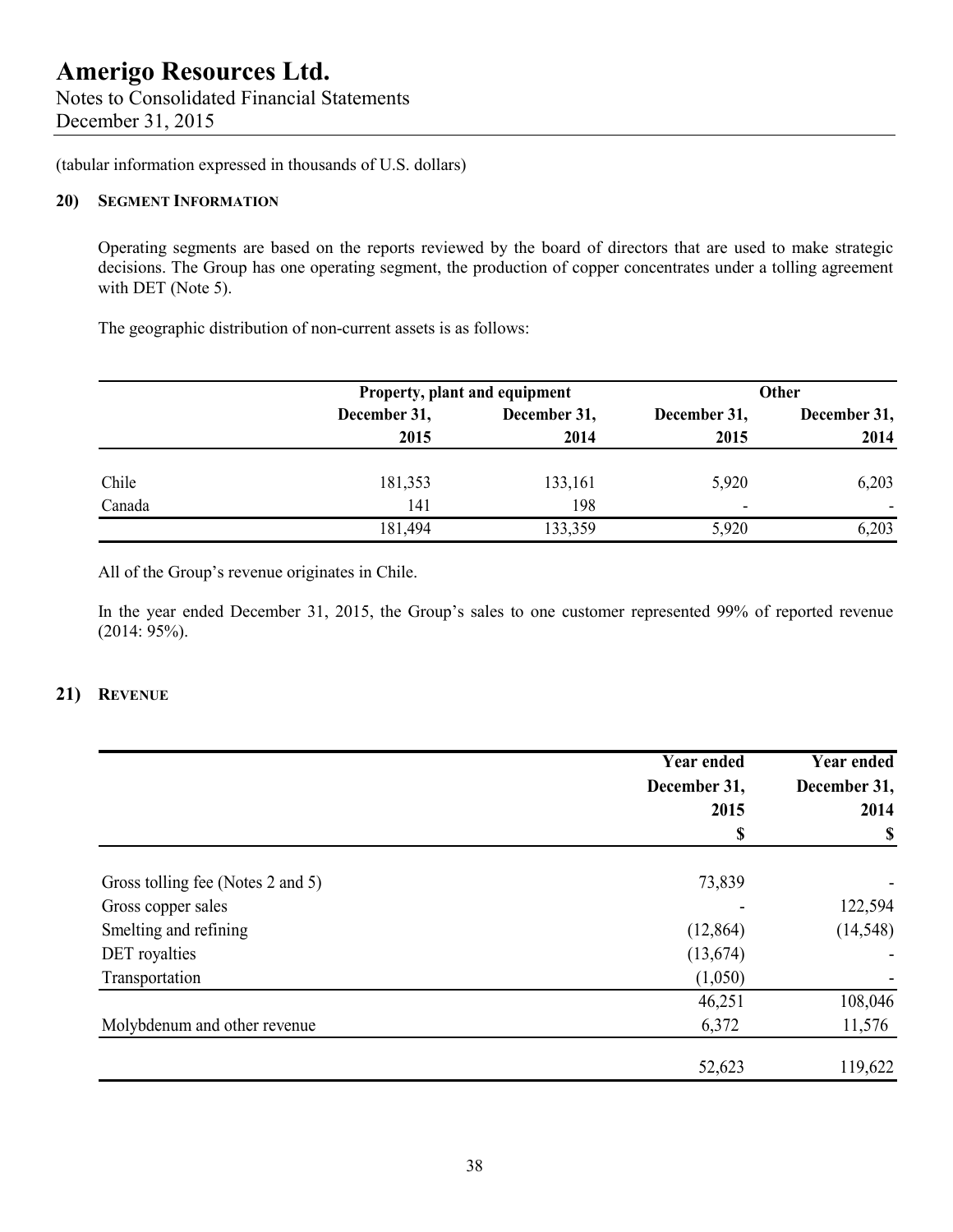Notes to Consolidated Financial Statements December 31, 2015

(tabular information expressed in thousands of U.S. dollars)

#### **22) EXPENSES BY NATURE**

a) Tolling and production costs consist of the following:

|                               | <b>Year ended</b><br>December 31,<br>2015 | <b>Year ended</b><br>December 31,<br>2014 |
|-------------------------------|-------------------------------------------|-------------------------------------------|
|                               | \$                                        | \$                                        |
| Tolling/production costs      | (54,756)                                  | (70, 295)                                 |
| DET royalties (Note 5)        |                                           | (25, 345)                                 |
| Depreciation and amortization | (6,699)                                   | (11,065)                                  |
| Administration                | (4,201)                                   | (4,929)                                   |
| Transportation                |                                           | (1, 413)                                  |
|                               | (65, 656)                                 | (113, 047)                                |

b) General and administration expenses consist of the following:

|                                            | <b>Year ended</b><br>December 31,<br>2015 | <b>Year ended</b><br>December 31,<br>2014 |
|--------------------------------------------|-------------------------------------------|-------------------------------------------|
|                                            | S                                         | S                                         |
| Office and general expenses                | (768)                                     | (1,012)                                   |
| Salaries, management and professional fees | (2,019)                                   | (2, 428)                                  |
| Share-based payment compensation           | (201)                                     | (597)                                     |
|                                            | (2,988)                                   | (4,037)                                   |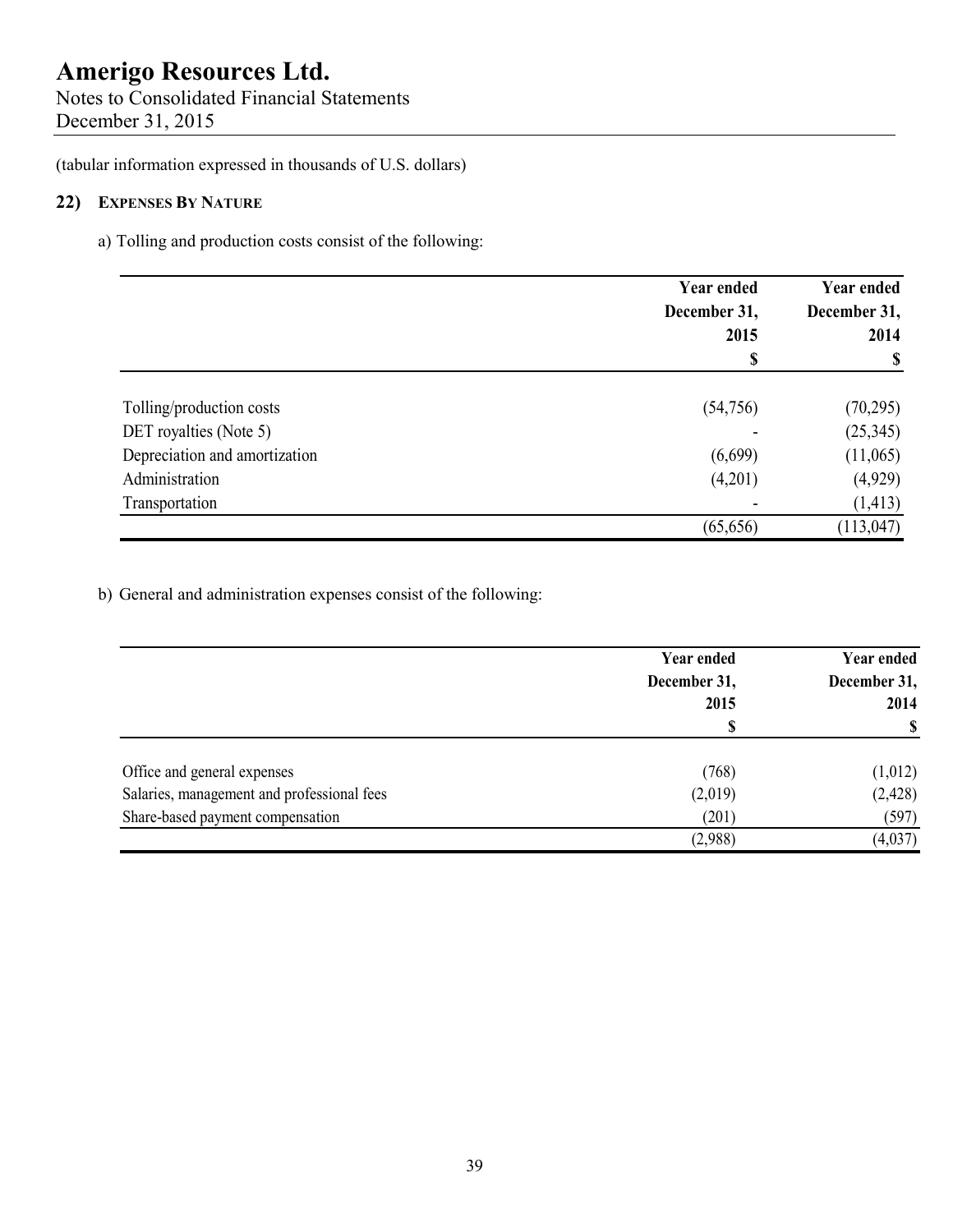### **Amerigo Resources Ltd.** Notes to Consolidated Financial Statements December 31, 2015

(tabular information expressed in thousands of U.S. dollars)

c) Other (expenses) gains consist of the following:

|                                 | <b>Year ended</b><br>December 31,<br>2015 | <b>Year ended</b><br>December 31,<br>2014 |
|---------------------------------|-------------------------------------------|-------------------------------------------|
|                                 | \$                                        | $\mathbf{\$}$                             |
| Foreign exchange (expense) gain | (1,805)                                   | 254                                       |
| Impairment charges              | (1,707)                                   | (279)                                     |
| Other gains                     | 131                                       | 358                                       |
|                                 | (3,381)                                   | 333                                       |

Impairment charges of \$1.7 million (2014: \$0.3 million) include a \$1.4 million impairment of Colihues equipment determined not be usable in future operations (Note 4(c)), and an impairment charge of \$0.3 million on the Candente Copper investment (Note 10).

d) Royalty derivative to related parties gains consist of the following:

|                                              | <b>Year ended</b><br>December 31,<br>2015 | <b>Year ended</b><br>December 31,<br>2014 |
|----------------------------------------------|-------------------------------------------|-------------------------------------------|
|                                              | ъ.                                        | $\mathbf S$                               |
| Royalties to related parties                 | (533)                                     | (621)                                     |
| Fair value adjustments to royalty derivative | 2,066                                     | 1,995                                     |
|                                              | 1,533                                     | 1,374                                     |

e) Finance expense consists of the following:

|                                            | <b>Year ended</b><br>December 31,<br>2015 | <b>Year ended</b><br>December 31,<br>2014 |
|--------------------------------------------|-------------------------------------------|-------------------------------------------|
|                                            |                                           | <sup>\$</sup>                             |
| Finance, commitment and interest charges   | (833)                                     | (112)                                     |
| Interest rate swap                         | (190)                                     | $\overline{\phantom{0}}$                  |
| Asset retirement obligation accretion cost |                                           | (125)                                     |
|                                            | (1,023)                                   | (237)                                     |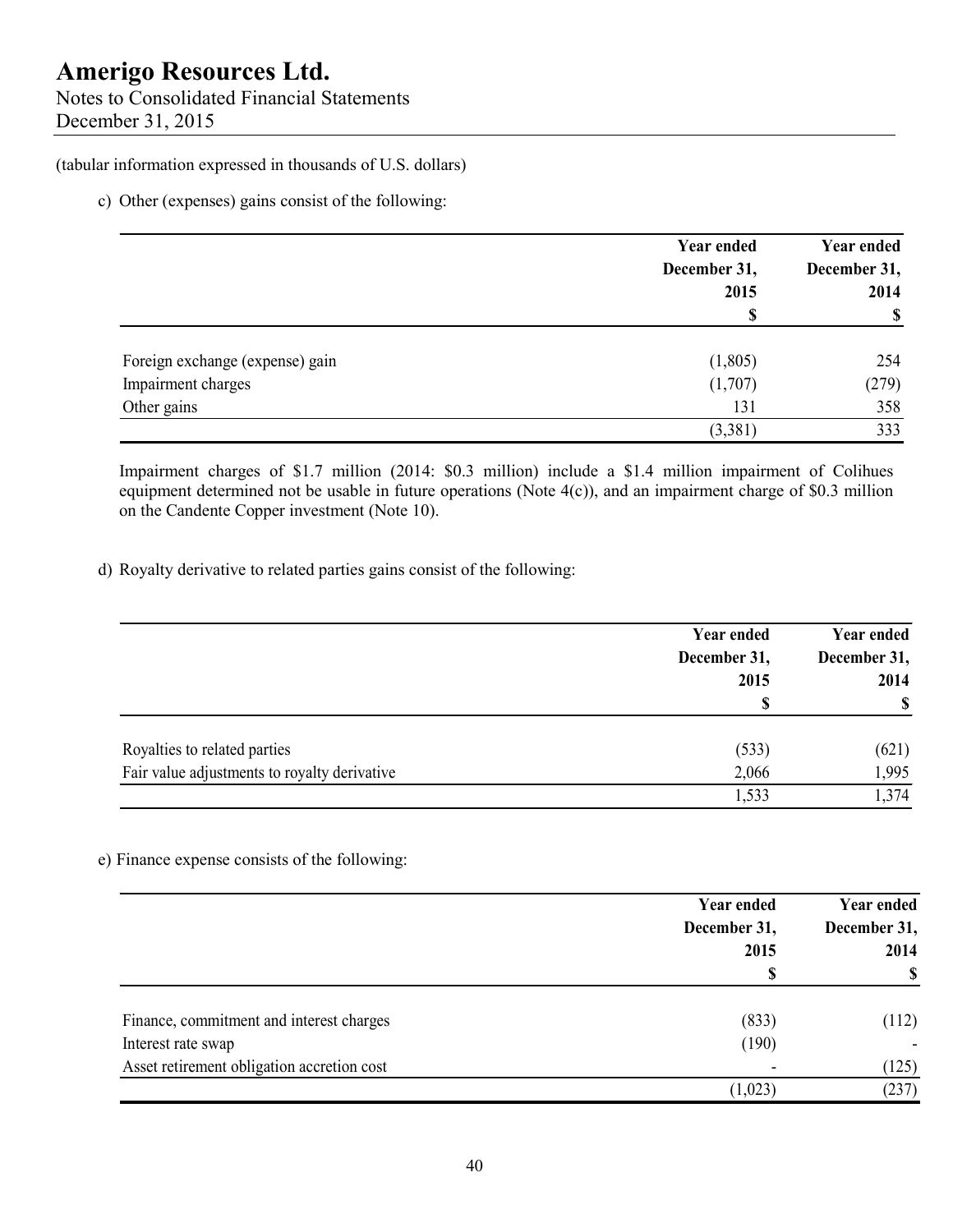Notes to Consolidated Financial Statements December 31, 2015

(tabular information expressed in thousands of U.S. dollars)

#### **23) DISCLOSURE OF INTEREST IN OTHER ENTITIES**

The Company has nine subsidiaries, all of which are wholly-owned with the exception of Amerigo International. Amerigo International is wholly-owned by the Company except for certain outstanding Class A shares, as disclosed in Note 17(a).

|                                                       | <b>Jurisdiction</b><br>of incorporation |
|-------------------------------------------------------|-----------------------------------------|
|                                                       |                                         |
| Amerigo International Holdings Corp.                  | Canada                                  |
| Amerigo Investments Ltd.                              | <b>Barbados</b>                         |
| Amerigo Banking Corporation                           | St. Lucia                               |
| Amerigo Inversiones SPA (inactive)                    | Chile                                   |
| Amerigo Resources Ltd. I Chile Limitada               | Chile                                   |
| Amerigo Resources Ltd. II Chile SPA                   | Chile                                   |
| Amerigo International Inversiones Limitada (inactive) | Chile                                   |
| Minera Valle Central S.A.                             | Chile                                   |
| Colihues Energia S.A.                                 | Chile                                   |

As of December 31, 2015 the Company was restricted from transferring cash of \$7.3 million from MVC under the terms of the Cauquenes Expansion Loan. Other than in respect to MVC, the Company did not have restrictions on its ability to transfer cash to or from its subsidiaries, or to pay dividends, advance loans or make loan repayment within the Group companies.

#### **24) FAIR VALUE MEASUREMENT**

Certain of the Group's financial assets and liabilities are measured at fair value on a recurring basis and classified in their entirety based on the lowest level of input that is significant to the fair value measurement. The fair value hierarchy has three levels that prioritize the inputs to valuation techniques used to measure fair value, with Level 1 inputs having the highest priority. The levels and valuation techniques used to value the Group's financial assets and liabilities are the following:

- Level 1 Unadjusted quoted prices in active markets for identical assets and liabilities that the Company can access at the measurement date. The Group values its investments using quoted market prices in active markets.
- $\bullet$  Level 2 Inputs other than quoted prices included within Level 1 that are observable for the asset or liability directly or indirectly. The Group's copper and molybdenum trade receivables are embedded derivatives in circumstances when the value of these receivables changes as underlying commodity market prices vary. The fair values of these receivables are adjusted each reporting period by reference to forward market prices and changes in fair value are recorded as a component of revenue.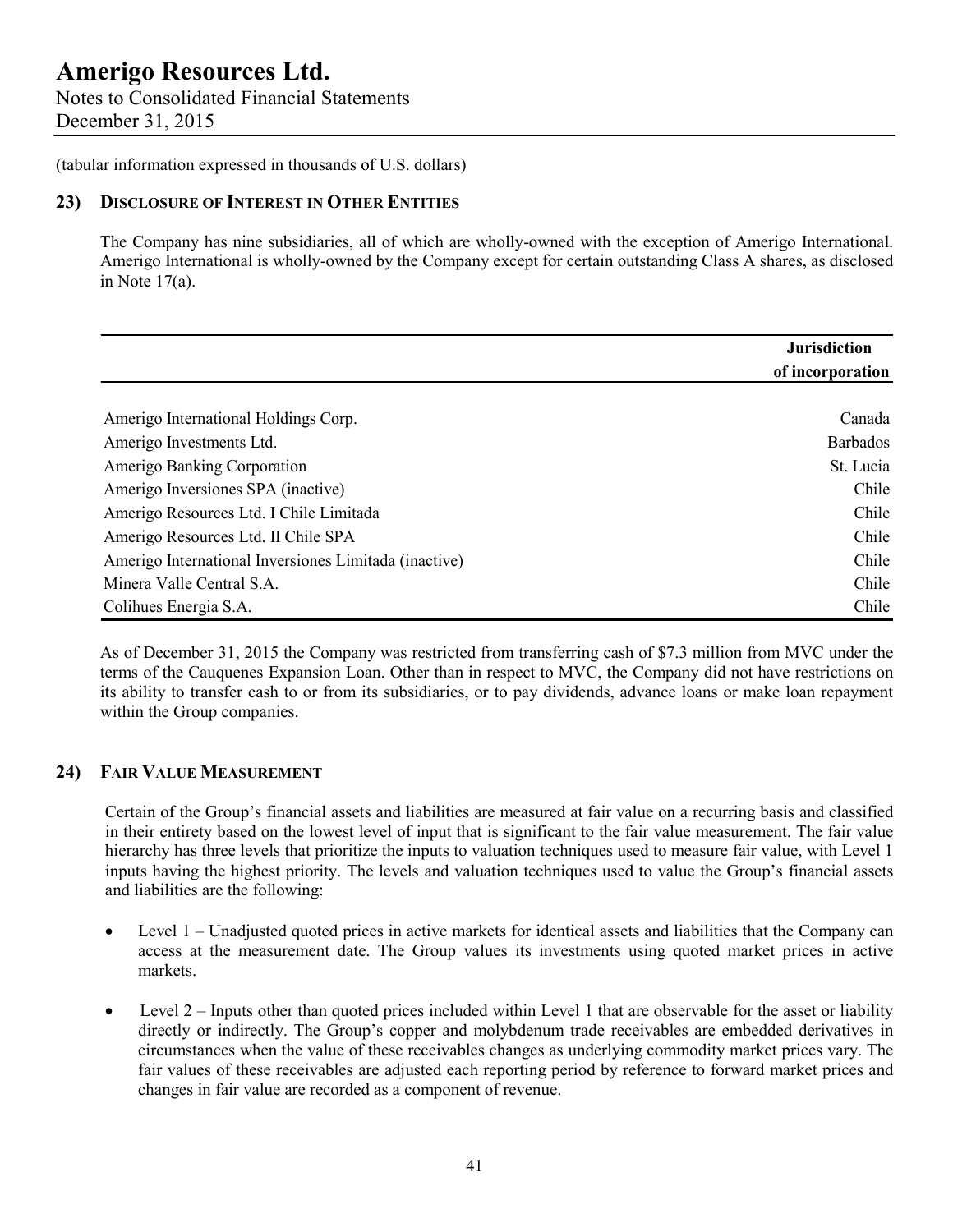• Level 3 – Significant unobservable inputs that are not based on observable market data. The Company includes the royalty derivative to related parties in Level 3 of the fair value hierarchy because it is not tradable or associated with observable price transparency. Management reviews the fair value of this derivative on a quarterly basis based on management's best estimates, which are unobservable inputs. Fair value is calculated by applying the discounted cash flow approach on a valuation model that considers the present value of the net cash flows expected to be paid as royalties to related parties (Note 17(a)). The Company has also included the interest rate swap in Level 3 of the fair value hierarchy due to the lack of observable market quotes on this instrument. The fair value of the interest rate swap was determined with the assistance of third parties who performed a discounted cash flow valuation based on a forward interest rate curve.

|                                       | Level 1 | Level 2 | Level 3  | <b>Total</b> |
|---------------------------------------|---------|---------|----------|--------------|
|                                       | \$      | \$      | S        | \$           |
| December 31, 2015                     |         |         |          |              |
| Investments                           | 992     |         |          | 992          |
| Trade and other receivables           |         | 911     |          | 911          |
| Interest rate swap                    |         |         | (711)    | (711)        |
| Royalty derivative to related parties |         |         | (8,890)  | (8,890)      |
|                                       | 992     | 911     | (9,601)  | (7,698)      |
|                                       |         |         |          |              |
|                                       | Level 1 | Level 2 | Level 3  | <b>Total</b> |
|                                       | \$      | \$      | \$       | \$           |
| December 31, 2014                     |         |         |          |              |
| Investments                           | 2,011   |         |          | 2,011        |
| Trade and other receivables           |         | 950     |          | 950          |
| Royalty derivative to related parties |         |         | (10,959) | (10, 959)    |
|                                       | 2,011   | 950     | (10,959) | (7,998)      |

The Company's policy is to recognize transfers out of Level 3 as of the date of the event or change in the circumstances that caused the transfer.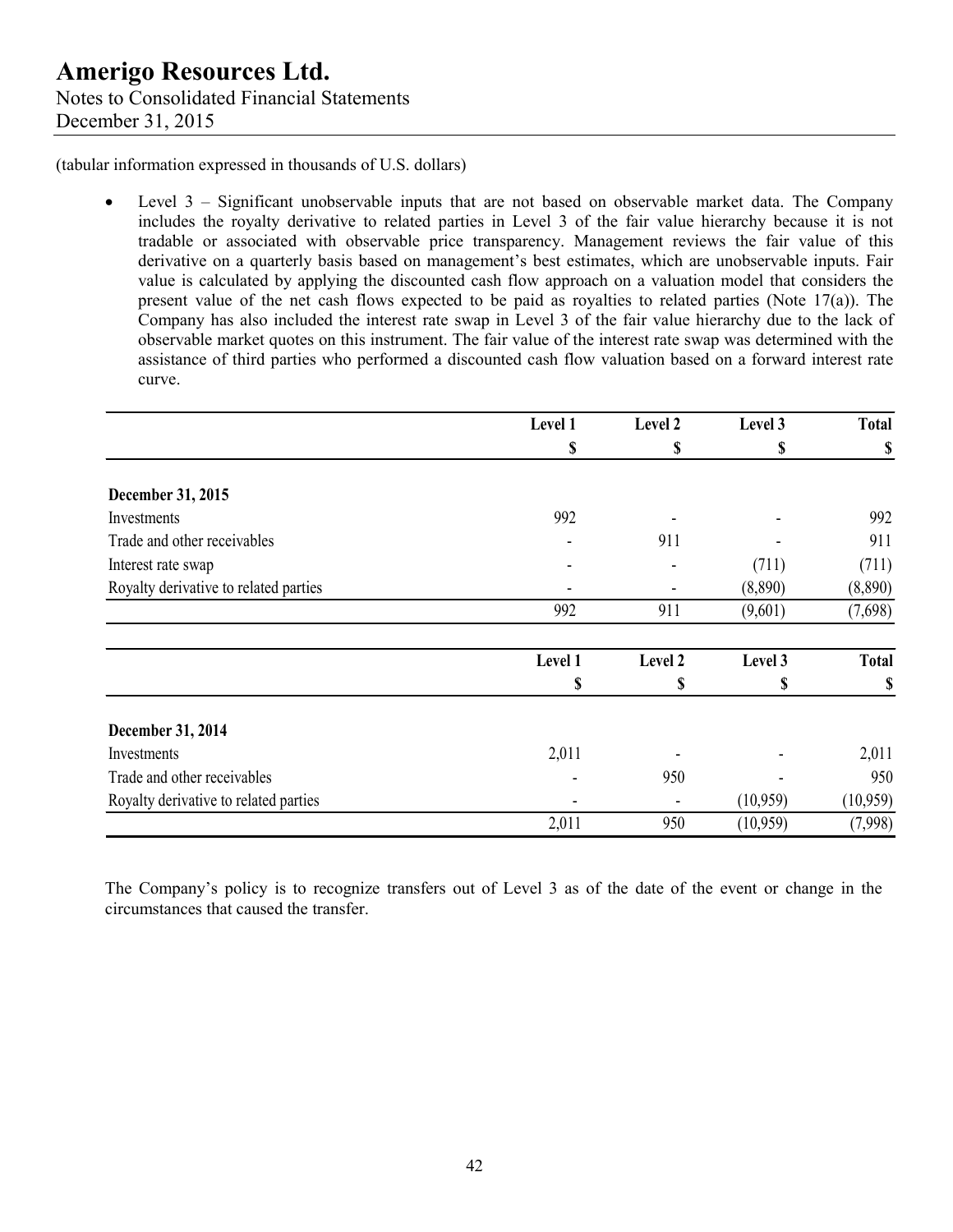### **Amerigo Resources Ltd.** Notes to Consolidated Financial Statements

December 31, 2015

#### (tabular information expressed in thousands of U.S. dollars)

The following table reconciles the starting to the ending balances for Level 3 fair value measurements:

|                                   | <b>Royalty derivative</b><br>to related parties |
|-----------------------------------|-------------------------------------------------|
|                                   |                                                 |
| <b>Balance at January 1, 2015</b> | (10, 959)                                       |
| Paid                              | 533                                             |
| Credited to earnings              | 1,536                                           |
| Balance at December 31, 2015      | (8,890)                                         |
|                                   |                                                 |
|                                   | Interest rate                                   |
|                                   | swap                                            |

| <b>Balance at January 1, 2015</b> |       |
|-----------------------------------|-------|
| Inception                         | (955) |
| Paid                              | 434   |
| Credited to earnings              | (190) |
| Balance at December 31, 2015      | (711) |

The valuation technique used in the determination of fair values within Level 2 of the hierarchy, and the key unobservable inputs used in the valuation model are the following:

*Valuation approach:* The Group's copper and molybdenum trade receivables contain embedded derivatives in circumstances when the value of these receivables changes as underlying commodity market prices vary. The fair values of these receivables are adjusted each reporting period by reference to forward market prices and changes in fair value are recorded as a component of revenue. At December 31, 2015 copper receivables were considered embedded derivatives and at December 31, 2014, only molybdenum receivables were considered embedded derivatives.

*Key observable inputs:* For copper, average LME spot and three-month copper prices for the month when sales are made. For molybdenum: average Platt's molybdenum dealer oxide molybdenum price for the month when sales are made.

*Inter-relationship between key unobservable inputs and fair value measurement:* The estimated fair value increases as copper and molybdenum prices increase.

The calculation of the fair value of trade and other receivables is performed by MVC's Finance Manager, on a monthly basis.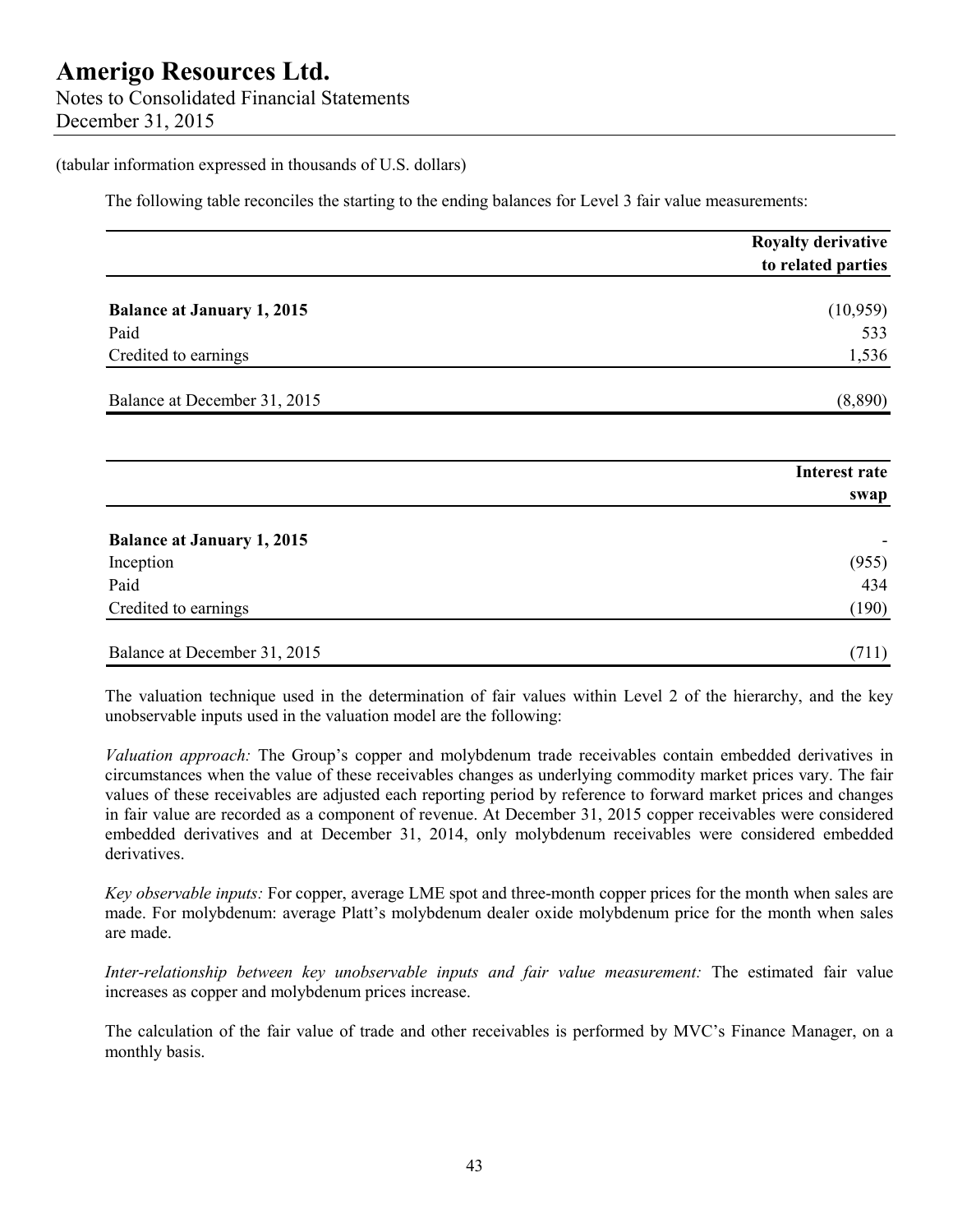The valuation technique used in the determination of fair values within Level 3 of the hierarchy, and the key unobservable inputs used in the valuation model are the following:

*Valuation approach:* The fair value is calculated by applying the discounted cash flow approach. The valuation model considers the present value of the net cash flows expected to be paid as royalties to related parties (Note 17(a)) and in respect of the interest rate swap (Note 16).

*Key unobservable inputs:* For royalties to related parties: estimated copper equivalent tolling/production to 2037, assumed copper and molybdenum prices and discount rate. For the interest rate swap the valuation model takes into account a forward interest rate curve.

*Inter-relationship between key unobservable inputs and fair value measurement:* For royalties to related parties: the estimated fair value increases the lower the discount rate, the higher the estimated tolling/production and the higher the copper equivalent for molybdenum production calculated from the relationship of molybdenum to copper prices. In the case of the interest rate swap, the contract's fair value fluctuates with changes in market interest rates.

*Valuation processes:* The Company's finance department is responsible for valuation of fair value measurements included in the financial statements, including Level 3 fair values. In the case of the interest rate swap, the Company relies on the valuation performed by BBVA, the bank with which MVC entered into the swap. The valuation processes and results for recurring measurements are reviewed and approved by the Chief Financial Officer (CFO) at least once every quarter, in line with the Company's quarterly reporting dates. The valuation processes and results for non-recurring measurements are reviewed and approved by the CFO in the quarter in which the measurement occurs. All Level 3 valuation results are discussed with the Audit Committee as part of its quarterly review of the Company's financial statements.

Key unobservable inputs for valuation of the royalties to relate parties correspond to:

- Estimated copper equivalent tolling/production as provided by MVC's mining plan. Based on the estimates as at December 31, 2015, a 1% increase (decrease) in estimated copper equivalent tolling/production would have no significant impact in the royalty derivative to related parties.
- Assumed copper and molybdenum prices for the calculation of copper equivalent from molybdenum production, as provided by consensus long-term copper and molybdenum price market data. The copper prices used in the December 31, 2015 estimate are provided in Note 4(c), no molybdenum production is expected in 2016 and 2017 and a molybdenum price of \$10.83/lb has been estimated as of 2018.
- Discount rate calculated using a discount rate adjustment technique with a yield curve with rates starting at 9.87% in 2016 with gradual increases up to 11.67% in 2037. A 1% increase (decrease) in the rates used in the estimate would have resulted in an increase or decrease of approximately \$54,000 in the royalty derivative to related parties.

In the case of the interest rate swap, key unobservable inputs for valuation correspond to a forward interest rate curve, term of the interest rate swap, loan amortization schedule and MVC's credit spread.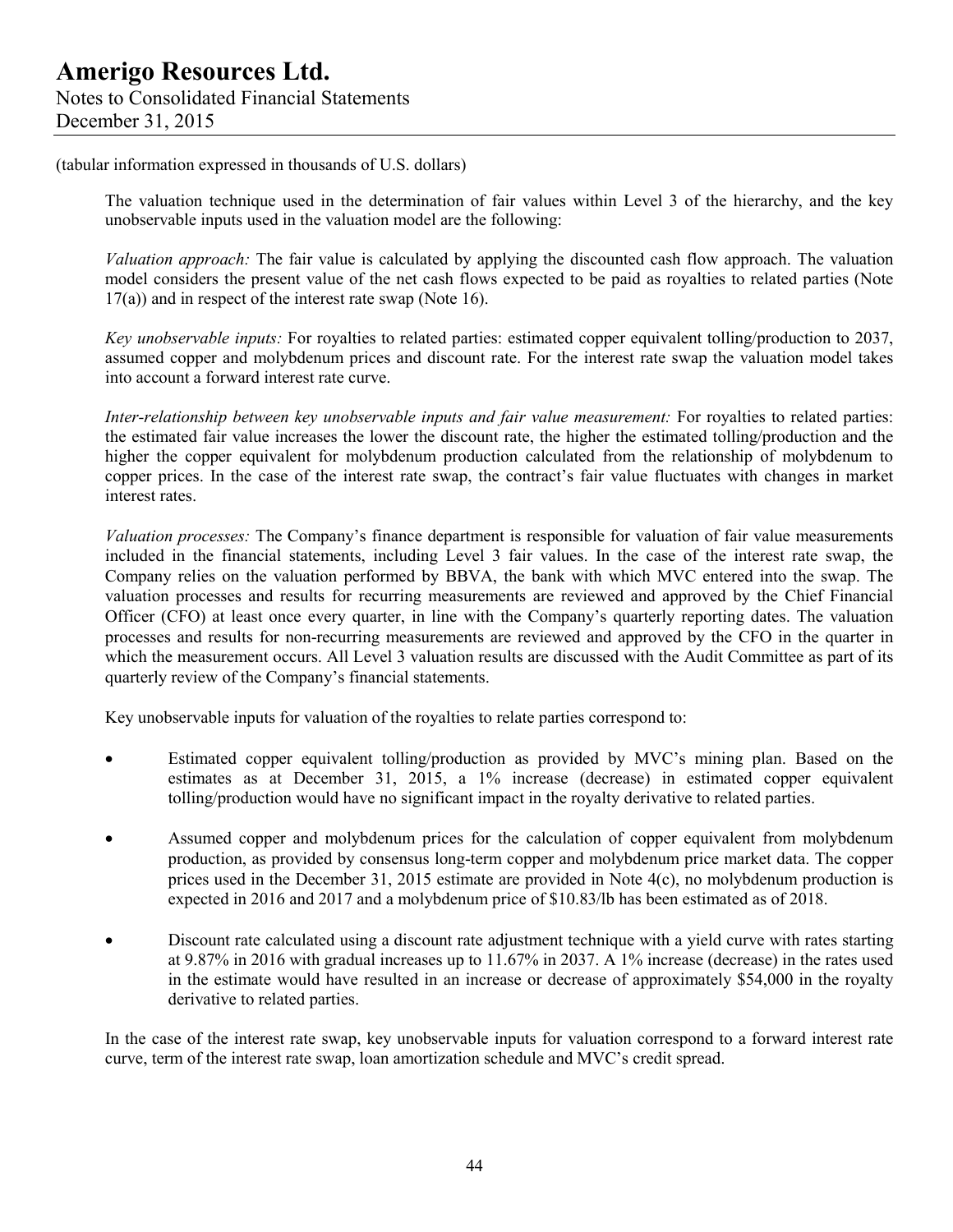### **Amerigo Resources Ltd.** Notes to Consolidated Financial Statements December 31, 2015

(tabular information expressed in thousands of U.S. dollars)

#### **25) FINANCIAL AND CAPITAL RISK MANAGEMENT**

#### **Financial Risk Management**

The Group's activities expose it to a variety of financial risks, which include foreign exchange risk, interest rate risk, commodity price risk, credit risk and liquidity risk.

#### *Liquidity Risk*

Liquidity risk is the risk that the Group will not be able to meet its financial obligations as they fall due. The Group operates in a cyclical industry where levels of cash flow are closely correlated to the market prices for copper. In 2015, the Group's liquidity and financial position were affected by a sharp decrease in copper price, which translated to the Group posting operating cash deficiencies before changes in working capital of \$5.0 million and after changes in working capital of \$26.5 million for the year. During 2016, the Group's projected increase in production under the tolling agreement with DET following the Cauquenes phase one expansion and the effect of continued cost reductions (Note  $28(c)$ ), are expected to result in a return to the generation of positive operating cash flow before changes in working capital. The Company also reached agreement to defer four months of royalties to DET into 2017 (Note 28(b)). Under these conditions, the Group expects to be able to meet its obligations for the next 12 months, together with the remaining funds available through the various debt facilities described in Notes 15(a) and 15(d). The Group manages liquidity risk through close controls on cash requirements and regular updates to short-term cash flow projections.

|                               |              | Less than 1 | <b>Between 1</b> | <b>Between 2</b> | Over 5 |
|-------------------------------|--------------|-------------|------------------|------------------|--------|
| <b>At December 31, 2015</b>   | <b>Total</b> | year        | and 2 years      | and 5 years      | years  |
| Trade and other payables      | 14,543       | 14,543      |                  |                  |        |
| El Teniente royalties payable | 4,205        | 4,205       |                  |                  |        |
| <b>Borrowings</b>             | 72,195       | 17,964      | 9,938            | 36,962           | 7,331  |
| Interest rate swap            | 711          | 76          | 635              |                  |        |
| Royalty derivative            |              |             |                  |                  |        |
| to related parties            | 8,890        | 823         | 794              | 2,206            | 5,067  |
| Severance provisions          | 662          |             |                  |                  | 662    |
|                               | 101,206      | 37,611      | 11,367           | 39,168           | 13,060 |

The Group's liabilities fall due as indicated in the following tables:

|                               |              | Less than 1              | <b>Between 1</b>         | <b>Between 2</b>         | Over 5 |
|-------------------------------|--------------|--------------------------|--------------------------|--------------------------|--------|
| <b>At December 31, 2014</b>   | <b>Total</b> | vear                     | and 2 years              | and 5 years              | years  |
| Trade and other payables      | 17,882       | 17,882                   |                          |                          |        |
| El Teniente royalties payable | 16,920       | 16,920                   |                          | $\,$                     |        |
| Royalty derivative            |              |                          |                          |                          |        |
| to related parties            | 10,959       | 913                      | 1,273                    | 2,888                    | 5,885  |
| Severance provisions          | 1,341        | $\overline{\phantom{0}}$ | $\overline{\phantom{0}}$ | $\overline{\phantom{0}}$ | 1,341  |
|                               | 47,102       | 35,715                   | 1,273                    | 2,888                    | 7,226  |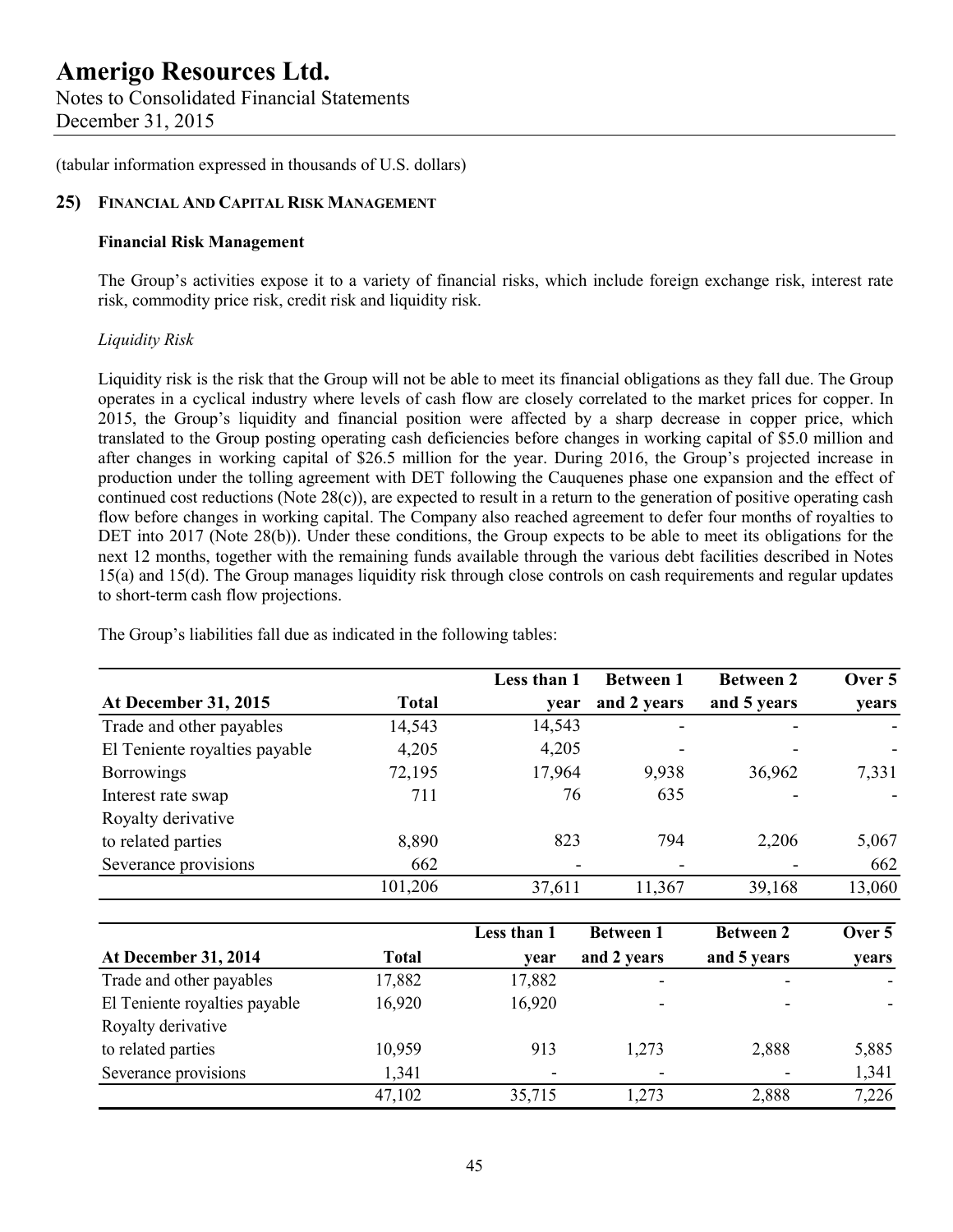Notes to Consolidated Financial Statements December 31, 2015

#### (tabular information expressed in thousands of U.S. dollars)

#### *Foreign Exchange Risk*

The Group faces foreign exchange risk exposures arising from transactions denominated in foreign currencies. The Group's main foreign exchange risks arise with respect to the Canadian dollar and the Chilean Peso. The Company has elected not to actively manage this exposure at this time. Notwithstanding, the Company continuously monitors this exposure to determine if any mitigation strategies become necessary. Based on the balances as at December 31, 2015, a 1% increase (decrease) in the Chilean Peso/U.S. dollar or the Canadian dollar/U.S. dollar exchange rates on that day would have resulted in an increase or decrease of approximately \$51,000 and \$66,000 in loss and comprehensive loss, respectively.

#### *Interest Rate Risk*

At December 31, 2015, the Company's interest rate risk mainly arises from the interest rate impact on borrowings, and is mitigated by an interest rate swap (Note 16). As at December 31, 2015, with other variables unchanged, a 1% change in Prime rates on borrowings not protected by the interest rate swap would have had an impact of \$20,000 on net earnings and no effect on other comprehensive income.

#### *Commodity Price Risk*

MVC faces commodity price risk arising from changes to the market prices for copper and molybdenum from the time of performance of tolling services or delivery of concentrates to the time of final price settlement. This risk may be mitigated by the quotational periods in place, as was the case for copper sales in 2014, which had a "M-1" quotational period. In 2015 the quotational periods for copper tolling services and molybdenum sales was "M+3". There is no commodity price risk associated with molybdenum in 2015 as MVC suspended molybdenum production in April 2015.

The following represents the effect of financial instruments on after-tax net earnings from a 10% increase to commodity prices:

|            | 2015  | 2014<br>\$/lb | 2015<br>\$ | 2014<br>$\mathbb S$ |
|------------|-------|---------------|------------|---------------------|
|            | \$/lb |               |            |                     |
| Copper     | 2.1   | N/A           | 2,255      | N/A                 |
| Molybdenum | N/A   | 8.96          | N/A        | 121                 |

#### *Credit Risk*

Financial instruments that potentially subject the Group to credit risk consist of cash and cash equivalents and amounts receivable. The Group has an investment policy which requires that cash and cash equivalents can only be deposited in investments with certain minimum credit ratings. Cash and cash equivalents are maintained with financial institutions in Canada and Chile and are redeemable on demand. The carrying amount of financial assets recorded in the financial statements, net of any allowances for losses, represents the Group's maximum exposure to credit risk. In 2015, MVC sold its copper concentrates under a tolling agreement with DET and does not consider it has any significant credit risk exposure on its accounts receivable.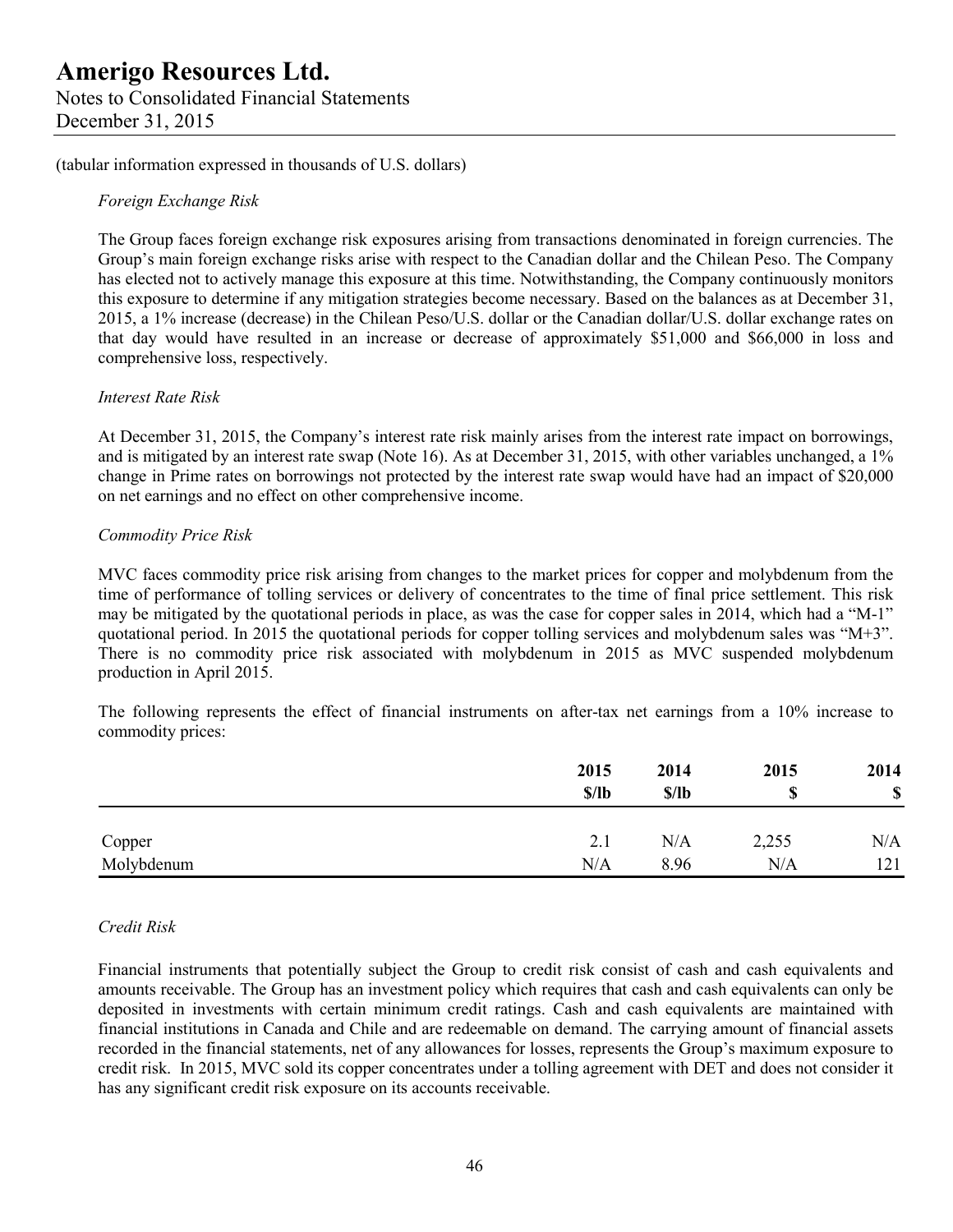#### **Capital Risk Management**

The Company considers that its capital consists of the items included in shareholders' equity, borrowings when applicable, net of cash and cash equivalents, and investments. The Company manages the capital structure and makes adjustments in light of changes in economic conditions and the risk characteristics of the Company's assets.

The Company's capital management objectives are intended to safeguard the Company's ability to support its normal operating requirements on an ongoing basis as well as continue with the Company's expansion through the Cauquenes Project.

To effectively manage its capital requirements, the Company has in place a planning and budgeting process to help determine the funds required to ensure the Company has the appropriate liquidity to meet its operating and expansion objectives. The Company's objectives when managing capital are to safeguard its ability to continue as a going concern, to provide an adequate return on investment to its shareholders and to maintain a flexible capital structure which optimizes the cost of capital at acceptable risk.

#### **26) SUPPLEMENTARY CASH FLOW INFORMATION**

|                                                                      | 2015<br>S | 2014<br>\$ |
|----------------------------------------------------------------------|-----------|------------|
|                                                                      |           |            |
| Interest and taxes paid<br>(a)                                       |           |            |
| Interest paid                                                        | 2,136     | 80         |
| Income taxes paid                                                    | 1,242     | 2,259      |
| (b) Other                                                            |           |            |
| Decrease in accounts payable related to the acquisition of plant and | 903       | 1,504      |
| equipment                                                            |           |            |
| Cash paid during the year for royalty dividends to related parties   | 535       | 621        |

#### **27) COMMITMENTS**

- a) MVC entered into an agreement with its current power provider with a term from January 1, 2010 to December 31, 2017 which establishes minimum stand-by charges based on peak hour power supply calculations, currently estimated to be approximately \$0.3 million per month.
- b) MVC entered into an agreement with its current power provider to supply approximately 70% of MVC's estimated annual power requirements during the period from January 1, 2018 to December 31, 2024. The agreement establishes minimum charges based on peak hour power supply calculations, currently estimated to be approximately \$0.9 million per month.
- c) In 2011 Amerigo and an unrelated corporation entered into a joint agreement for the lease of office premises in Vancouver. The Company's share of basic rent commitments for the remaining term of the lease to July 31, 2016 is approximately \$0.1 million.